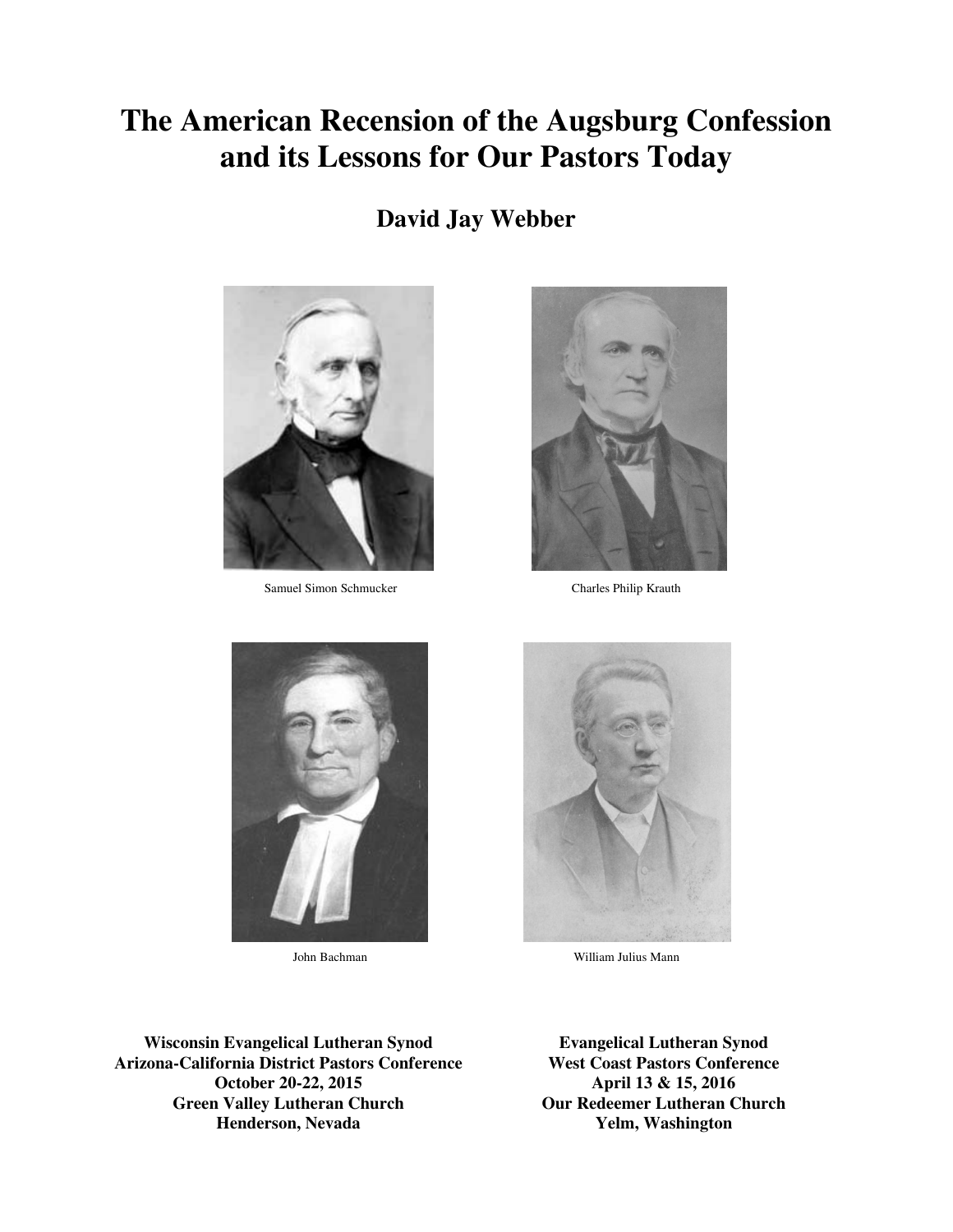#### *In Nomine Iesu*

I.

Those creeds and confessions of the Christian church that are of enduring value and authority emerged in crucibles of controversy, when essential points of the Christian faith, as revealed in Scripture, were under serious attack. These symbolical documents were written at times when the need for a faithful confession of the gospel was a matter of spiritual life or death for the church and its members. For this reason those symbolical documents were thereafter used by the orthodox church as a normed norm for instructing laymen and future ministers, and for testing the doctrinal soundness of the clergy, with respect to the points of Biblical doctrine that they address.

The ancient Rules of Faith of the post-apostolic church, which were used chiefly for catechetical instruction and as a baptismal creed, existed in various regional versions. The version used originally at Rome is the one that has come down to us as the Apostles' Creed. These Rules of Faith were prepared specifically with the challenge of Gnosticism in view. As the Apostles' Creed in particular summarizes the cardinal articles of faith regarding God and Christ, it emphasizes the truth that the only God who actually exists is the God who created the earth as well as the heavens; and the truth that God's Son was truly conceived and born as a man, truly died, and truly rose from the grave.<sup>1</sup>

The Nicene Creed was formulated in the context of the Arian Controversy. The terminology employed in this fourth-century text exemplifies an important didactic principle that had by this time begun to be embraced by the church – namely that an official creedal statement may depart from the *terminology* of Scripture, in order to clarify and preserve the *meaning* of Scripture. Arius and his followers has put a false meaning onto all the Biblical terms that were originally intended by the prophets and apostles to testify to the eternal divinity of Jesus Christ. This then made it necessary for St. Athanasius and the other orthodox Fathers of the fourth century to employ precise extra-Biblical terms – such as *homoousios* – in their explications of the Biblical doctrine. The orthodox Fathers did not think that this represented an addition of new binding doctrine, above and beyond what the Scriptures required. In fact, they understood, as a matter of conviction, that such a thing was *forbidden* to them as pastors and teachers of Christ's *apostolic* church.<sup>2</sup> Martin Luther, in reflecting on the

<sup>&</sup>lt;sup>1</sup>Each one of these doctrinal points, while seemingly self-evident and obvious to us, was a deliberate finger in the eye of the Gnostics – with their extreme spiritual-material dualism; and with their idea that human salvation requires *man's escape from* the physical world, and not *God's entrance into* the physical world.

 $2$ St. Athanasius himself stated that "The holy and inspired Scriptures are fully sufficient for the proclamation of the truth" (Against the Heathen I:3; quoted in Carl A. Volz, *Faith and Practice in the Early Church* [Minneapolis: Augsburg Publishing House, 1983], p. 147). And among the Cappadocian Fathers, St. Basil the Great expressed himself on this point in this way: "They are charging me with innovation, and base their charge on my confession of three hypostases, and blame me for asserting one Goodness, one Power, one Godhead. In this they are not wide of the truth, for I do so assert. Their complaint is that their custom does not accept this, and that Scripture does not agree. What is my reply? I do not consider it fair that the custom which obtains among them should be regarded as a law and rule of orthodoxy. If custom is to be taken in proof of what is right, then it is certainly competent for me to put forward on my side the custom which obtains here. If they reject this, we are clearly not bound to follow them. Therefore let God-inspired Scripture decide between us; and on whichever side be found doctrines in harmony with the Word of God, in favor of that side will be cast the vote of truth" (Letter 189 [to Eustathius the physician], 3, in *The Nicene and Post-Nicene Fathers* [Grand Rapids, Michigan: William B. Eerdmans Publishing Company, 1983 reprint]*, Second Series*, Vol. VIII, p. 229). Again, St. Basil wrote: "What is the mark of a faithful soul? To be in these dispositions of full acceptance on the authority of the words [of the Scripture], not venturing to reject anything nor making additions. For, if 'all that is not of faith is sin,' as the Apostle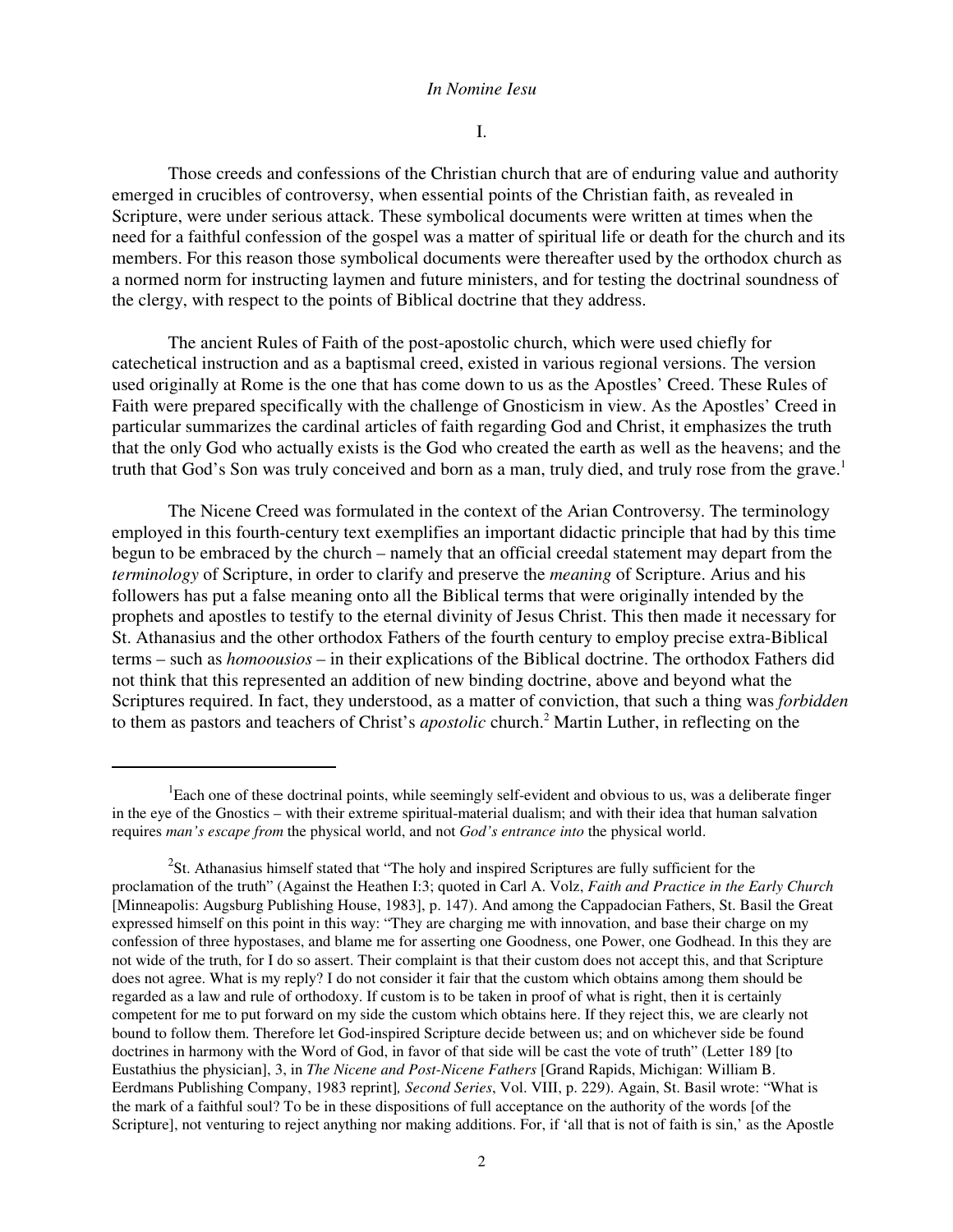actions undertaken at the Council of Nicea, describes the deceptive verbal tactics that had been employed by the Arian heretics, and the theological and pastoral response of the Nicene Fathers to those tactics:

It is certainly true that one should teach nothing outside of Scripture pertaining to divine matters, ...which means only that one should teach nothing that is at variance with Scripture. But that one should not use more or other *words* than those contained in Scripture – this cannot be adhered to, especially in a controversy and when heretics want to falsify things with trickery and *distort* the words of Scripture. It thus became necessary to condense the meaning of Scripture, comprised of so many passages, into a short and comprehensive word, and to ask [the Arians] whether they regarded Christ as *homousius*, which was the *meaning* of all the words of Scripture that they had distorted with false interpretations...<sup>3</sup>

The original form of the Nicene Creed, as adopted at Nicea in 325 A.D., was revised at the Council of Constantinople in 381 A.D., chiefly by the addition of a lengthy section on the Holy Spirit, his person, and his work in and through the church.<sup>4</sup> This was to address the errors of yet another new heretical group, the Pneumatomachians, who denied the divinity of the Holy Spirit.<sup>5</sup>

<sup>3</sup>Martin Luther, "On the Councils and the Church," *Luther's Works*, Vol. 41 (Philadelphia: Fortress Press, 1966), p. 83. Emphases added.

<sup>4</sup>The later addition of the *Filioque* by the Latin Church, and all the issues surrounding the controversy that ensued, need not be discussed in detail here. We will simply refer to the way in which Martin Chemnitz deals with this subject in his *Loci Theologici,* especially noting his statement that this issue was actually resolved (in 1439) by representatives of the Eastern and Western Churches at the Council of Florence: "Long and acrimonious was the controversy between the later Greek theologians and the Latin church regarding the procession of the Holy Spirit. The older Greeks often said that the Holy Spirit was from the Father through the Son, as we have it in that most notable confession of Gregory of Neocaesarea. And Hilary, *De Trinitate*, at the same time clearly and with express words writes, 'The Holy Spirit is, proceeds, and emanates from the Father and the Son, and just as He proceeds from the Father, so He proceeds from the Son.' ... Epiphanius says the same thing in his *Ancoratus*, 9, and Augustine in his *Contra Maximinum*, 2.5. ... Both parties confessed that the Spirit is of the Son as well as of the Father; but the Greeks said He is 'from the Father through the Son,' and the Latins said 'from the Father and the Son.' They each had reasons for speaking the way they did. Gregory of Nazianzus, on the basis of Romans 11, says that the prepositions *ek*, *dia*, and *eis* express the properties of [the three persons in] one unconfused essence. Therefore, the Greeks said that the Holy Spirit proceeds from (*ek*, *ex*) the Father through (*dia*) the Son, so that the property of each nature [or person] is preserved. Nor did the Latins take offense at this formula for describing the matter. For Jerome and Augustine both say that the Holy Spirit properly and principally proceeds from the Father, and they explain this by saying that the Son in being begotten of the Father receives that which proceeds from the Father, namely, the Holy Spirit; but the Father receives from none, but has everything from Himself... But in the passage of time, when major distractions arose, the Greeks spoke anathemas against those who confessed that the Holy Spirit proceeds from the Son. ...and the Latins in turn condemned those who say the Spirit proceeds from the Father through the Son. ... This division was healed at the Council of Florence... When the Greeks saw the explanation of the Latins and how they believed that the Holy Spirit proceeds from the Father and the Son and on the basis of what evidence they established their case, they agreed with the statement" (*Loci Theologici* [Saint Louis: Concordia Publishing House, 1989], Vol. I, pp. 142-43).

 $5$ The version of the Creed that had been adopted at Nicea in 325 A.D. was intended chiefly to be a mechanism by which the soundness of a bishop's doctrine could be tested. But the augmented version that was approved in 381 A.D. soon became, in the Eastern Church, also the chief catechetical text for the instruction of the

says [Rom. 14.23], and 'faith cometh by hearing and hearing by the Word of God' [Rom. 10.17], everything outside Holy Scripture, not being of faith, is sin" (Cap. 22, The Morals, in *The Fathers of the Church,* Vol. 9 [Washington: The Catholic University of America Press, 1962], pp. 203-04).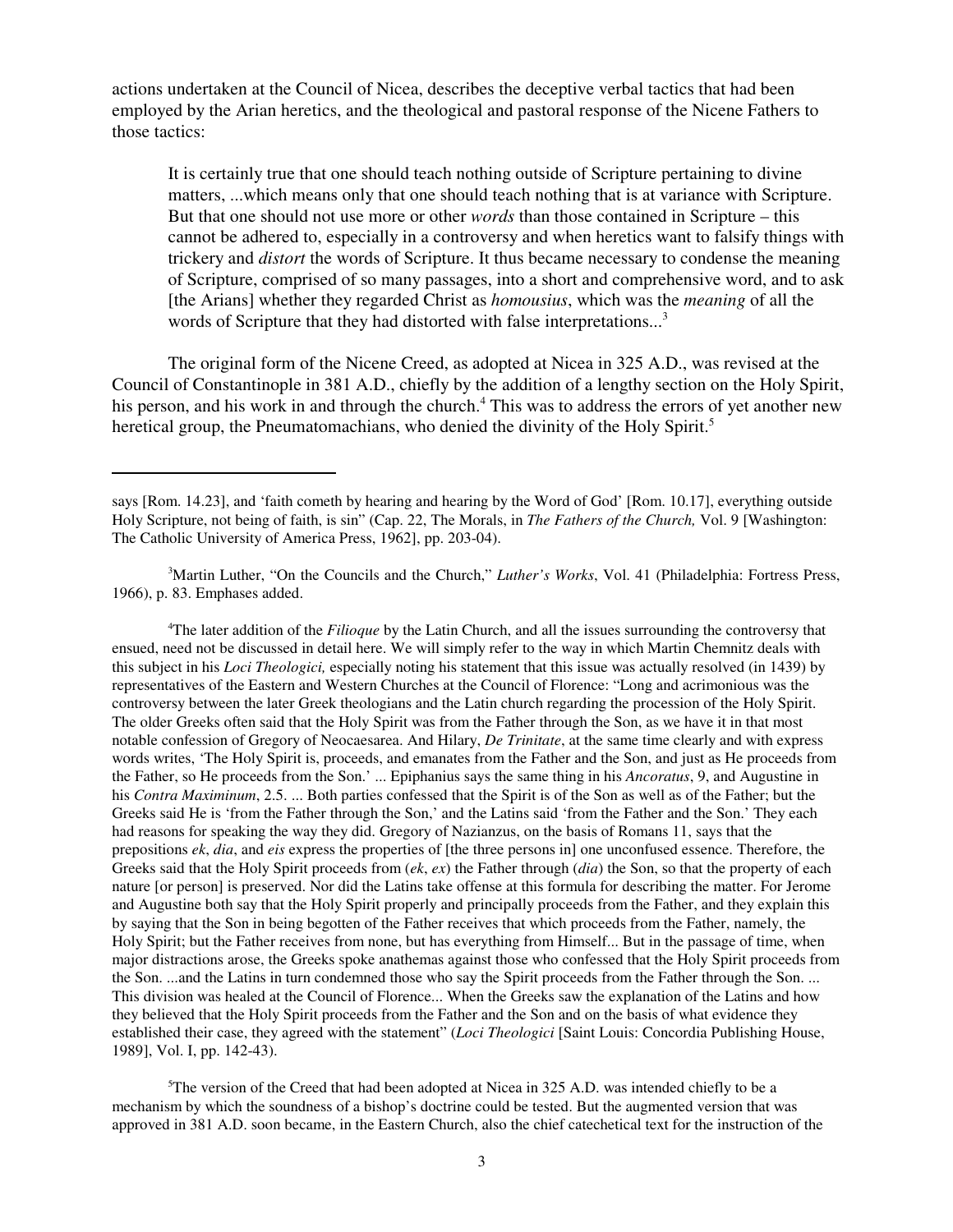The Western Church's third Ecumenical Creed is the *Quicunque vult,* commonly called the Athanasian Creed.<sup>6</sup> In a style that shows the influence of St. Augustine's formulations, this creedal document once again and in its own way addresses the errors of Arianism – which was still embraced by some of the Germanic tribes in western Europe, and which for this reason posed a continuing threat to the church in that part of the continent. And this creedal document – more so than the Nicene Creed had done – clarified the doctrine of the person of Christ, by setting forth the basic position of the Council of Ephesus of 431 A.D. and of the Council of Chalcedon of 451 A.D., over against the errors and imbalances of Apollinarianism, Nestorianism, and Eutychianism.<sup>7</sup>

This was the creedal patrimony of the church catholic, of which the Lutherans in the sixteenth century were heirs.<sup>8</sup> And the Lutherans understood the importance of this heritage and legacy, as can be seen in Article I of the Augsburg Confession, which – in effect – picks up where the Ecumenical Creeds left off:

In the first place, it is with one accord taught and held, following the decree of the Council of Nicea, that there is one divine essence which is named God and truly is God. But there are three persons in the same one essence, equally powerful, equally eternal: God the Father, God the Son, and God the Holy Spirit. All three are one divine essence, eternal, undivided, unending, of immeasurable power, wisdom, and goodness, the creator and preserver of all visible and invisible things. ... Rejected, therefore, are all the heresies that are opposed to this article...<sup>9</sup>

 $<sup>6</sup>$ Its historical origins are still a bit murky, but it probably arose in what is now southern France, in the late</sup> fifth or early sixth century. This originally-Latin creed was not, however, authored by the Greek Father Athanasius.

 $<sup>7</sup>$ Apollinarianism denied that Jesus had a human mind. Nestorianism divided the human nature from the</sup> divine nature. Eutychianism blended the human nature into the divine nature.

laity – supplanting the local Rules of Faith that had previously been used in the various regions. In Greek Christendom, the Nicene Creed accordingly came to play the role that the Apostles' Creed plays in Latin Christendom – as each Christian's "baptismal" creed. This is also why the Nicene Creed is liturgically confessed in the Eastern Church in the personalized form of "I believe...," rather than "We believe...," as was the case with the version from 325 A.D.

In addition to its primary focus on refuting the Arian and Pneumatomachian heresies, the Nicene Creed retains the standard verbiage of the ancient Rules of Faith, thereby reiterating the church's opposition to Gnosticism. It also takes on one of the errors of the third-century controversial figure Origen, who had suggested that the scope of Christ's redemption included the fallen angels as well as fallen humanity. The Creed's response to that particular notion was to frame its discussion of the incarnation, and of Christ's salvific work, in such a way as to state that it was "for us *men*" that God's Son "became man" (or that it was "for us *humans*" that God's Son "became human"). The loose translation of the Nicene Creed that is used in *Christian Worship: A Lutheran Hymnal* deletes an important component of the Nicene Fathers' carefully-chosen anti-Origenist terminology, by stating merely that it was "for us" that God's Son became "fully human." Does this mean for us Christians? For us elect ones? For us earth creatures (animals included)? For us creatures in general (angels included)? The original Greek is deliberately clear on this point. The *Christian Worship* alteration of this conciliar text unfortunately removes that clarity. The original Greek also does not contain any term which corresponds to the qualifier "fully" in the *Christian Worship* version of the Creed. God's Son became *human*, or *man*, plain and simple.

 ${}^{8}$ For more on the place of the Lutheran Reformation within the broader sweep of Christian ecclesiastical history, see David Jay Webber, "Reformations Before the Reformation," *Lutheran Synod Quarterly*, Vol. 51, No. 4 (December 2011), pp. 303-30.

<sup>9</sup>Augsburg Confession I:1-3,5 (German), in *The Book of Concord*, edited by Robert Kolb and Timothy J. Wengert (Minneapolis: Fortress Press, 2000), p. 36.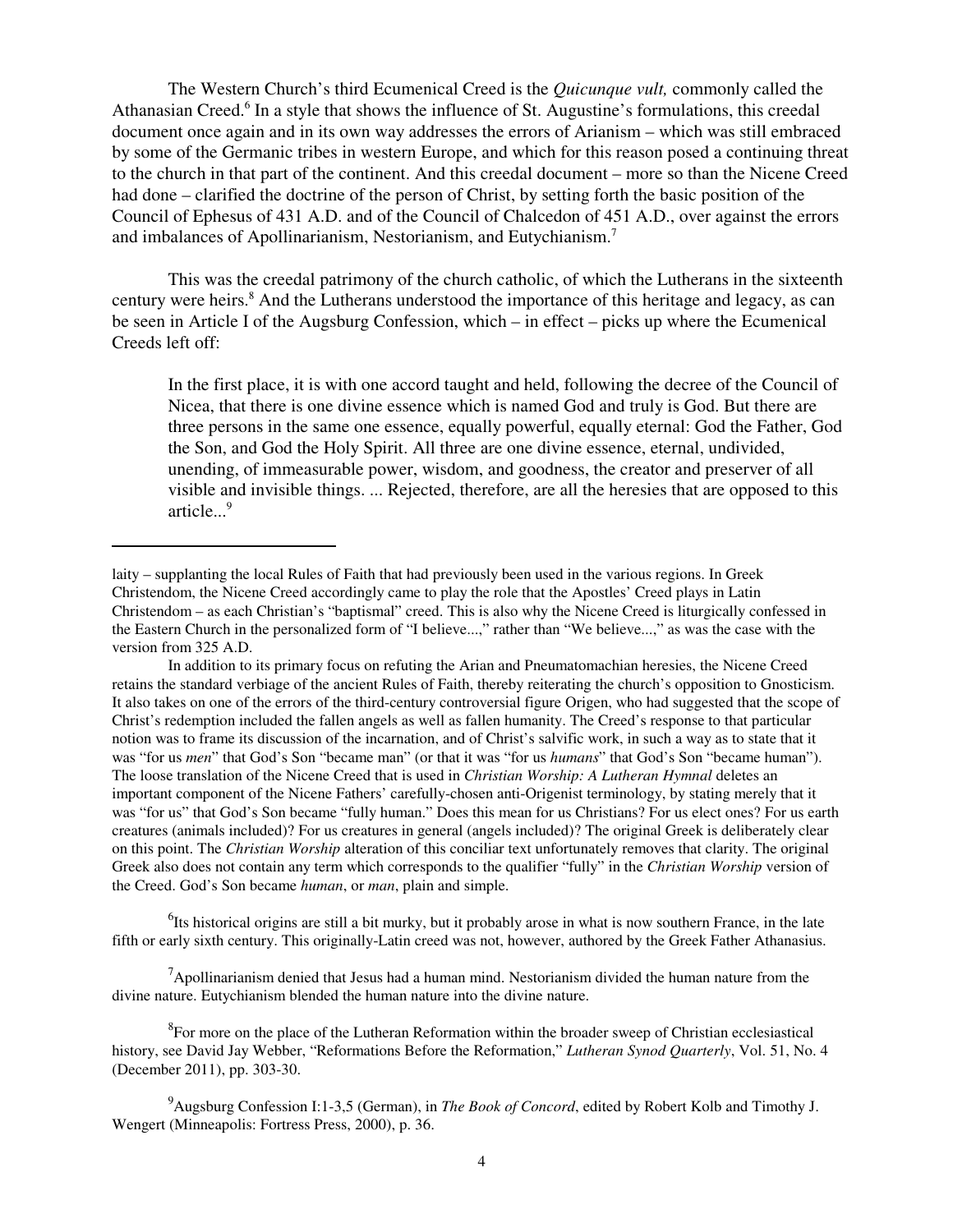The writing of the Augsburg Confession was occasioned by the Lutheran Reformation movement in general; and in particular by the request of Emperor Charles V that those within the Holy Roman Empire who had introduced various ecclesiastical reforms should, at the Diet of Augsburg in 1530, be prepared to explain and defend those reforms. The Lutheran Reformation in general had arisen in the context of the pastoral crisis that was brought on in 1517 by the sale of indulgences in regions close to Wittenberg, Electoral Saxony, where Luther was serving as preacher and professor. The Dominican monk Johann Tetzel's hawking of these indulgences was carried out with the use of dangerously extravagant claims regarding their benefits, even by medieval standards. This fired up Luther's pastoral heart, and set in motion his theologian's pen.

It was soon evident that Luther's criticism of indulgences was also a criticism of the medieval penitential system as a whole, since that system obscured and distorted the gospel of God's free and full forgiveness in Christ, to be received by faith alone. And it was soon evident as well that Luther's criticism of indulgences was also a criticism of the pope, and of papal authority, since it was on the basis of the authority that the pope claimed for himself that such indulgences were promulgated in the first place.

By 1523 Luther had been excommunicated by the pope. But in the larger church, his biting criticisms of papal abuses, and his clear proclamation and application of the gospel – which were made known far beyond the environs of Wittenberg by the printing presses of Germany – were like a match in a tinder box. The Reformation movement that Luther had inaugurated spread like wildfire, far beyond the reach and impact of his own personality, because the pastoral concerns that led him to say what he said were shared by other churchmen throughout the Western Church. By 1530, within the Empire, Lutheran-type religious reforms had been formally instituted in seven territories, and in two free cities.

The modest original intention of the Elector of Saxony was to describe and defend the various corrections of abuses that he had undertaken in his territory, and the reasons for these corrections, and a document had been prepared for that purpose. But when he and his party arrived in Augsburg for the Diet, they were there confronted with a published tract, written by the Romanist theologian Johann Eck, which accused the Lutherans of holding to, and advocating, a total of 404 historic heresies. As a response to this slander, the Saxons resolved to draft a series of doctrinal articles also for presentation at the Diet – which would reject the claim that the Lutherans were advancing any heresies at all; and which would set forth instead, systematically, their Scriptural and genuinely catholic teachings. These doctrinal articles, when combined with the previously-prepared articles on corrected abuses, became the Augsburg Confession. The primary author and editor was Luther's Wittenberg colleague Philip Melanchthon. And when the representatives of the other Lutheran territories and cities who were on hand in Augsburg reviewed Melanchthon's work, they were pleased by what they saw, and all decided likewise to become signatories to this one unifying document.

When the Augsburg Confession was formally presented and read, on June 25, 1530, the Lutheran reform movement became, in that moment, the *Evangelical Lutheran Church*: testifying to the divinely-given marks of the church, and confessing, with thoroughness and clarity, its Christcentered evangelical faith. The Lutheran confessors at Augsburg declared to their Emperor: "Wherefore, in most humble obedience to Your Imperial Majesty, we offer and present a confession of our pastors' and preachers' teachings as well as of our faith, setting forth on the basis of the divine Holy Scripture what and in what manner they preach, teach, believe, and give instruction in our lands,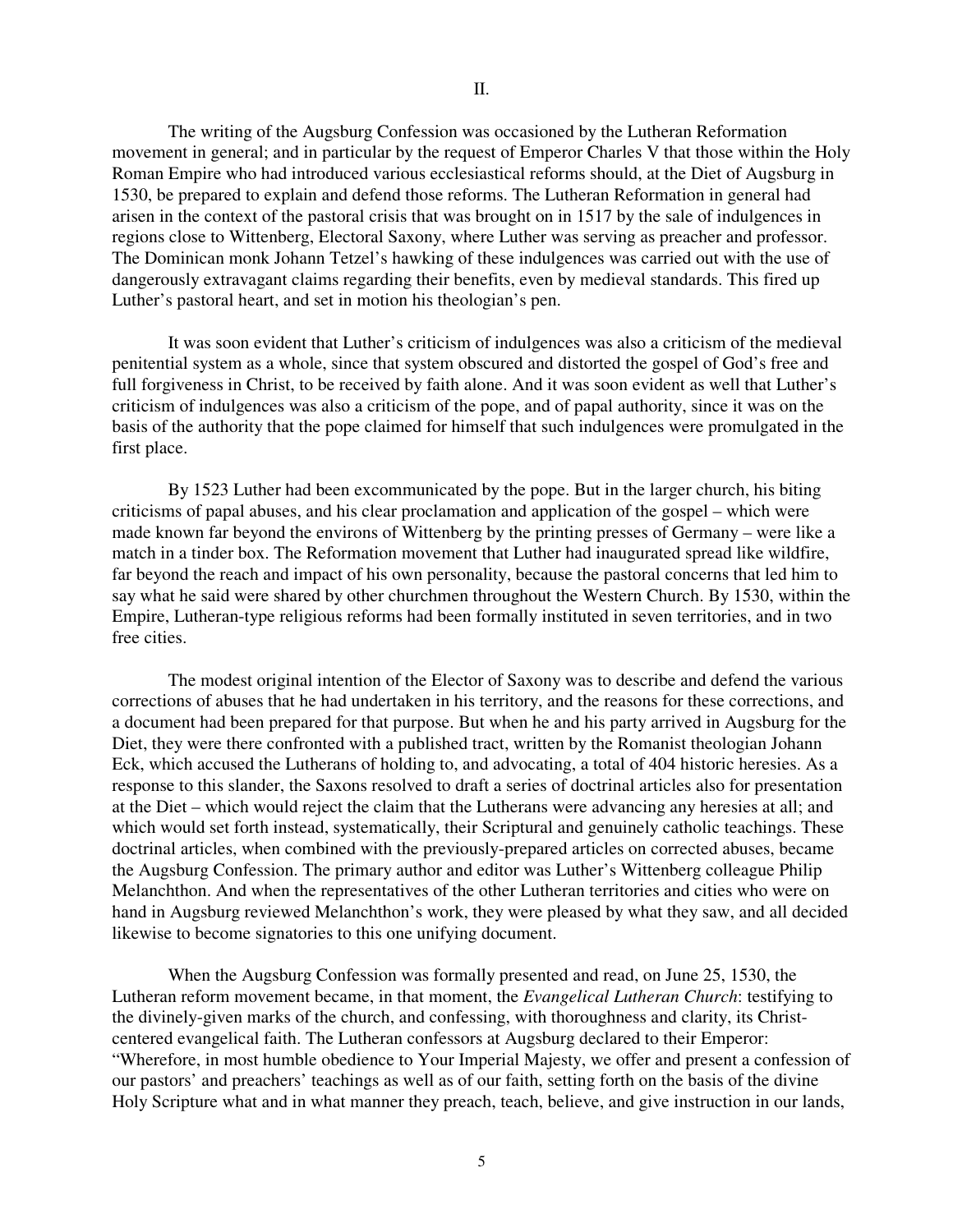principalities, dominions, cities, and territories."<sup>10</sup>

Luther, as an excommunicated "heretic" under the imperial ban, was not there. And it is probably a good thing that he was not there, exercising a direct influence, because the faithfulness of Melanchthon and of those who stood with him, without Luther's personal presence, demonstrated that none of this was really about Luther, or the mesmerizing power of his personality. It was about God, God's Word, and God's church. Luther was a servant of all this, as were many others. People other than Luther can indeed confess the faith of Luther, because the faith of Luther is not a faith that *comes from* Luther. And in this spirit, Luther himself became an enthusiastic subscriber to, and a devoted promoter of, the Augsburg Confession – and of its Apology, which was prepared by Melanchthon (with the assistance of others) in the following year. Luther solemnly affirmed:

We must confess that the doctrine which was declared and submitted at Augsburg is the true and pure Word of God, and that all who believe and keep it are children of God and will be saved, whether they already believe it or will be illuminated later. For this Confession will endure to the end of the world on Judgment Day. It is indeed written that whosoever believeth on Him and shall call on the name of the Lord shall be saved (Rom. 10:11,13). And we must take note not only of those who will be added in the future, but also of the Christian church, which preaches the Word, and of our own people, according to the word: "As many as walk according to this rule, peace be on them, and mercy, and upon the Israel of God" (Gal. 6:16), which passage excludes none; therefore all who believe and live according to the teaching of the [Augsburg] Confession and its Apology are our brethren, and their peril concerns us as much as does our own. As members of the true church we dare not forsake them, regardless of when they join us, whether they do so secretly or openly, whether they live among us or in the diaspora. This we say and confess. $11$ 

The ancient Creeds, the Augustana, and the Apology were combined with the Lutheran Symbolical Books that came later – to bring added clarity to Reformation teachings – in the Book of Concord of 1580. They all, collectively, are a true and faithful statement and exposition of the Word of God, and are accordingly able to serve as a normed norm for doctrine and practice in the church. We therefore appreciate Joseph A. Seiss's description of these Confessions as timeless teachers of Biblical truth, within any church that embraces them. He writes that

The Symbols of the orthodox Church of Christ are the matured fruits of the deepest devotion, experience and learning of its greatest and wisest members in its most trying ages; and as we may practically learn much from the biographies of the good, so we may learn much more from the Spirit-moved biography of the Church and the principles and testimonies which mark her life of faith. They are the sign-posts set up by the faithful along the King's highway of salvation to designate the places of danger to those who come after them, to warn and admonish us where we would otherwise be liable to err and miss the goal of our high calling in Christ Jesus. They are not laws to rule our faith, for the Word of God alone is such a Rule; but they are helps and tokens to enable us the more surely to find the true import of the Rule, that we may be all the more thoroughly and sincerely conformed to that Rule. They are the human tracks which the best of the saints have left, by which we may the better detect the way which

<sup>10</sup>Augsburg Confession, Preface:8 (German), Kolb/Wengert p. 32.

<sup>&</sup>lt;sup>11</sup>Martin Luther, "Opinion on the Recess of the Imperial Diet"; quoted in C. F. W. Walther, *The True Visible Church* (translated by John Theodore Mueller) (Saint Louis: Concordia Publishing House, 1961), p. 44.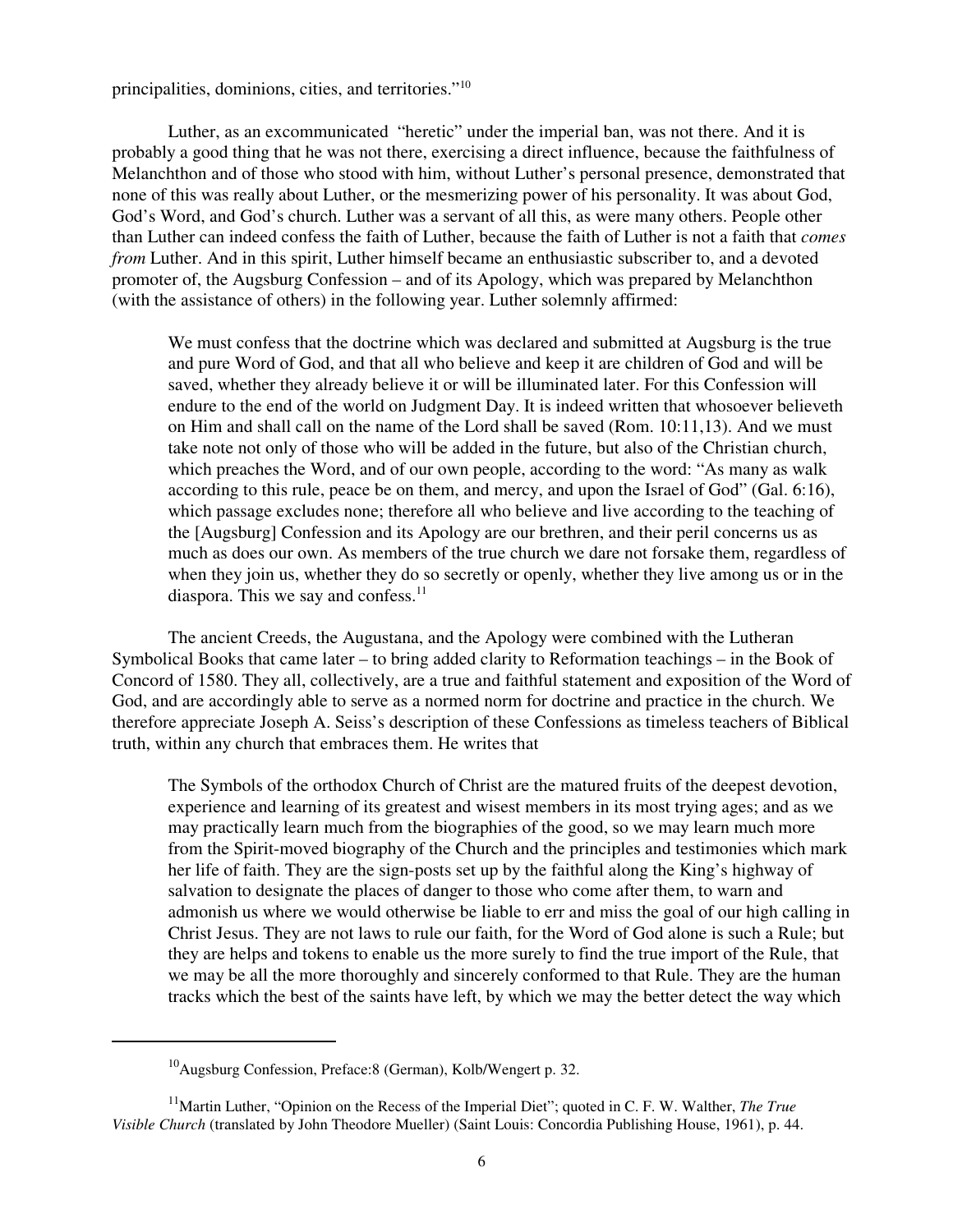God has laid out and opened for the fallen and sinful children of men to travel, that they may fill their Christian vocation and come to everlasting life.<sup>12</sup>

III.

The ancient Fathers, as they composed and promulgated the Ecumenical Creeds, and the Reformers of the sixteenth century, as they composed and promulgated the distinctly Lutheran Confessions, were acutely aware of the fact that almighty God had appointed them – as called public teachers of the church – to defend and proclaim the truth of Christ as it is revealed in Holy Scripture, over against the faith-destroying heresies of their respective eras. The Symbolical Books of the church, written by divine vocation and under divine providence in such circumstances, are not just curious historical relics of bygone ages. They are, rather, highly relevant testimonies to God's unchanging truth, for the benefit of the church of all generations. This is why those in our time who conscientiously seek to confess the full truth of God's Word, will, as a matter of principle, "reject every effort to reduce the confessions contained in the Book of Concord to historical documents that do not have binding confessional significance for the church today."<sup>13</sup> Instead, they will gratefully and humbly acknowledge – for the sake of their own faith and teaching – that

The Lutheran Confessions in the Book of Concord clarify, as precisely as human language allows, what the Bible teaches about God, sin, Christ, justification, church and ministry, repentance, the sacraments, free will, good works, and other articles of faith. They identify abuses in doctrine and practice, and most clearly state what Lutherans do not believe, teach, and confess. They are declarations of belief, making clear that Lutherans have convictions which are not open to question. The confessions clarify the Lutheran concern that only the Word be taught. Soon after its initial publication, the Book of Concord became the standard in doctrinal confrontations with Roman Catholics and with Calvinists. Where a Lutheran position seemed unclear or uncertain, the Book of Concord became a reference point for the authentic Lutheran view. Whereas the writings of Luther, as notable as they are, reveal the insights of one man, the Book of Concord expresses the theology of the whole Lutheran movement.<sup>14</sup>

Martin Chemnitz affirms the insights of St. Augustine – with respect to those unique occasions in history when God brings the church to a greater depth of conviction, a greater precision in expression, and a greater consistency in teaching and practice – by pointing out that this happens, providentially, when an important article of faith is overtly challenged or denied, and must therefore now be earnestly defended. Chemnitz writes that in such a time of doctrinal controversy,

The Scriptures are examined more carefully, and those theologians who had preserved the correct teaching are now noticed with greater appreciation than perhaps had been the case before the controversy. Augustine is correct and truthful when he says in *De Civitate Dei*, 16.2, "Many points pertaining to the catholic faith have been stirred up by the cunning trouble making of heretics, so that we have had to defend these points against them, consider more carefully, define more clearly, and preach more powerfully. The question has been raised by

<sup>&</sup>lt;sup>12</sup>Joseph A. Seiss, "Our Confessions in English," *Lutheran Church Review*, Vol. I, Whole No. 3 (July 1882), p. 216.

<sup>13</sup>*This We Believe* (Wisconsin Evangelical Lutheran Synod), I:17.

<sup>14</sup>James F. Korthals, "Publication of the Book of Concord – 425th Anniversary," *Wisconsin Lutheran Quarterly*, Vol. 102, No. 3 (Summer 2005), pp. 227-28.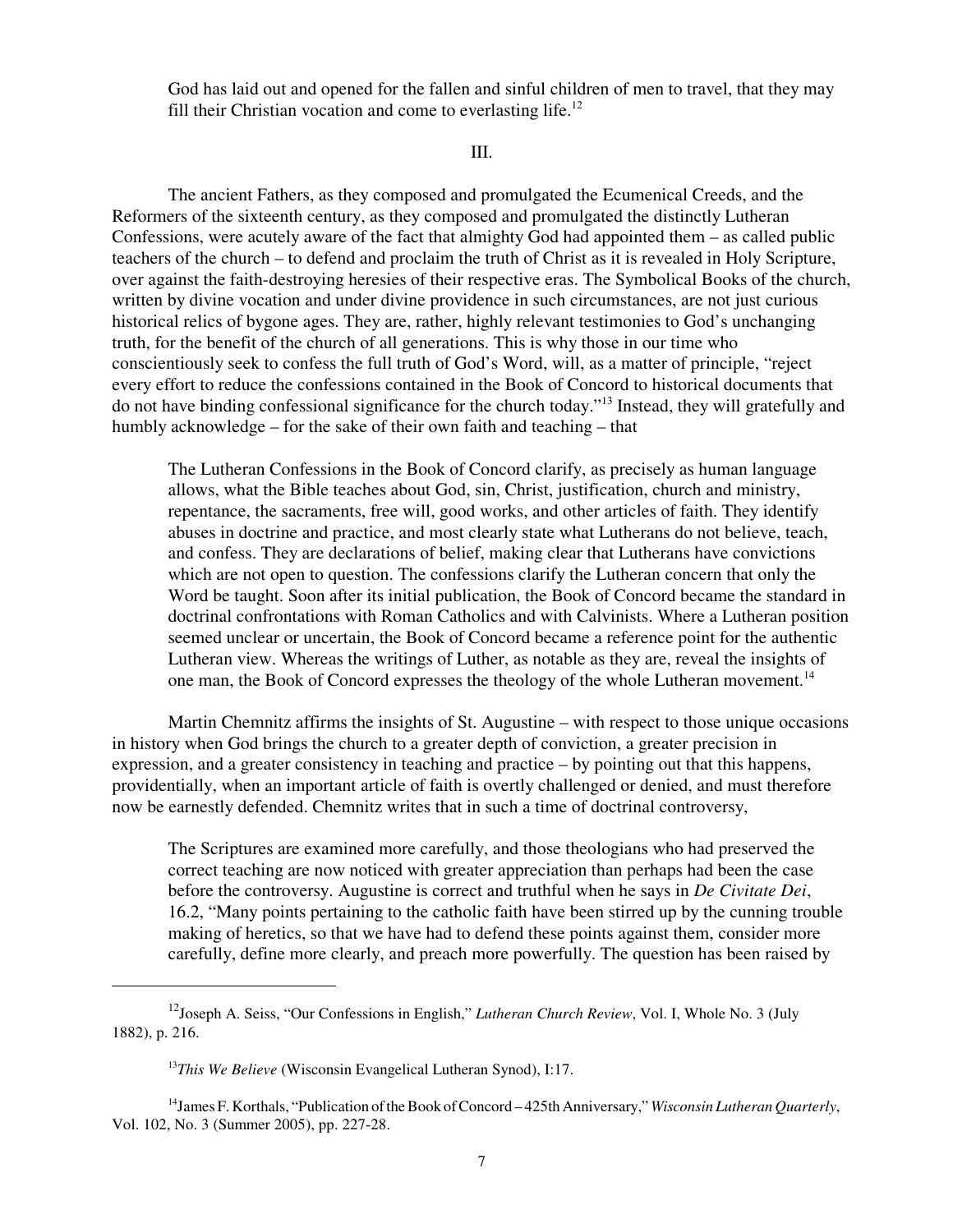the adversary, and the opportunity is present for better learning." This point is certainly most true in church controversies.<sup>15</sup>

The Creeds and Confessions of the church were produced precisely at such times in history, and the Fathers and Reformers who labored over them were beneficially impacted in their work precisely by these kinds of advantageous circumstances and salutary influences.

The Reformers knew that Christ had promised to preserve his church until the end of time, and in the history of the church they observed that, "in order to keep the Gospel among men, he visibly pits the witness of the saints against the rule of the devil; in our weakness he displays his strength. The dangers, labors, and sermons of the apostle Paul, Athanasius, Augustine, and other teachers of the church are holy works, true sacrifices acceptable to God, battles by which Christ restrained the devil and drove him away from the believers."<sup>16</sup> And from our perspective today, looking back on the events of the Reformation era, we would say as well that the dangers, labors, and sermons of Luther, Chemnitz, and their colleagues were likewise providentially used by Christ for the protection of his believers from devilish deceptions. The Creeds and Confessions of the church are enduring testimonies to these historic victories for truth and salvation, won for his church by Christ through the ministries of Fathers and Reformers who were uniquely gifted for the challenges that they rose to meet.

IV.

Regarding the state of the Lutheran Church in the generations that followed the publication of the Book of Concord, Robert D. Preus observes that "The strict confessionalism of Lutheran orthodoxy is a well-known fact."<sup>17</sup> While the seventeenth-century dogmaticians did not often directly cite the Confessions in theological writings that were intended to be read also beyond the confines of the Lutheran Church, they did cite the Confessions when the issue at hand was the question of what the genuine Lutheran position on some subject actually is. Preus points out that

Among fellow Lutherans, particularly against the Syncretists, the Lutheran Confessions very often entered into discussion and were frequently quoted at great length. In such cases the Symbols were never placed above the Scriptures but were used as a touchstone for genuine Lutheranism. In fact the Syncretists, like the Roman Catholics, compelled orthodox Lutherans to rethink the whole question of the relation between Scripture and the Symbols of the church and to reiterate unequivocally the Lutheran position.<sup>18</sup>

This kind of respect for the Confessions began to be diminished when Orthodoxy gave way to

<sup>16</sup>Apology IV:189-90, in *The Book of Concord*, edited by Theodore G. Tappert (Philadelphia: Fortress Press, 1959), p. 133.

<sup>17</sup>Robert D. Preus, *The Theology of Post-Reformation Lutheranism*, Volume I: A Study of Theological Prolegomena (Saint Louis: Concordia Publishing House, 1970), p. 36.

<sup>18</sup>Preus, *The Theology of Post-Reformation Lutheranism*, Volume I, p. 38.

Syncretism was a theological movement based in Helmstedt, Germany, and led by George Calixtus, which advocated the idea of reuniting Christendom on the basis of the consensus of the ancient creeds and councils of the church – turning back the clock, as it were, on medieval and Reformation-era developments and divisions.

<sup>15</sup>Martin Chemnitz, *Loci Theologici* (Saint Louis: Concordia Publishing House, 1989), Vol. II, p. 473.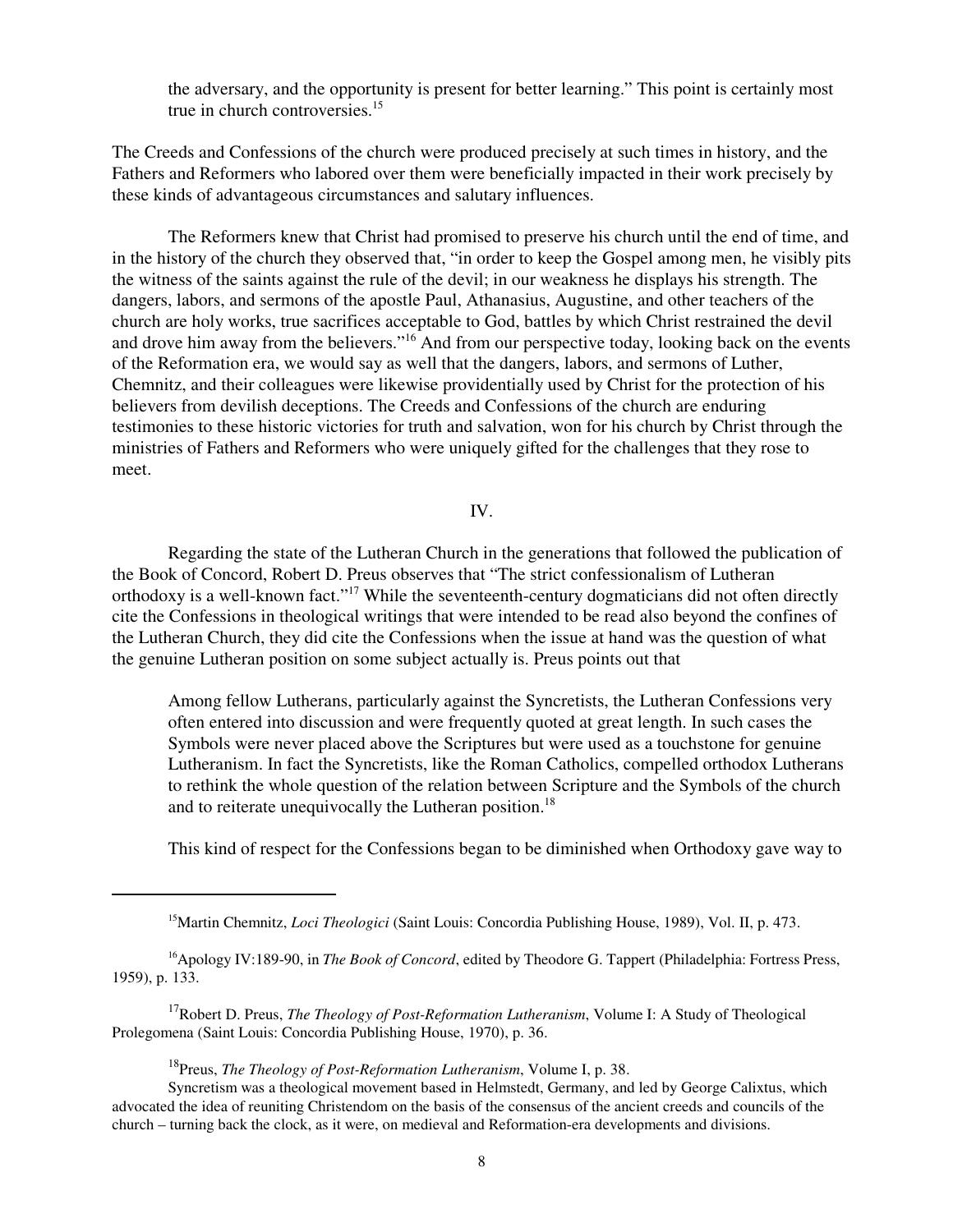Pietism in the late seventeenth and early eighteenth centuries. And this attitude changed dramatically and tragically when Pietism gave way to Rationalism in the mid- to late-eighteenth century.

The mainstream adherents of Pietism – when that movement was in the ascendancy – continued to profess their agreement with the doctrinal content of the Confessions, and continued to subscribe to the Confessions. But they minimized the overall importance of sound doctrine, as compared to their greater emphasis on interior religious experience.<sup>19</sup> There were some key divergences between this new emphasis and the Biblical dogmatic content of the Confessions, especially with respect to matters of soteriology. Much of what the Confessions teach about conversion and regeneration, justification and sanctification, would need to be minimized or ignored – even if formal lip-service were still given to this teaching – in order to press the Pietist agenda.

An interesting historical datum that illustrates the theological weakness of Pietism comes from the time when the (Protestant) Stuart dynasty of the British royal family died out in 1714, with the passing away of Queen Anne.<sup>20</sup> The heir to the British throne was now Elector George of Hanover.<sup>21</sup> He was a second cousin of Anne and a matrilineal descendant of the Stuarts. And he was a Lutheran. As Elector of Hanover he was the *ex officio* overseer and guardian of the Evangelical-Lutheran Church of Hanover. We might expect this to have been a problem for George, in view of the fact that the King of England is obligated to function as the earthly head of the Church of England, and accordingly to be a member of *that* church.

C. Emmanuel Schultze offers us this interesting – yet bewildering – historical account of how that potential problem was solved: "At the accession of George I. the agreement of both churches was, by a conference of English and German divines, investigated into and pronounced to be as perfect as possible, which removed the doubts of their king, who is said to have declared that he would not

<sup>&</sup>lt;sup>19</sup>Martin Schmidt summarizes the character and grandiose intentions of the Pietist movement, noting that "Its avowed purpose was to bring about a second reformation. After a good start, so Pietism asserted, the Reformation had stranded in orthodoxism and was stuck in the shoals of institutionalism, dogmatism, and polemics. Favorite pietist concepts and slogans were: 'Life versus doctrine,' 'Holy Spirit versus the office of the ministry,' or 'Reality versus the appearance of godliness'... Faith, the chief element in the teachings of the Reformation, was more clearly defined as 'living faith'; and the evidence that faith is 'living' was sought in the 'fruits of faith'..., i.e., in sanctification of life, above all in the exercise of love. ... The reformers and the orthodox theologians had given central place to the Word of God and the doctrine of justification. But Pietism's central subject was regeneration (conversion, rebirth). ... Pietism focused its attention on man, on individual man. ... As a result, Pietism also modified the concept 'church.' The church is no longer the community of those who have been called by the Word and Sacraments, but the association of the reborn, of those who 'earnestly desire to be Christians.' ... Only little weight is attached to the ministry of the Word, to worship services, the Sacraments, to confession and absolution, and to the observance of Christian customs; a thoroughly regenerated person does not need these crutches at all. Pietism stressed the personal element over against the institutional; voluntariness versus compulsion; the present versus tradition, and the rights of the laity over against the pastors" ("Pietism," in *Encyclopedia of the Lutheran Church,* edited by Julius Bodensieck [Minneapolis: Augsburg Publishing House, 1965], Vol. III, pp. 1898-99). In the Pietists' reading of the Scriptures – as compared to the Reformers' reading of the same Scriptures – different assumptions led to different conclusions, different priorities, and different methodologies in the faith and life of the church.

 $^{20}$ Queen Anne was the mother of several children, but they all died before she did.

 $21$ There were still active Stuart claimants to the thone until the nineteenth century, but since they were Roman Catholic, the Crown and Parliament Recognition Act of 1689 disallowed their claims. That act, passed in conjunction with the Glorious Revolution, requires the monarch to be a Protestant.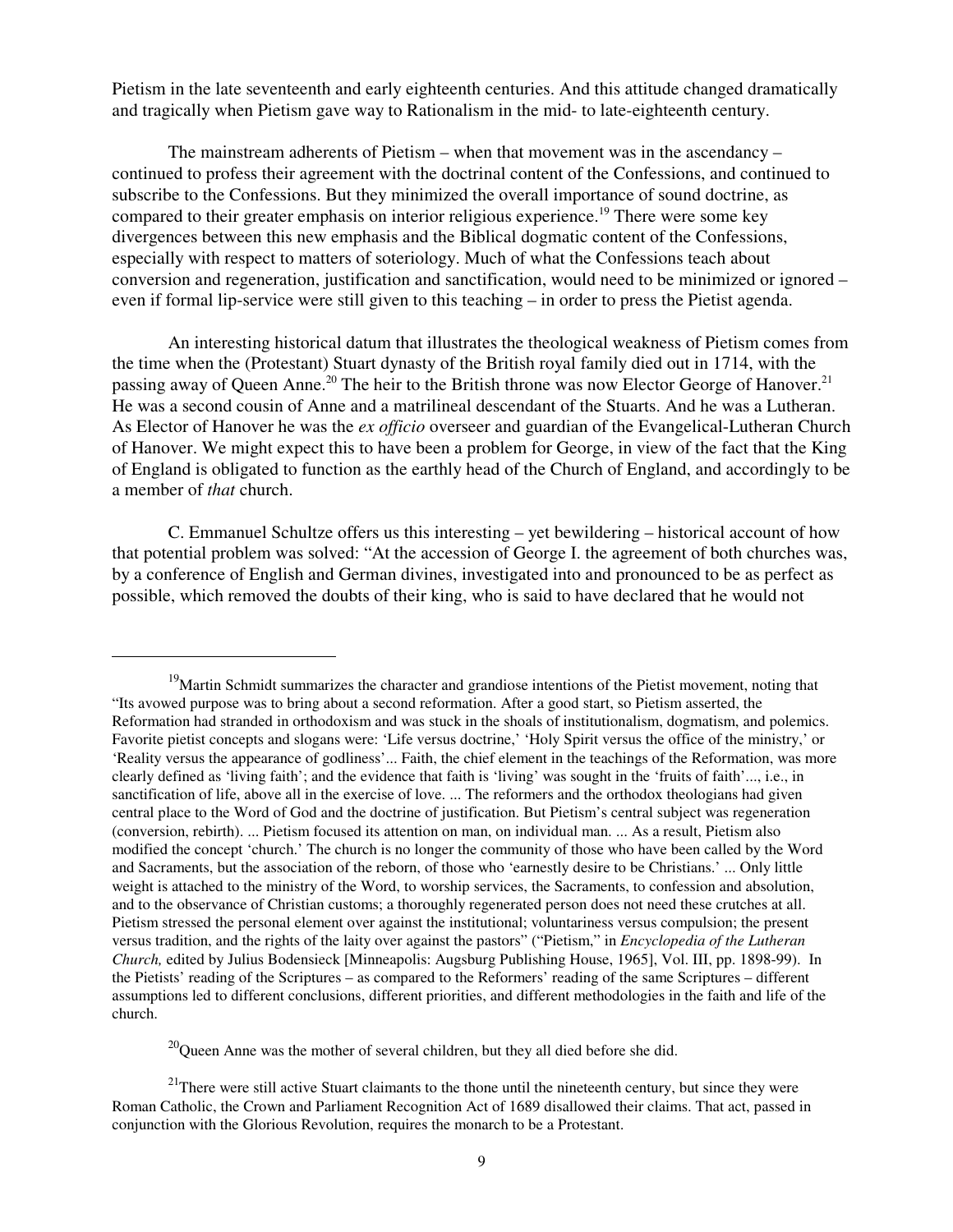renounce his religion for a crown."<sup>22</sup> George's desire to remain true to his Lutheran faith – to the extent that he understood its character and obligations – is admirable. But the behavior of the Hanoverian theologians – who told him that the agreement between Lutheran doctrine and Anglican doctrine is "as perfect as possible" – is not admirable at all. At this time in history, the notorious "black rubric" was printed as a part of the Communion Rite in every copy of the Anglican Church's *Book of Common Prayer*. That rubric states that "the natural Body and Blood of our Saviour Christ are in Heaven, and not here; it being against the truth of Christ's natural Body to be at one time in more places than one." What were those Lutheran theologians who advised King George thinking?

Pietism, with the intense and draining experiential demands that it made on people, was not able to endure as a large-scale movement. It basically wore people out, spiritually and emotionally. The time when the appeal of Pietism was beginning to diminish was also the time in which Enlightenment thinking was beginning to rise up in France. And when Enlightenment ideas crossed the border into Germany, Rationalism invaded the church in its now-weakened theological condition, and wreaked havoc.

V.

Most of the German Rationalists could fairly be described as Socinians and Unitarians as far as their own beliefs about God were concerned. But they did not usually expend much effort in attacking the classic dogmas of the faith as much as they simply ignored them, and focused their attention instead on the inculcating of a practical morality in those who still came to church – and who were willing to listen to the inane sermons that were preached during this time period. John A. W. Haas summarizes the horrid effects of this insidious movement:

Rationalism...changed the whole appearance and life of the Church. Churches were made lecture-rooms, the pulpit became the desk above the altar, which dwindled into insignificance. From the hymns all distinctively Christian thought was removed, and commonplace rhymes of the shallowest order were added, which praised reasonable virtue, delight of nature, and care of the body. Sermons were long-winded moral treatises on the utility of things. The old Church Orders and Agenda were mutilated, Baptism and the Lord's Supper robbed of their meaning, Private Confession totally abolished, and Confirmation degraded into a promise of virtue. Catechisms contained natural religion and shallow morality on the happiness of man.<sup>23</sup>

<sup>22</sup>C. Emmanuel Schultze, Preface, *Six Sermons Preached by the Late Mr. Lawrence V. Buskirk, Candidate for the Holy Ministry* (1797), p. 5; quoted in Henry Eyster Jacobs, *A History of the Evangelical Lutheran Church in the United States* (New York: Charles Scribner's Sons, 1907), p. 279.

<sup>23</sup>John A. W. Haas, "Rationalism," in *Lutheran Cyclopedia*, edited by Haas and Henry Eyster Jacobs (New York: Charles Scribner's Sons, 1899), p. 402.

Evidence of how far Rationalism departed from the beliefs and practices of the Reformation could be seen most vividly in the area of public worship. The Lutheran Confessions lay out a well-thought-through theology of worship, and a theologically-based understanding of the purpose and character of the rites and ceremonies that are used in worship. The Augsburg Confession teaches, "Concerning church rites," that "those rites should be observed that can be observed without sin and that contribute to peace and good order in the church, for example, certain holy days, festivals, and the like. However, people are reminded not to burden consciences, as if such worship were necessary for salvation" (Augsburg Confession XV:1-2 [Latin], Kolb/Wengert p. 49). It further states that "ceremonies are especially needed in order to teach those who are ignorant" (Augsburg Confession XXIV:3 [Latin], Kolb/Wengert p. 69). The Apology of the Augsburg Confession elaborated on this point, in saying that "Ceremonies should be observed both so that people may learn the Scriptures and so that, admonished by the Word, they might experience faith and fear and finally even pray. For these are the purposes of the ceremonies" (Apology XXIV:3,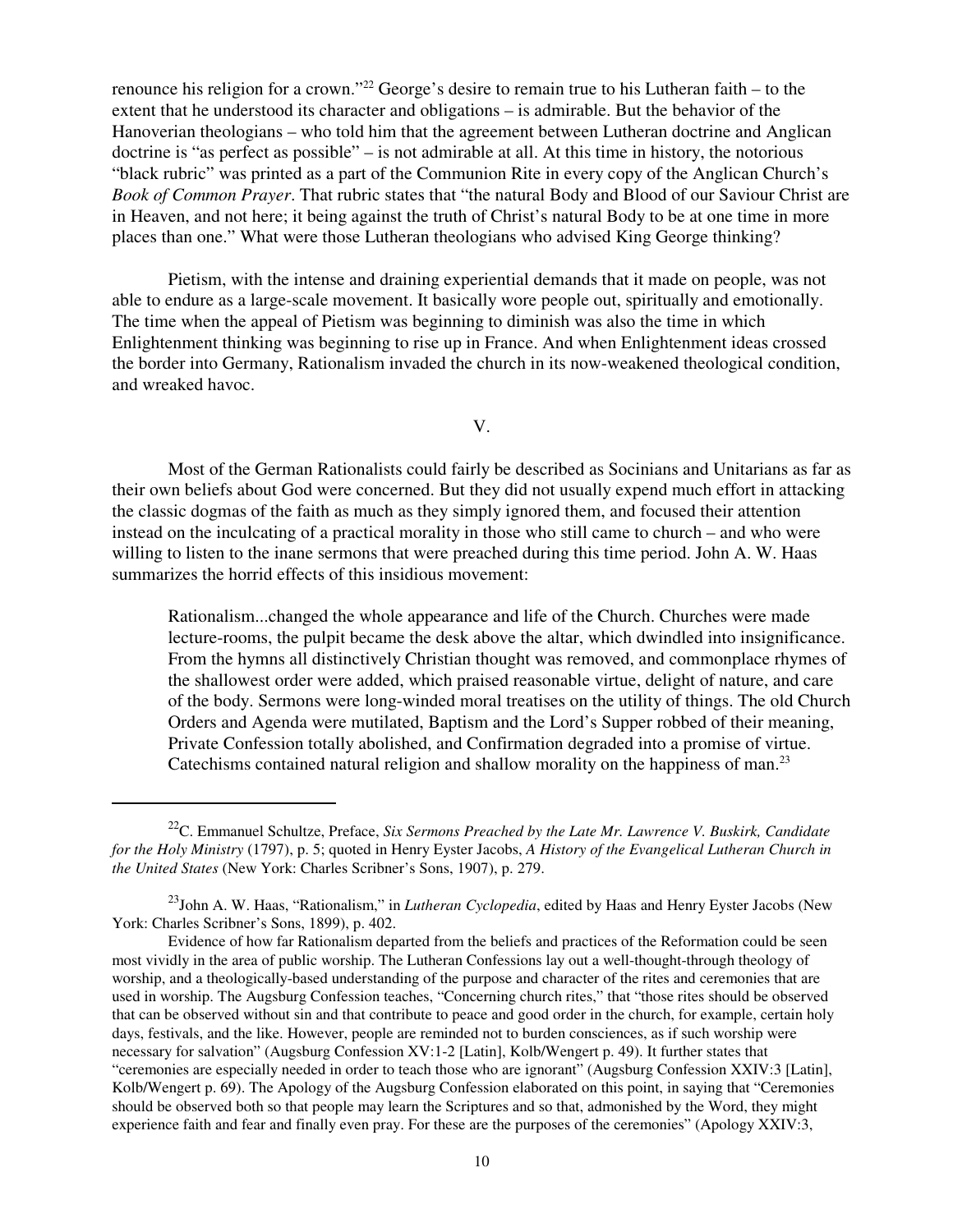At this point in Lutheran history, at least as far as the institutions of the church were concerned, Lutheran Confessionalism was dead. There were still some pockets of Pietism that had never surrendered to the ascendant Rationalism. And there was also now a new push in certain corners – especially in Prussia – toward joining together what was left of the Lutheran and Reformed Churches, into a confessionally-tolerant united "evangelical" church. It was felt that this kind of nonconfessional homogenized Protestantism would be able to push back more effectively against the rank infidelity of Rationalism. And so finally, in 1817, the King of Prussia decreed such a church into existence in his kingdom – forcibly joining the Lutherans and the Reformed into one ecclesiastical structure.

But also in 1817, Claus Harms of Kiel penned a new set of "95 Theses" against both Rationalism and Unionism, and thereby inaugurated a Confessional Revival within institutional Lutheranism. Many people who had never completely forgotten the soothing evangelical doctrine of their Small Catechism finally decided that they had had enough of the lunacy of Rationalism. They knew that they did not want to be Reformed either. And so a new fire of faith was ignited. Three telling theses from Harms are these:

Some of the Pietists, when they were in positions of influence in the late seventeenth and early-to-mid eighteenth centuries, may not have liked certain aspects of the public ritual of the Lutheran Church. But few substantial changes were made by them in the orders of service of the various Lutheran territories.

The iconoclastic arrogance of the Rationalists was, however, of a completely different spirit. Joseph Herl describes the liturgical agenda of Rationalism in Germany, and the motivations behind the implementation of this agenda: "Calls for liturgical reform written from a Rationalist perspective began to appear in the 1780s. They called for drastic modifications to the traditional liturgy or even wholesale abandonment of it. ... Johann Wilhelm Rau argued in 1786 that the old formulas were no longer usable because the expressions in them were in part no longer understandable and in part objectionable. Fixed forms in general were not good, and even the Lord's Prayer was meant only as an example to follow and not as a prayer to be repeated. Some said that liturgical formulas served to ease the task of the pastor and preserve order in the service. But [according to Rau] the advantages were specious: very few pastors had so little time left over from other duties that they could not prepare a service, and in Dortmund (for example) no liturgical formulas were prescribed, without disruption to the service. Each pastor used his own self-written order or spoke extemporaneously. According to Rau, the most important abuses to curb were the too-frequent use of the Lord's Prayer, the making of the sign of the cross, the Aaronic benediction, chanting by the pastor, the use of candles on the altar, private confession, the use of the appointed lectionary texts for sermons, and various superstitious practices surrounding communion, such as carrying the houseling cloth to catch crumbs that might fall and referring to the 'true' body and blood of Christ. ... Peter Burdorf, writing in 1795, argued that repetition in the liturgy weakened the attention of the listener and the impact of the form. The current liturgy did not hold people's attention, nor did the sermon. ... Some liturgy was necessary for public services to be held, but it should be as simple as possible in order to meet the needs of contemporary Christians. Rationalist writers backed up their words with deeds and produced a number of new liturgies written with the above concerns in mind. Luther Reed...offered the opinion that these liturgies 'ranged in character from empty sentimentality to moralizing soliloquy and verbosity.' ... Hymns were rewritten as well with a view to removing 'superstition' and outdated theology" (Joseph Herl, *Worship Wars in Early Lutheranism: Choir, Congregation, and Three Centuries of Conflict* [New York: Oxford University Press, 2004], pp. 127-29). The rationale and rhetoric of the Rationalists were frighteningly similar to the rationale and rhetoric of many advocates of so-called "contemporary worship" in our day.

Kolb/Wengert p. 258). The overall relationship between Christian freedom and pastoral responsibility in matters of liturgy and worship, according to the understanding of the Lutheran Reformers, is well summarized in these words of the Apology: "But just as the different lengths of day and night do not undermine the unity of the church, so we maintain that different rites instituted by human beings do not undermine the true unity of the church, although it pleases us when universal rites are kept for the sake of tranquillity. Thus, in our churches we willingly observe the order of the Mass, the Lord's day, and other more important festival days. With a very grateful spirit we cherish the useful and ancient ordinances, especially when they contain a discipline by which it is profitable to educate and teach [the] common folk and [the] ignorant" (Apology VII/VIII:33, Kolb/Wengert p. 180).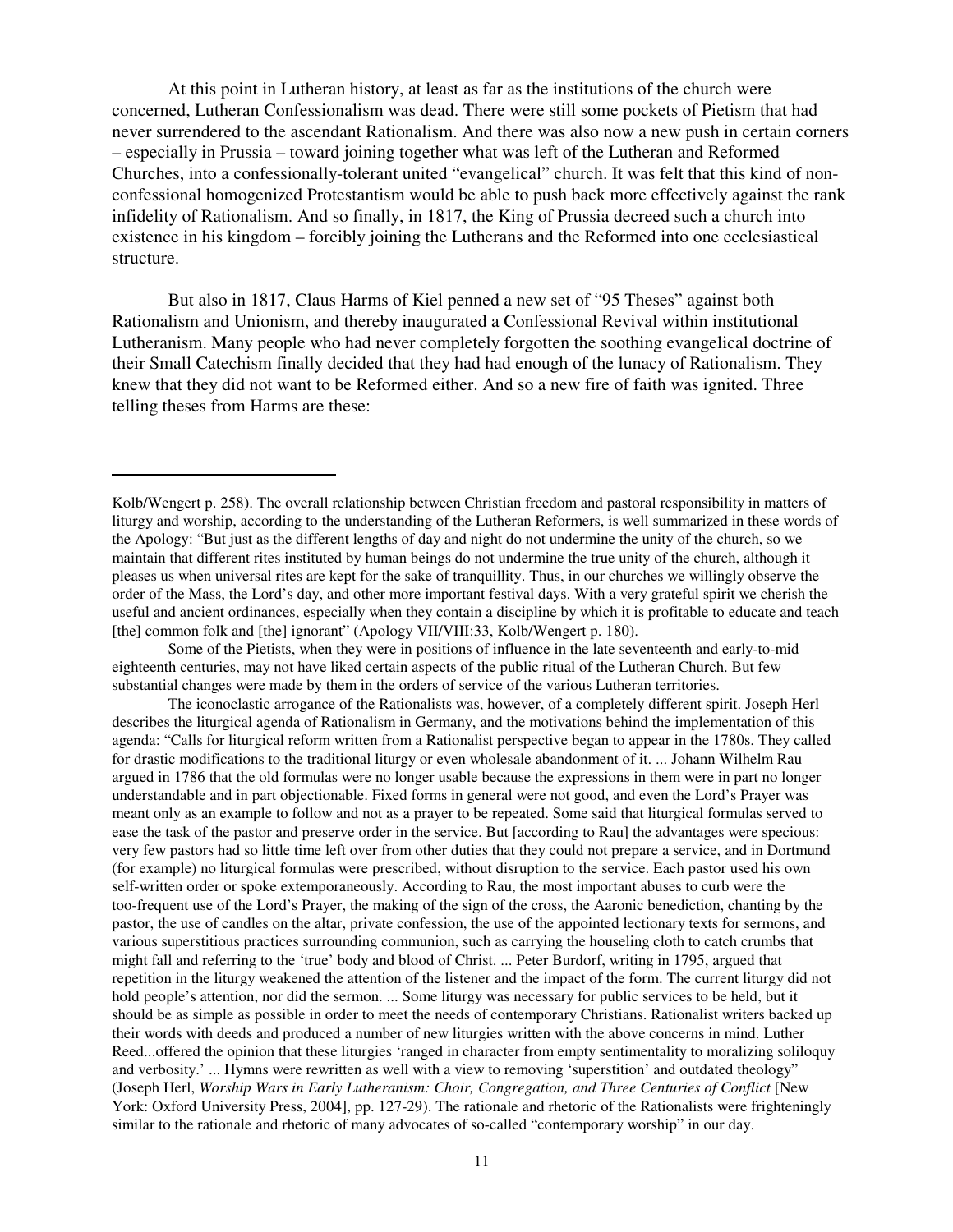50. We have a sure Bible Word, unto which we take heed (2 Peter 1:19); and to guard against the use of force to turn and twist this like a weathercock we have our Symbolical Books. ...

75. As a poor maiden, the Lutheran Church is now to be made rich by being married. Do not perform the ceremony over Luther's bones. They will become alive at it, and then – woe to you! ...

78. If at the colloquy at Marburg, 1529, the body and blood of Christ was in the bread and wine, it is still so in  $1817<sup>24</sup>$ 

VI.

These developments in European Lutheranism were paralleled in the history of North American Lutheranism. The Lutheran Church had originally been brought to America in the seventeenth century by Swedish and Dutch settlers, and many German Lutherans arrived in the first half of the eighteenth century. The earliest Lutherans in the American colonies were for the most part Orthodox in their orientation. For example, the avowedly Orthodox ministers of the New York Classis, under the leadership of Pastor Wilhelm Christoph Berkenmeyer, declared in their 1735 church order that they would "regulate their teaching and preaching according to the rule of the divine Word, the Biblical prophetical and apostolical writings, also according to our Symbolical Books, the Unaltered Confession of Augsburg, its Apology, the Smalcald Articles, both Catechisms of Luther, and the Formula of Concord." They declared furthermore that they would not "teach or preach, privately or publicly, anything against these [Confessions] nor even use any other new phrases which would contradict the same."<sup>25</sup>

The Confessions also held an important place in the theology and practice of Henry Melchior Muhlenberg, who is often styled the "Patriarch" of the Lutheran Church in America.<sup>26</sup> The congregations and pastors of the Pennsylvania Ministerium, organized in 1748 under Muhlenberg's leadership, were expected to subscribe to "the Evangelical Lutheran doctrine, according to the foundation of the Prophets and Apostles, and the unaltered Augsburg Confession and all the other Symbolical Books."<sup>27</sup> And at a personal level, Muhlenberg took great umbrage at those who questioned his doctrinal soundness as a Lutheran pastor. He stated:

I ask Satan and all his lying spirits to prove anything against me which is not in harmony with the teaching of the apostles or of our Symbolical Books. I have stated frequently that there is neither fault nor error nor any kind of defect in our evangelical doctrines, founded on the

<sup>24</sup>"Theses of Claus Harms," *The Lutheran Cyclopedia*, pp. 513-14.

<sup>25</sup>Karl Kretzmann, "The Constitution of the First Lutheran Synod in America," *Concordia Historical Institute Quarterly*, Vol. 9 (1936), p. 5.

<sup>&</sup>lt;sup>26</sup>Socrates Henkel notes that Muhlenberg and his co-laborers in the Pennsylvania Ministerium, organized in 1748, did not "teach any other doctrines, nor endeavor to establish, in this country, any other system of faith, than that inculcated in the Lutheran Confessions and Catechisms" (*History of the Evangelical Lutheran Tennessee Synod* [New Market, Virginia: Henkel & Co., 1890], p. 2).

<sup>&</sup>lt;sup>27</sup>Henry Melchior Muhlenberg, report of the consecration of St. Michael's Lutheran Church in Philadelphia, *Hallische Nachrichten* (1787), pp. 284-85; quoted in Vergilius Ferm, *The Crisis in American Lutheran Theology: A Study of the Issue between American Lutheranism and Old Lutheranism* (New York: The Century Co., 1927), p. 9.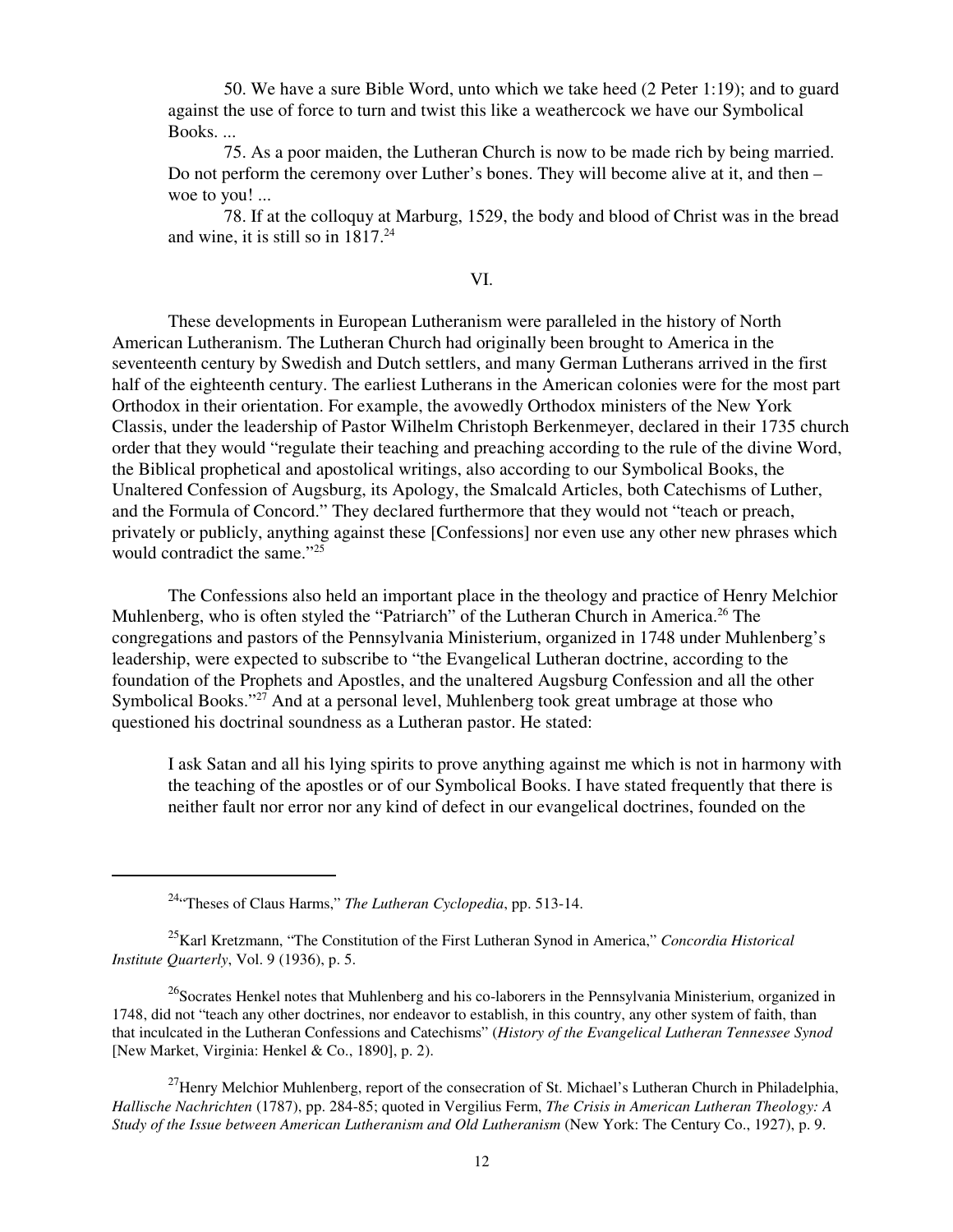teaching of the prophets and the apostles, and set forth in our Symbolical Books.<sup>28</sup>

Muhlenberg was, and was known to be, an adherent of the Pietist movement. But his Pietism was of a pronounced churchly bent.<sup>29</sup> When the Pennsylvania Ministerium was organized in 1748, one of the first orders of business was the adoption of a standardized Lutheran liturgical order and agenda. This Liturgy included a few modifications for circumstances in America, but it was clearly rooted in the Orthodox Lutheran liturgical traditions of Europe. In essence, "The service reproduced in Pennsylvania is the old, well-established, conservative service of the Saxon and North German liturgies."30

VII.

But there were noticeable weaknesses in Confessional understanding and practice in some sectors of eighteenth-century American Lutheranism, which established an unhealthy trajectory for the future of the church in the New World. Bishop Dr. Jasper Svedberg of Skara, in Sweden, wanted the Swedish congregations in America to follow a very "ecumenical" policy in their relations with the Anglican Church. And the Swedish congregations in America complied with his wishes. Pastor Andreas Sandel – the Swedish Lutheran Provost in Philadelphia from 1702 to 1719 – explained this:

Although between them and us there is some difference with respect to the Lord's Supper, yet he does not want that small difference to rend asunder the bond of peace. We do not attempt any discussion upon it; neither do we touch upon such things when we preach among them, nor do they attempt to persuade our people to their opinion in this respect; but we live on intimate and fraternal terms with one another, as they also call us their brethren. They have the government in their hands; we are under them; it is enough that they want to have this intercourse with us; we can do nothing else than render them every service and fraternal favor... $31$ 

Muhlenberg, too, in spite of his sincere desire to be and remain a Confessional Lutheran, is known to have preached in Reformed and Anglican/Episcopal churches, and to have invited Reformed and Anglican/Episcopal clergymen to preach in his.<sup>32</sup> As someone who was born and raised in Hanover, and who then served as a pastor in British North America, Muhlenberg may very well have been taken in by the errant judgment of those who had told King George that Anglicanism and Lutheranism are essentially the same. Muhlenberg put to paper his perceptions of the Church of

<sup>28</sup>Henry Melchior Muhlenberg, *Hallische Nachrichten*; quoted in Jürgen Ludwig Neve, *A Brief History of the Lutheran Church in America* (Second Revised and Enlarged Edition) (Burlington, Iowa: The German Literary Board, 1916), p. 72.

<sup>&</sup>lt;sup>29</sup>Muhlenberg's clash with Nicolaus Ludwig von Zinzendorf in Pennsylvania, and his opposition to the Moravians' enthusiastic indifference to the doctrinal norms of the Lutheran Church, are well known.

<sup>30</sup>Beale M. Schmucker, *Lutheran Church Review*, Vol. I, p. 171; quoted in Jacobs, *A History of the Evangelical Lutheran Church in the United States*, p. 268.

<sup>31</sup>Andreas Sandel; quoted in Jacobs, *A History of the Evangelical Lutheran Church in the United States,* pp. 98-99. In the nineteenth century, the churches of the former Swedish colony along the Delaware River were finally absorbed into the Episcopal Church.

<sup>32</sup>Neve, *A Brief History of the Lutheran Church in America*, pp. 72-73. Among those from non-Lutheran churches who preached in Muhlenberg's pulpit was the "Great Awakening" English preacher George Whitefield.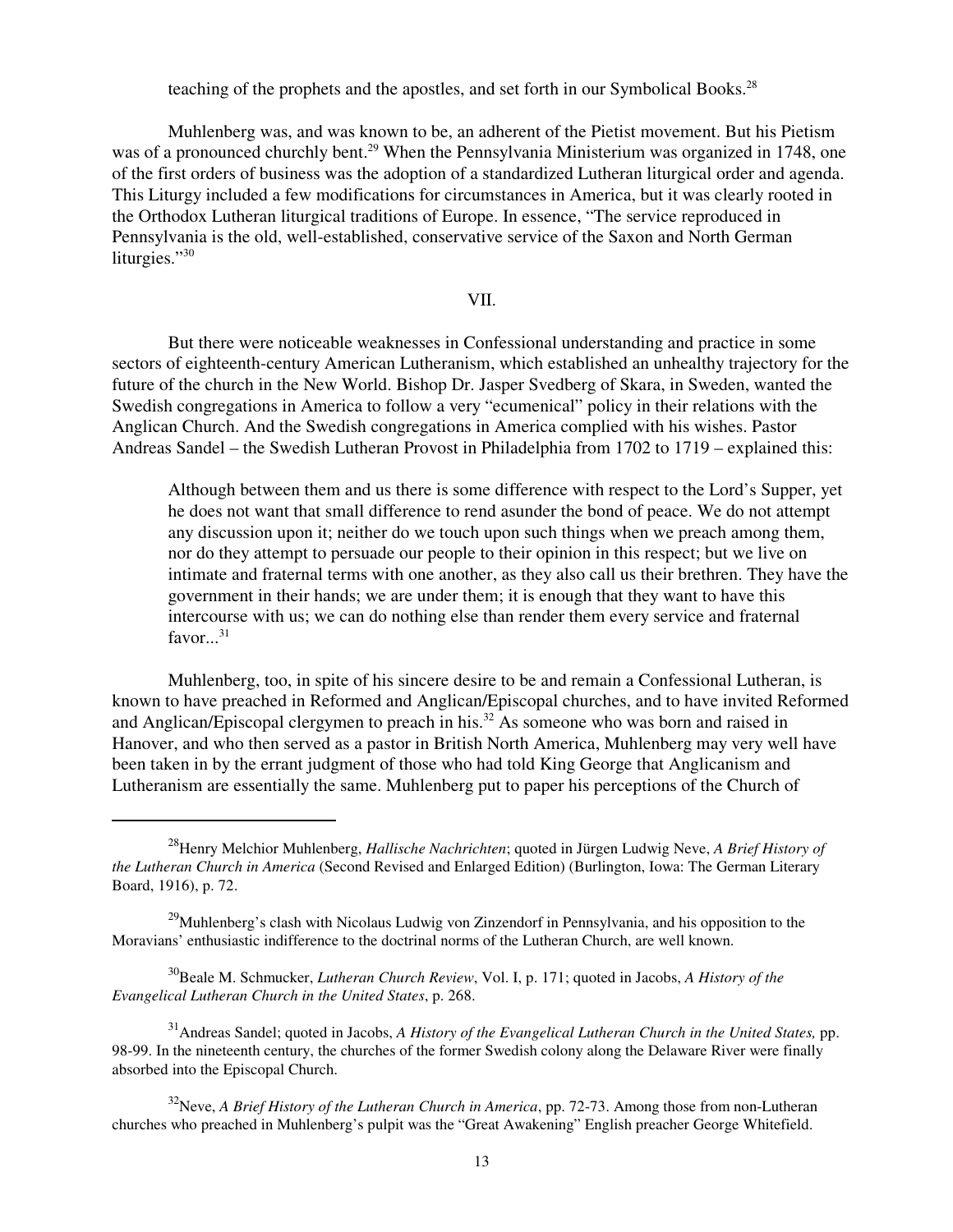England in a 1771 letter:

Their articles of faith have been extracted from the Word of God as well as ours; their church prayers are taken from the Holy Bible as well as ours; they have the two holy sacraments, baptism and the Lord's Supper, as well as we; their explanations of their articles of faith are as good Evangelical Lutheran as one could wish them to be; in a word, the doctrines of the English Established Church are more closely allied to ours than those of any other denomination in the wide world. We, therefore, have always studied to live in harmony with them. $33$ 

We must agree with the opinion of Henry Eyster Jacobs, that in this letter "The great founder of the Lutheran Church in America was giving away far more than he was conscious of."<sup>34</sup>

Article XXVIII of the Anglican Thirty-nine Articles, after stating that the doctrine of transubstantiation "cannot be proved by holy Writ" and "is repugnant to the plain words of Scripture," teaches instead that "The Body of Christ is given, taken, and eaten, in the Supper, only after an heavenly and spiritual manner," and that "the mean whereby the Body of Christ is received and eaten in the Supper is Faith." And Article XXIX asserts that when those who are "Wicked, and such as be void of a lively faith," partake of the bread and wine of the sacrament, "in no wise are they partakers of Christ: but rather, to their condemnation, do eat and drink the sign or Sacrament of so great a thing." In his claim that these Anglican articles are as "Evangelical Lutheran" as one could wish them to be, Muhlenberg was obviously lacking in discernment – either with respect to the dogmatic substance of the Lutheran Confessions, or with respect to the dogmatic substance of the Thirty-nine Article, or both.

The Thirty-nine articles of the Church of England clearly teach the Calvinist position on the doctrine of the Lord's Supper. They basically set forth a false alternative: One either believes in transubstantiation, or one believes in a spiritual presence of Christ – according to which an unbelieving communicant receives merely the outward "sign" of the body and blood of Christ, while "in no wise" receiving the Lord's actual body and blood in the consecrated elements that are eaten and drunk. Gone is any semblance of the Lutheran shibboleth of the *manducatio indignorum*, by which Lutherans in the Reformation era tested the genuineness of someone's belief in an objective Real Presence – as based on the Word and institution of Christ, and not on the subjective personal faith of the communicant.35

<sup>33</sup>Henry Melchior Muhlenberg, Letter to Nova Scotia (Nov. 15, 1771); quoted in Jacobs, *A History of the Evangelical Lutheran Church in the United States,* p. 280.

<sup>34</sup>Jacobs, *A History of the Evangelical Lutheran Church in the United States,* p. 280.

<sup>&</sup>lt;sup>35</sup>C. Emmanuel Schultze, who was married to Muhlenberg's daughter, was even more bold than his fatherin-law – ecumenically-speaking – in opining that "There is not a great difference in point of doctrine in all the Protestant churches. ... With the Church of England, however, the Lutherans have and ever had a closer connection than with others, owing to a more perfect similarity in church government, festival days, ceremonies, and even some particulars in doctrine. ... The Thirty-nine Articles fully agree with the Augustan Confession, and every Lutheran can subscribe them" (Preface to *Six Sermons Preached by the Late Mr. Lawrence V. Buskirk, Candidate for the Holy Ministry* [1797], p. 5; quoted in Jacobs, *A History of the Evangelical Lutheran Church in the United States*, p. 279). Schultze's brother-in-law and the Patriarch's son, John Peter Gabriel Muhlenberg – when he was serving a Lutheran parish in Woodstock, Virginia – had done just that in 1772. That is, the younger Muhlenberg subscribed formally to the Thirty-nine Articles, and received Anglican ordination in London, England, so that he could serve as a pastor in Virginia with all the rights and privileges that were afforded there to a clergyman of the established church. He had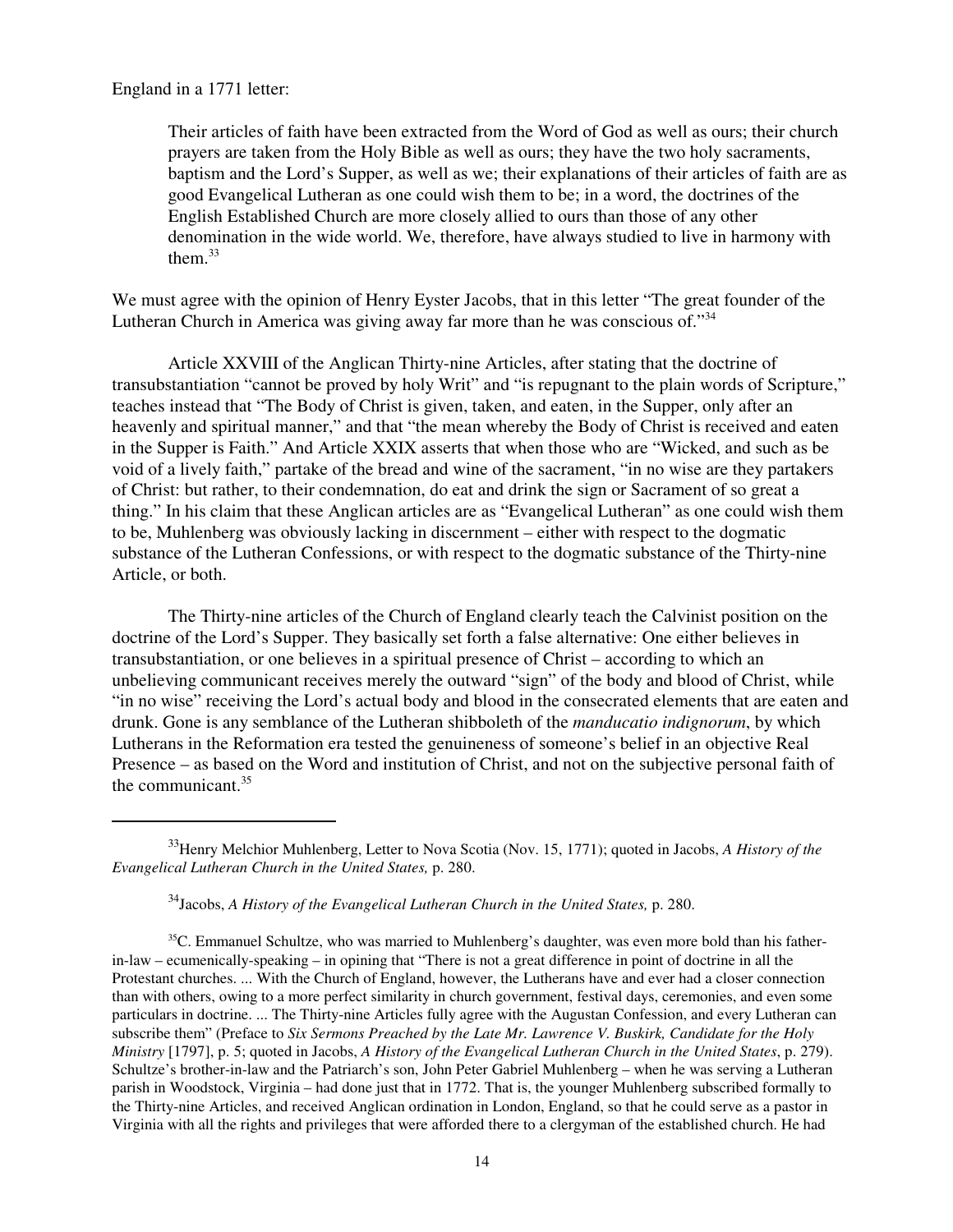## VIII.

The confessional situation in the American Lutheran Church got much worse, however, when Father Muhlenberg and his generation passed from the scene, and when men who had come under the influence of European Rationalism (and of New England Unitarianism) rose to prominence in the church in their stead. References to the Symbolical Books disappeared from "Lutheran" synodical constitutions and from "Lutheran" ordination rituals. *Confessional* Lutheranism almost completely disappeared.<sup>36</sup>

The situation was worst in the New York Ministerium, which had been founded in 1786 under the leadership of a son-in-law of Muhlenberg, John Christopher Kunze. Kunze himself was a Pietist, who like his father-in-law harbored some naïvely optimistic views regarding the theological compatibility of Lutheranism and Anglicanism.37 But after Kunze's death in 1807, and the election of

already been ordained as a Lutheran pastor in 1768, and even after 1772 he still considered himself to be a Lutheran. The Woodstock parish that he served likewise considered itself still to be a Lutheran parish. (Even with his two ordinations – Lutheran and Anglican – J. Peter G. Muhlenberg did not remain in the ministry. During the Revolutionary War he served as a General in the Continental Army. After the war he went into politics, serving at various times in the Pennsylvania state government, as a member of the United States House of Representatives, and as a United States Senator.)

<sup>&</sup>lt;sup>36</sup>Charles Porterfield Krauth describes the grievous situation in which both European and American Lutheranism – and European and American Christianity as a whole – found itself, at the end of the eighteenth century and the beginning of the nineteenth century: "After our fathers fell asleep our Church in America began to exhibit evidences of decline in faith and life. ... Deism had run riot in England, and Atheism in France, and from those powerful nationalities had spread their influence through Europe and America. Rationalism in the Lutheran, Reformed, and Romish Churches, had been growing stronger in times so well fitted for its growth. Socinianism, which had triumphed in the Calvinistic Churches of the Continent, and of England, ...appeared in New England, the American Geneva, and from it went forth with a might which seemed to threaten the very existence of the Gospel faith in all the churches. Universalism arose and spread. ... The religious life characteristic of the period, in some sense, aided the evil. Unionism, Pietism, Moravianism, and Methodism were alike in the indeterminate character of their doctrinal basis. The defenders of revelation showed a difference of opinion, rather than of spirit, from its assailants; the maintainers, in some degree, of the old faith, often made good their cause by abandoning a large part, and half betraying what they pretended to advocate. It was the saddest era in the history of the Church since the Reformation – the era of spurious "illumination." The light itself had become darkness, and the darkness was great indeed. Our Church in America shared in this terrible defection. Socinianism worked furtively, and at length openly, in parts of it. Precious doctrines were diluted, ignored, or abandoned. The Confessions were set aside virtually, even where the antecedents of the past made it impossible to abandon them openly. The history of our Church, the tradition of her faith and life, was still strong enough to make caution necessary; and the evil worked rather by the withholding of the truth, than by the formal annunciation of error. The Church was drugged with narcotics, not with irritants, or, indeed, was starved to death, rather than poisoned. We had a weak, indecisive pulpit, feeble catechisms, vague hymns, [and] constitutions which reduced the minister to the position of a hireling talker, and made Synods disorganizations for the purpose of preventing anything from being done. Our sun had gone down, and the only relief from absolute night was the diffused light which still lingered from a happier time. ... In the United States there were nominally Lutheran Synods which were largely Unitarian... In the deadness of our whole land, in the rationalism of Europe which was imported, and in the Socinianism of New England, which was of native growth, had originated the fearful change which came over our Church, and to these influences we owe nearly every trouble under which our Church afterward labored" ("The General Council Before Its First Anniversary," *The Lutheran Church Review*, Vol. XXVI, No. 4 [October 1907], pp. 660-62).

 $37$ In 1797, under Kunze's presidency, the New York Ministerium adopted a comity policy which held, "That on account of an intimate relation subsisting between the English Episcopalian and Lutheran churches, the identity of their doctrine and the near approach of their church discipline, this consistory will never acknowledge a newly erected Lutheran church in places where the members may partake of the services of the said English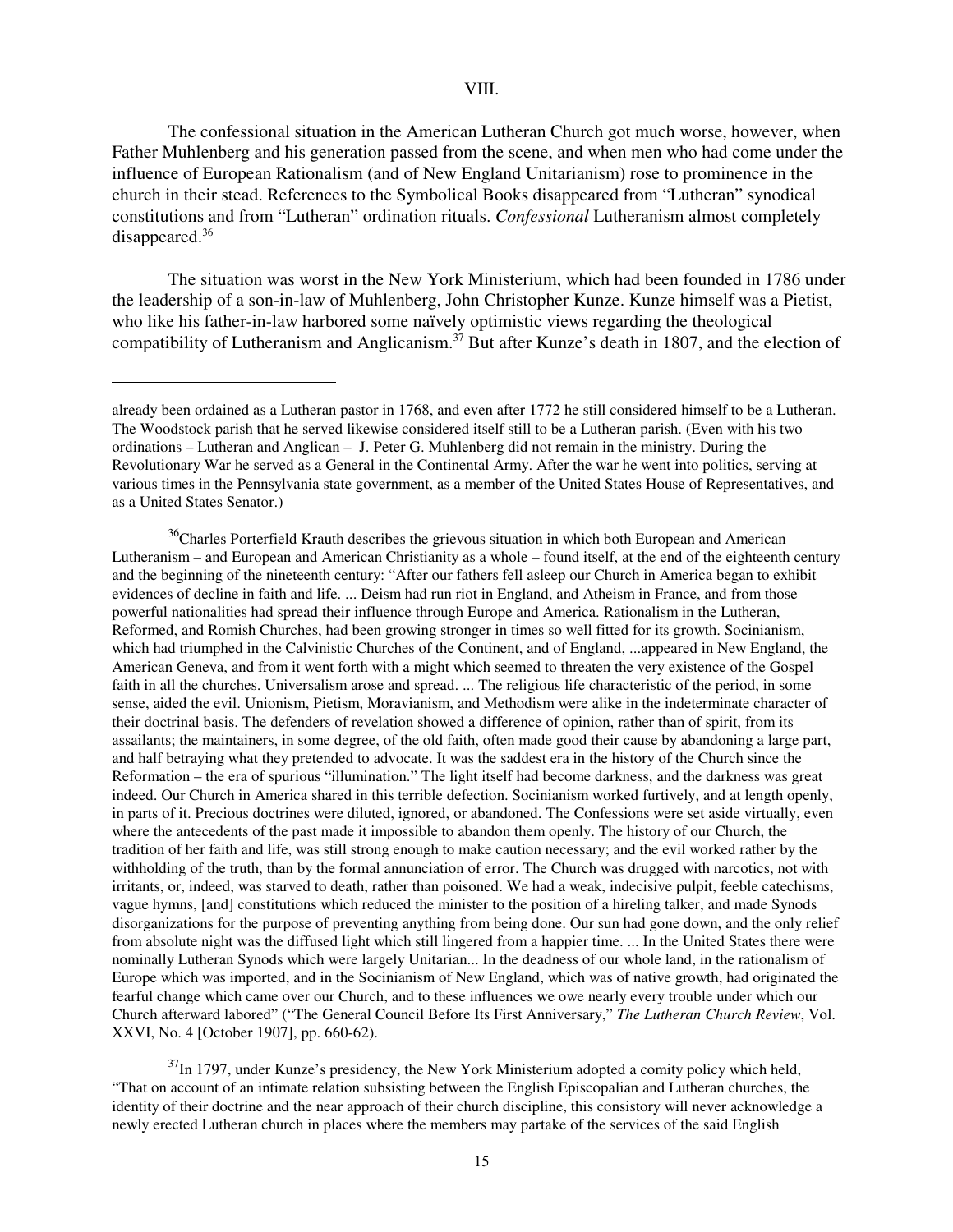Frederick Henry Quitman as his successor to the presidency of the Ministerium, the character of New York Lutheranism changed for the worst very quickly and very noticeably.

Quitman had been trained in the Rationalism that was prevalent in Germany during the time of his education there in the late eighteenth century, and had thoroughly imbibed it. Quitman joined the New York Ministerium in 1796, and as an intellectually-gifted individual rose quickly to prominence within that body. Perhaps because of Quitman's highly-developed sense of morality and ethics, the older Pietist pastors among whom he and others of his persuasion worked and exercised influence – as the nineteenth century dawned – seem not to have grasped the serious threat to genuine Christian faith that his Rationalism posed.

In 1814, Quitman published his *Evangelical Catechism*, as a replacement for Luther's Small Catechism in providing religious instruction to the youth of the church. It differed from Luther's Catechism both in its highly cerebral form, and (in spite of its title) in its unevangelical doctrinal content. The closest that this work comes to affirming the divinity of Christ is its statement that, "Although born of a humble Jewish woman, the Deity was closely and in a supernatural manner connected with him."<sup>38</sup> Much is also left to be desired when Quitman writes that "the chief tenor of the Gospel" is "that God is a propitious Father of the whole human race, that as a pledge of this truth had sent his only begotten Son into the world, so that if men repent of their errors and sins, and believing in Jesus Christ as their Savior take him for their guide, he will not only pardon their sins, but also enable them, by the assistance of his Holy Spirit, to lead a godly life, and in this manner prepare and render them meet for a better and happier world."<sup>39</sup>

In his catechism, Quitman says nothing about the regenerating power of Holy Baptism, or about the Real Presence of Christ's body and blood in the bread and wine of the Lord's Supper. And this does not surprise us, in view of Quitman's assumptions about faith, and about why people believe the things that they believe. He asserts that "To believe in anything" is "to take it for granted; to be convinced of its truth." He adds that "The grounds that ought to constitute the basis of rational belief" are "either natural perception and experience, or the authority of competent witnesses, or finally,

## <sup>39</sup>Quitman, *Evangelical Catechism*, pp. 36-37.

Episcopal Church" (quoted in Jacobs, *A History of the Evangelical Lutheran Church in the United States*, p. 318). At this time overtures were being made from representatives of the New York Ministerium to the Episcopal Church, exploring the possibility that the Lutherans might actually be united with the Episcopal Church officially and formally, via the Episcopal re-ordination of the Lutheran pastors (Jacobs, p. 319). Nothing, however, ultimately came of this.

<sup>38</sup>Frederick H. Quitman, *Evangelical Catechism: or a Short Exposition of the Principle Doctrines and Precepts of the Christian Religion* (Hudson, New York: William E. Norman, 1814), p. 164.

In a bit of prosaic silliness, Quitman states that "In the character of Jesus, as delineated by the evangelists, there is something so excellent and divine that few of his most violent enemies have attempted to find fault with it" (p. 33). He also speaks of Jesus being "styled the 'only begotten Son of God,' as well on account of his exalted dignity and preeminence above all created beings, as on account of the great love which his heavenly Father has manifested for him" (p. 34).

Quitman's doctrine of sin is likewise severely lacking. He writes that (natural) man is not "deprived of free moral agency." If man were so deprived, then "how should God judge the world and treat us as accountable beings? Besides this, religion addresses man as a free agent and ascribes to him the power of choice and resistence. She admonishes him to exert all his powers and faculties in her service, and whilst she promises great rewards to her faithful friends, she threatens severe punishments to those that neglect to obey her precepts. All this would be absurd and even insulting if man were not a free agent" (p. 20).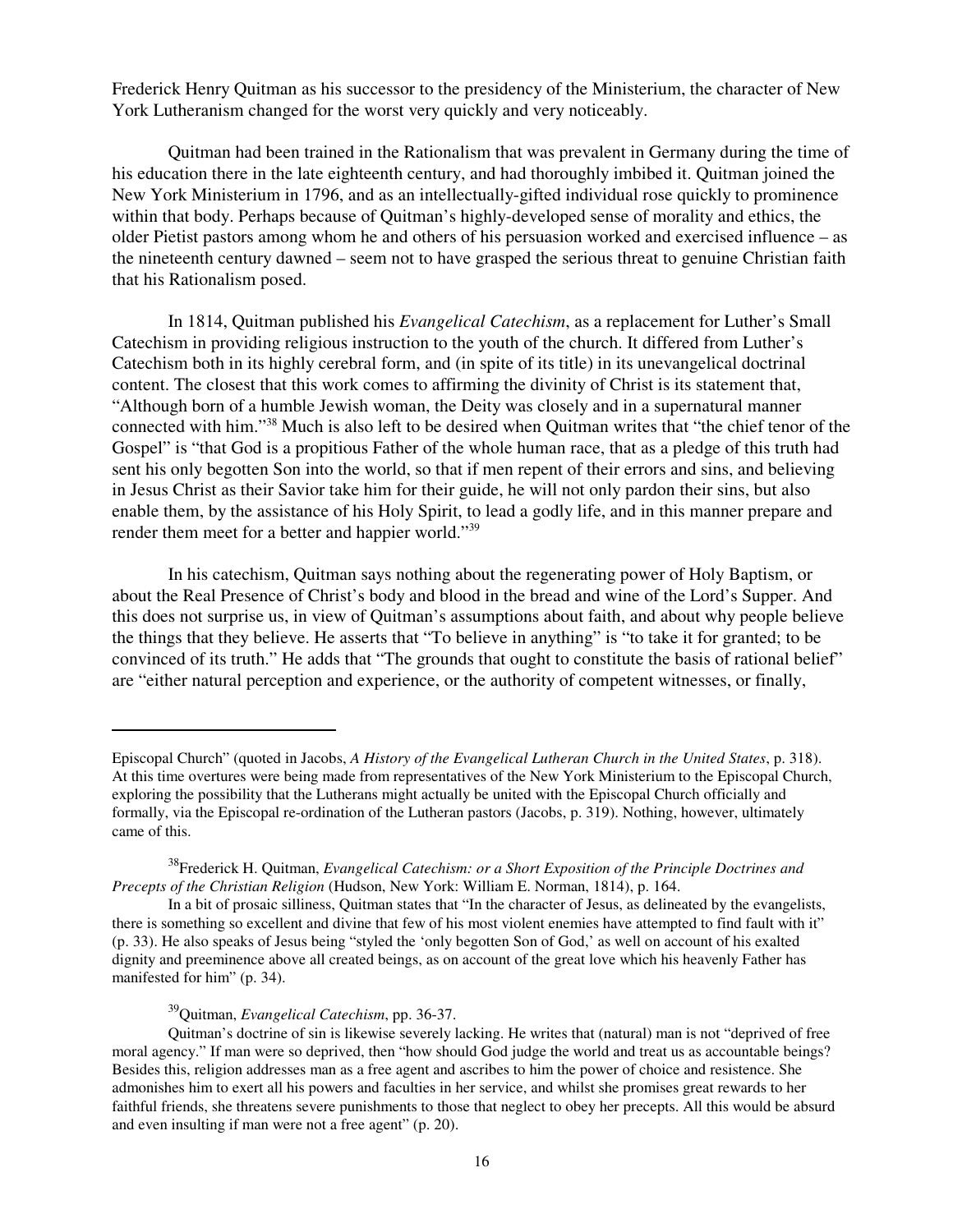unquestionable arguments of reason."<sup>40</sup> And more specifically, "Faith in Christ" is understood to be "a firm belief in the divine authority of Jesus, and of his doctrine and promises, expressed by a sincere zeal to cherish Christian sentiments and dispositions, and to cultivate Christian graces."<sup>41</sup>

In other writings, Quitman expands on his views regarding the relationship between human reason and the revelation of Scripture. Demonstrating that nothing of the spirit of Luther remains in him, he writes in his *Three Sermons* that

Reason and revelation are the only sources from which religious knowledge is to be derived, and the rules by which all religious questions ought to be decided... And where else should we look for certainty in the pursuit of religious truth? Are not both reason and revelation descended from heaven, always in harmony with and supporting one another?<sup>42</sup>

And in *A Treatise on Magic*, Quitman articulates a very un-Lutheran hermeneutic, declaring "that in dubious scriptural passages we must first enquire what reason dictates and what daily experience teaches, and explain such passages accordingly."<sup>43</sup>

## IX.

All of this nonsense was, in the final analysis, too much for most Lutherans in America to stomach, and this resulted in a decisive reaction. There were some Lutherans who had never fully abandoned their commitment to a theology that followed the basic contours of the Lutheran Confessions, and who, of course, would never have had any interest in the Rationalism of Quitman and those who followed him. This conscious Lutheran remnant was to be found especially in the Tennessee Synod, organized in 1820, with a clerical membership comprised largely of members of the

<sup>41</sup>Quitman, *Evangelical Catechism*, pp. 47-48.

<sup>42</sup>Frederick H. Quitman, *Three Sermons*..., second edition (Philadelphia: William Fry, 1818), pp. 33-34.

<sup>43</sup>Frederick H. Quitman, *A Treatise on Magic, or, on the Intercourse Between Spirits and Men (Albany,* New York: Balance Press, 1810), p. 57.

The sterile theology that one finds in Quitman's personal writings is reflected also in the English-language service book and hymnal that was edited by Quitman and Augustus Wackerhagen (who was married to Quitman's step-daughter), and that was published by the New York Ministerium in 1814. Henry Eyster Jacobs makes these observations, with respect to the liturgical prayers and sacramental rites of this work: "'Supremely exalted and adorable Jehovah,' 'Infinite and Incomprehensible Jehovah,' 'Self-existent and infinite Jehovah,' have become favorite modes of addressing God, instead of the nearer and more familiar term of 'Father, reconciled in Christ.' ... All allusion to original sin is omitted from the baptismal address, which dwells upon the significative character of the sacrament. The Lord's Supper is preceded by the invitation: 'I say to all who own him as their Saviour, and resolve to be his faithful subjects: ye are welcome to this feast of love.' The formula of distribution has, 'Jesus said,' and the rubric says that the 'minister is at liberty to substitute any other words in place of these'" (*A History of the Evangelical Lutheran Church in the United States,* p. 342).

This is an example of the kind of absurdly bombastic and theologically insipid hymn verses that fill this book: "Supreme and universal light! / Fountain of reason! Judge of right! / Without whose kind, directing ray, / in everlasting night we stray. / Assist us, Lord, to act, to be, / what all thy sacred laws decree; / Worthy that intellectual flame, / which from thy breathing spirit came" (*A Collection of Hymns and a Liturgy for the Use of the Evangelical Lutheran Churches*, edited by Frederick H. Quitman and Augustus Wackerhagen [Philadelphia: G. & D. Billmeyer, 1814], p. 192; quoted in Benjamin A. Kolodziej, "Frederick Henry Quitman and the Catechesis of the American Lutheran Enlightenment," *Concordia Theological Quarterly*, Vol. 70, Nos. 3/4 [July/October 2006], p. 345).

<sup>40</sup>Quitman, *Evangelical Catechism*, pp. 5-6.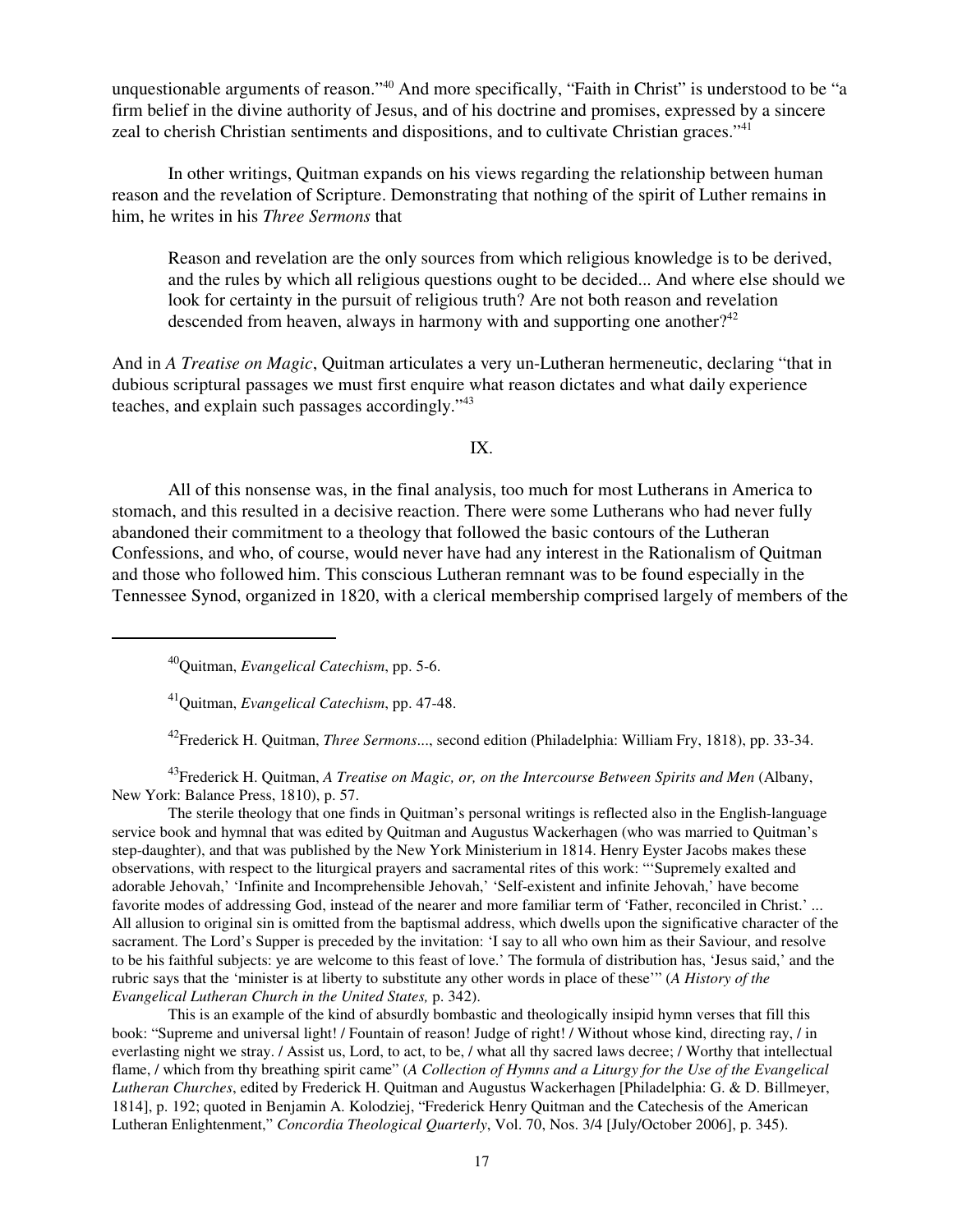Henkel family. Pastor David Henkel, intellectually gifted and articulate, was a particularly forceful proponent of a restoration of a consistent Confessional consciousness within American Lutheranism. In this way he was, in certain respects, the American equivalent of Claus Harms.

But most of the opposition to Quitman's kind of post-Lutheran "Lutheranism" arose from those who were influenced more so by the residual religious culture of American Puritanism, or by the Revivalism of the Second Great Awakening, or by both, so that their response to Rationalism was decidedly less Lutheran than that of the Henkels. Many of these Lutherans, to the extent that they still had some awareness of developments in Germany, were also influenced by the generic "evangelical" theology that was a driving force behind the Prussian Union.

The weakness of Muhlenberg and those of his era – in not fully appreciating classic Anglicanism's divergence from a sound sacramental theology – was now amplified; and a general indifference to the doctrines that historically separated Lutheranism from *all* other Protestant churches settled in as the norm. Jacobs notes that movements in America for a union, or at least for a closer cooperation, between Lutherans and the Reformed, were indeed

partially reactionary against the widespread rationalistic influences that were entering. When the most vital and most central doctrines were assailed, it was not unnatural for Christian ministers of diverging confessions to feel drawn toward each other in their defense. There would be more sympathy between a conservative Lutheran and a conservative Reformed theologian than between him [i.e. the conservative Lutheran] and the professed Lutheran theology represented by the catechism bearing in 1814 the indorsement of the New York Ministerium.<sup>44</sup>

In keeping with this sort of non-confessional, broadly-Protestant spirit, Johann Augustus Probst, a pastor in the Pennsylvania Ministerium, made a series of truly breathtaking assertions in a book advocating an American version of the Prussian Union:

The doctrine of unconditional election cannot be in the way. This doctrine has long since been abandoned; for there can scarcely be a single German Reformed preacher found who regards it as his duty to defend this doctrine. Zwingli's more liberal, rational and scriptural view of this doctrine, as well as of the Lord's Supper, has become the prevailing one among Lutherans and Reformed, and it has been deemed proper to abandon the view of both Luther and Calvin on the subject of both these doctrines.

The whole mass of the old Confessions was occasioned by the peculiar circumstances of those troublous times, has become obsolete by the lapse of ages, and is yet valuable only as matter of history. Those times and circumstances have passed away, and our situation both in regard to political and ecclesiastical relations, is entirely changed. We are therefore not bound to these books, but only to the Bible. For what do the unlearned know of the Augsburg Confession, or the Form of Concord, [or] of the Synod of Dort...[?]

All enlightened and intelligent preachers of both churches agree, that there is much in the former symbolical books (or confessions of faith) that must be stricken out as antiquated and contrary to common sense, and be made conformable with the Bible, and that we have no right

<sup>44</sup>Jacobs, *A History of the Evangelical Lutheran Church in the United States*, p. 324.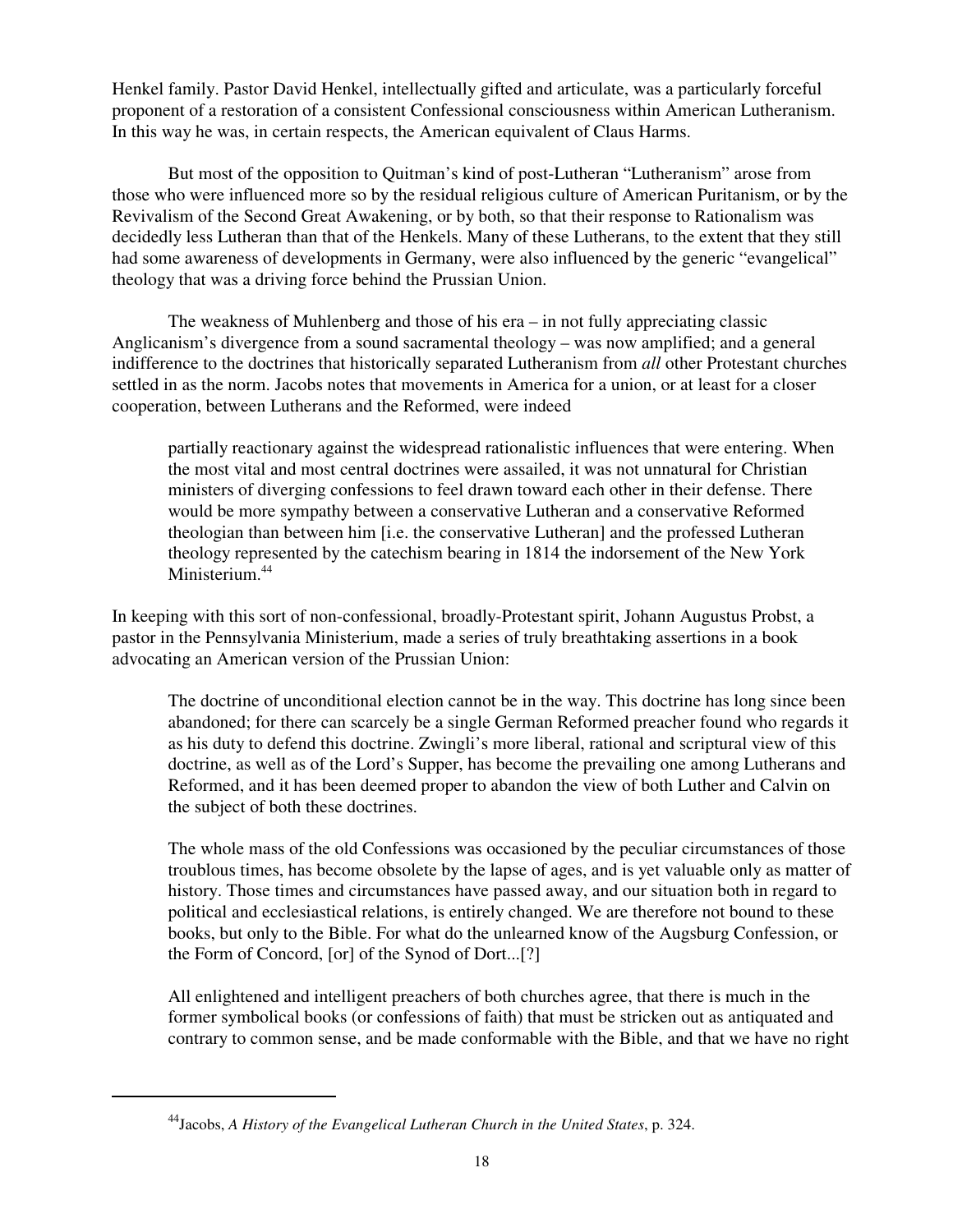to pledge ourselves to the mere human opinions of Luther, or Calvin, or Zwingli...<sup>45</sup>

Even though this unionistic attitude was purportedly in the interest of a greater effectiveness in beating back the errors of Rationalism, more of the assumptions of Rationalism than they may have realized still permeated the theological methodology of the "Lutherans" who were now thinking in this way. Samuel Simon Schmucker, the President of the Lutheran seminary in Gettysburg, Pennsylvania, emerged as the leader of what came to be called the "American Lutheran" movement in the first half of the nineteenth century. He had much more of an affinity for the hermeneutical assumptions of Ulrich Zwingli and John Calvin than for those of Luther. This can be seen in a speculative theological soliloquy that he included in his seminary textbook, *Elements of Popular Theology*, about the manner in which God "ought" to give humans "information" about himself, and about religious subjects in general – beyond what is accessible to their reason and their powers of rational observation in the world. Schmucker writes:

In short, if God sees fit to grant to mankind any additional information beyond what the heavens and the earth and the structure of the human soul afford, the most suitable method of its accomplishment so far as we can see, would be this: To communicate these truths *which will of course be reasonable in themselves*, to one or more suitable individuals; appoint them to teach these doctrines; attest the divinity of their mission by satisfactory evidence, and provide for the accurate transmission of these truths and evidences to all future generations for whom they were intended.<sup>46</sup>

Schmucker goes on to opine that the written Scriptures, inspired and infallible, satisfy this need for the church of all time. What Schmucker writes here calls to mind Calvin's bold statement that "the Lord has instituted nothing that is at variance with reason."<sup>47</sup> Schmucker himself reproduces Calvin's rationalistic sentiment when he writes elsewhere in his textbook that "A divine revelation cannot contain any thing which is contrary to the plain and indisputable dictates of reason."<sup>48</sup> This, of course, contrasts sharply with Luther's significantly *different* assumptions, as he approaches the reading and interpretation of Sacred Scripture:

The knowledge of lawyers and poets comes from reason and may, in turn, be understood and grasped by reason. But what Moses and the prophets teach does not stem from reason and the wisdom of men. Therefore he who presumes to comprehend Moses and the prophets with his reason and to measure and evaluate Scripture according to its agreement with reason will get away from the Bible entirely. From the very beginning all heretics owed their rise to the notion that what they had read in Scripture they were at liberty to explain according to the teachings

<sup>45</sup>Johann Augustus Probst, *Die Wiedervereinigung der Lutheraner und Reformirten* (1826), pp. 74, 76, 80; quoted in Samuel Simon Schmucker, *The American Lutheran Church, Historically, Doctrinally, and Practically Delineated* (Springfield, Ohio: D. Harbaugh, 1851), pp. 220-21.

<sup>46</sup>Samuel Simon Schmucker, *Elements of Popular Theology* (Philadelphia: S. S. Miles, 1845), pp. 21-22. Emphasis added.

<sup>47</sup>John Calvin, "Genevan Catechism," *Calvin: Theological Treatises,* edited by J. K. S. Reid (Philadelphia: Westminster Press, 1954), p. 26.

<sup>48</sup>Schmucker, *Elements of Popular Theology*, p. 73.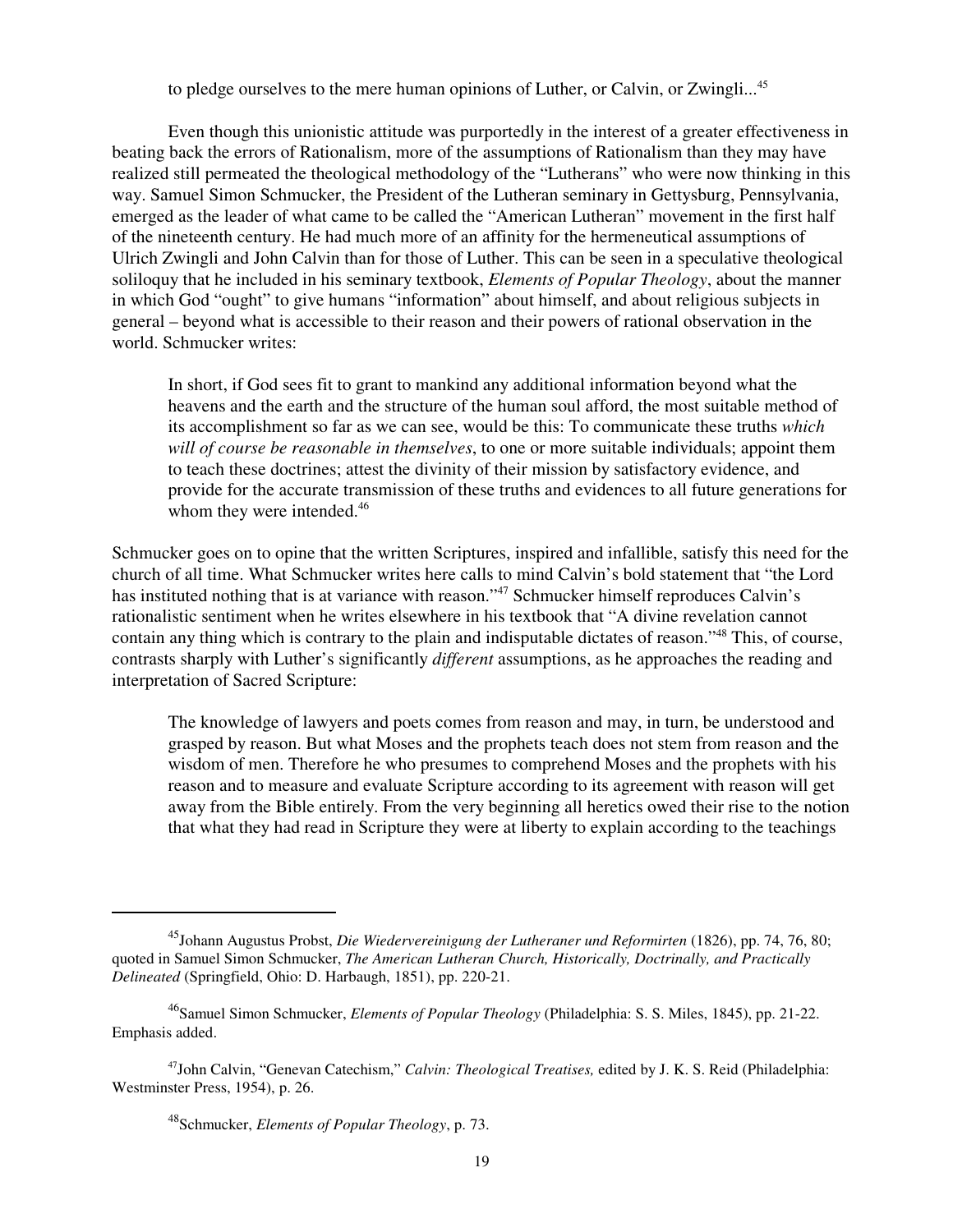of reason.<sup>49</sup>

The doctrinal character of the "American Lutheran" movement that emerged from this religious stew – as contrasted with the convictions of the "Old Lutheran" Confessionalists in Germany who were inspired by Claus Harms' theses – is reflected in an 1845 letter from several of the "American Lutheran" movement's leaders to representatives of the Prussian Union Church:

Now as to our doctrinal views, we confess without disguise, indeed confess it loudly and openly, that the greatest majority of us are not old Lutherans, in the sense in which a small party exists in Germany under that name. We are convinced that, if the great Luther were still living, he would not be a member of it either. We believe that the three last centuries have also produced men who were capable of independent thought, research and growth equal to the 16th. Yea, as insignificant as we consider ourselves, we are nevertheless emboldened, particularly through our feeling of duty, to investigate and explore Scripture, and to draw our doctrinal views from this heavenly source. But, nevertheless, we are Evangelical Lutheran. Committed to Luther's fundamental principle that God's Word is without error, we have proved that Luther's doctrinal construction is essentially correct. In most of our church principles we stand on common ground with the union or merged church of Germany. The distinctive views which separate the old Lutherans and the Reformed Church we do not consider essential; and the tendency of the so called old Lutheran party seems to us to be behind our time. $50$ 

The Prussian Unionists in Germany, with the force of the Prussian state apparatus, physically persecuted the "Old Lutherans" in their midst. Their kindred spirits in America did not have access to those kinds of coercive civil mechanisms for suppressing their ecclesiastical opponents. But the "American Lutherans" were not above taking pejorative verbal swipes at those in the New World who wanted to be and remain Confessionally Lutheran. And in the process, they also often mischaracterized the actual teachings of the Confessionalists, so as to make those teachings – and those teachers – seem as unsophisticated and backward as possible.

One of the nastiest examples of this comes from the pen of Pastor John Bachman of Charleston, South Carolina – who, interestingly enough, had grown up in New York, and had been trained for the ministry there by Quitman. Referring to the Tennessee Synod, and to David Henkel in particular, Bachman stated in 1837:

Some years ago several individuals residing in North Carolina, who had previously been members of our church, on account of some dissatisfaction separated themselves from our communion. They chose as a leader an individual by the name of Hinkel, (hence they are called Hinkelites,) a weak and illiterate man, whose ground of dissent, as far as can be gathered from the crude, visionary and inflammatory publications, which have from time [to time] appeared, either under his name or that of his sect, was, the Evangelical Church had departed from the true doctrines of the Reformation, which he and his church had attempted to

<sup>49</sup>Martin Luther, Sermon on Luke 2:21; quoted in *What Luther Says: An Anthology,* edited by Ewald M. Plass (Saint Louis: Concordia Publishing House, 1959), p. 1165.

<sup>&</sup>lt;sup>50.</sup> Aus Amerika," *Zeitschrift fuer Protestantismus und Kirche*, Vol. 11 (1846), pp. 263-64; quoted in E. Clifford Nelson, editor, *The Lutherans in North America* (revised edition) (Philadelphia: Fortress Press, 1980), p. 220. The letter was signed by Samuel Simon Schmucker, Benjamin Kurtz, Henry N. Pohlman, John G. Morris, and Henry I. Schmidt.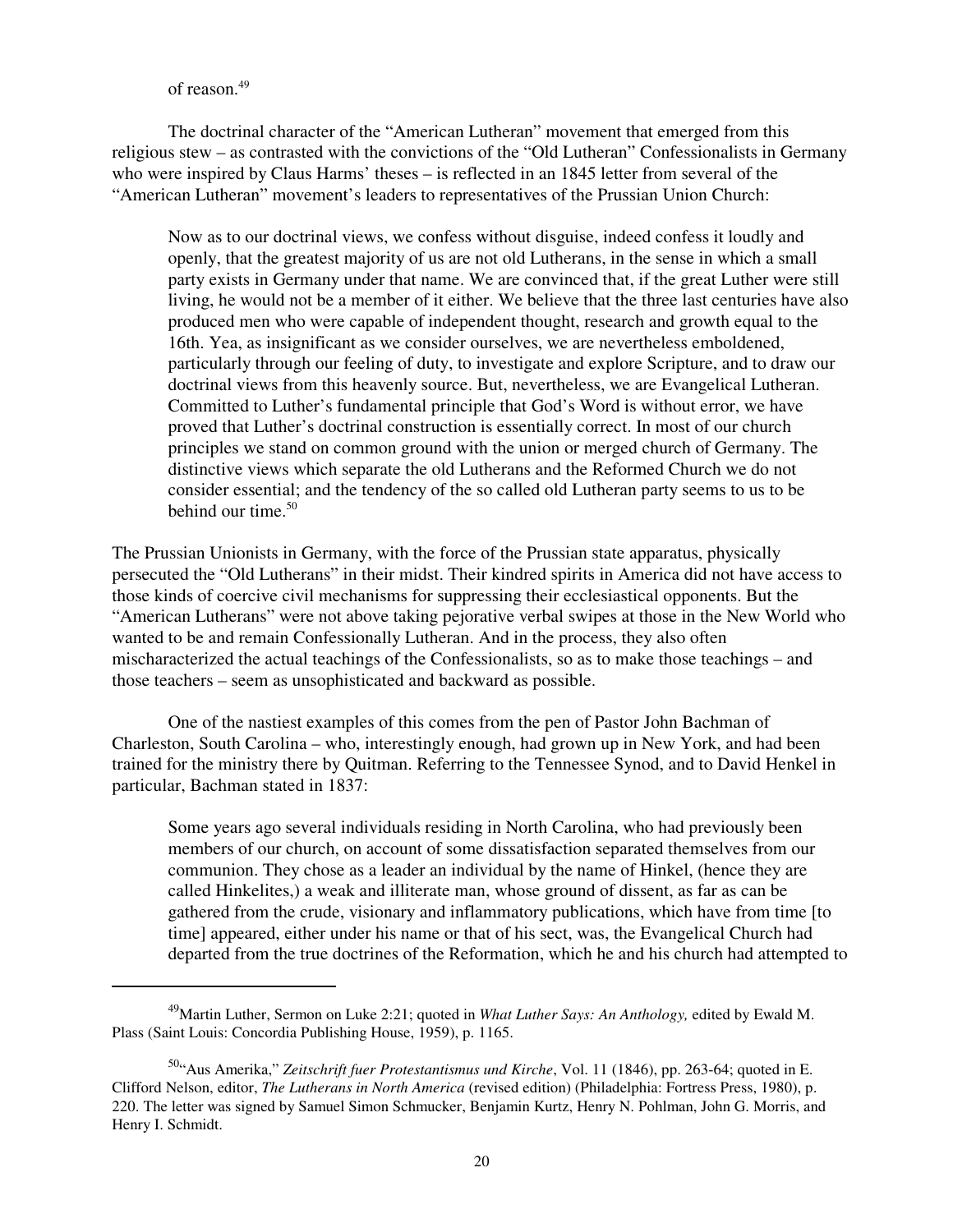restore. ... Those doctrines which they profess to have derived from the Lutheran Church...may be classed under the three following heads: 1st, that baptism is regeneration. 2nd, that in the Lord's supper the elements become the actual flesh and blood of Christ; and thirdly, that the participation of the sacraments entitles us to salvation. These sentiments, so directly opposed to the Gospel of Christ, and the express declaration of the Reformers, and fraught with so much evil, were immediately denounced by all the members of our Church as unscriptural, and not warranted by any article of our creed. No Synod in our country has ever acknowledged, or given countenance to, this sect. $51$ 

One wonders if Bachman was deliberately lying in this slanderous execration, or if he was himself "a weak and illiterate man" as far as his understanding of classic Lutheran theology was concerned.

# X.

One interesting contribution that Schmucker did make to the character of the "American Lutheran" movement, was a partial reintroduction of the Augsburg Confession, as a qualified norm for doctrine in the church. As we have already noted, under the influence of Rationalism, after the death of Muhlenberg, all references to the Confessions disappeared from synodical constitutions and from the approved rites for ordination. But under Schmucker's influence, the seminary where he taught, beginning in 1825, required of its professors an oath that included the following affirmations:

... I do *ex animo* believe the Scriptures of the Old and New Testament to be the inspired word of God and the only perfect rule of faith and practice. I believe the Augsburg Confession and the Catechisms of Luther to be a summary and just exhibition of the fundamental doctrines of the word of  $God.<sup>52</sup>$ 

There is a deliberate ambiguity in this wording. Do the doctrines of the Augsburg Confession and the Catechisms *correlate with* the fundamental doctrines of the Word of God, so that the professors are subscribing to all of the doctrines in these standards, while acknowledging that there might also be non-fundamental doctrines that are not included within them? Or do the Augsburg Confession and the Catechisms contain a mixture of fundamental doctrines, to which the professors are subscribing, and non-fundamental doctrines, to which they are not subscribing? And if the latter interpretation is the intent of this oath, which are which?

The Gettysburg seminary was operated by the General Synod of the Evangelical Lutheran Church in the United States of America, which had been formed by several "American Lutheran" regional synods in 1820. A further development in the wording of the doctrinal basis of the "American Lutheran" movement can be seen in the recommended constitution for district synods of the General Synod, which was approved by the general body in 1829. District synods were therein called upon to restrict pastoral ordination to those men who were willing to state publicly their agreement with a series of interrogatories, which included the following:

1. Do you believe the Scriptures of the Old and New Testament to be the word of God, & the

<sup>51</sup>John Bachman, *A Sermon on the Doctrines and Discipline of the Evangelical Lutheran Church* (1837); quoted in part in Schmucker, *The American Lutheran Church*, p. 216; and in part in Ferm, *The Crisis in American Lutheran Theology,* pp. 154-55.

<sup>52</sup>*Constitution of the Theological Seminary of the General Synod of the Evangelical Lutheran Church in the United States of America*; quoted in Ferm, *The Crisis in American Lutheran Theology*, p. 79.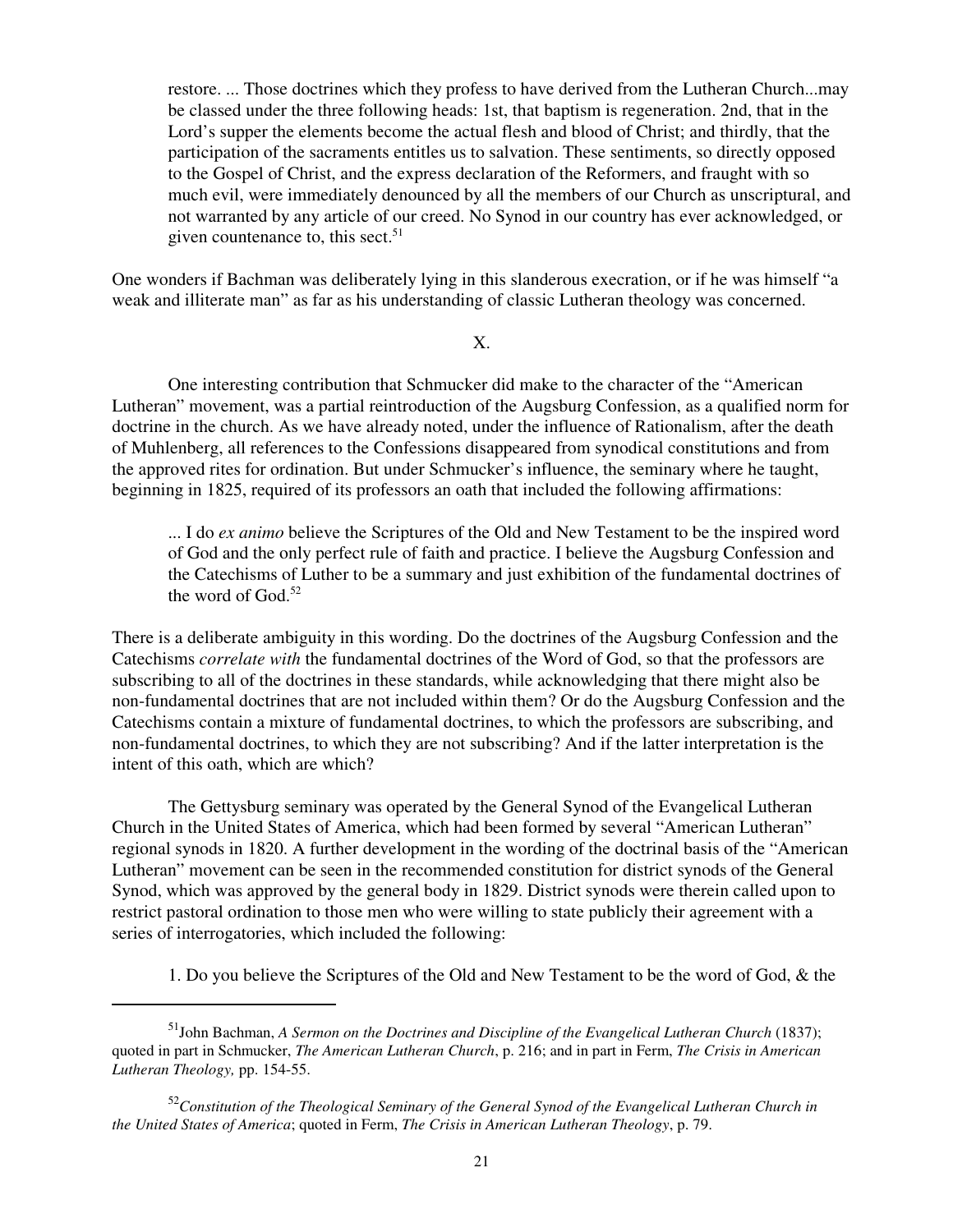only infallible rule of faith and practice? 2. Do you believe that the fundamental doctrines of the word of God are taught in a manner substantially correct, in the doctrinal articles of the Augsb[urg]. Confession?<sup>53</sup>

This ordination pledge is noticeably less restrictive than the seminary oath. The Catechisms of Luther are not mentioned – although it was expected that most pastors would use the Small Catechism as the basis for catechetical instruction in their congregations. The reference to the Augsburg Confession is now limited to the first part of that document, excluding the section on corrected abuses. And an additional qualifying term – "substantially" – is now added. So, there is enough wiggle-room here for a General Synod pastor to say that he rejects any doctrine of the Augsburg Confession that he does not consider to be a "fundamental doctrine"; and also to demur from any formulation that is used to explicate even a fundamental doctrine, as long as he considers that incorrect formulation not to be impinging on the "substance" of the doctrine in question.

But even if these official texts are ambiguous, Schmucker himself was not ambiguous in his own explanations of what he thought his qualified subscription to the Augsburg Confession actually obligated him to teach. In a thorough presentation that he made at a General Synod district synod convention in Pittsburgh, Pennsylvania, in 1840, Schmucker said that "Luther had wisely regarded the reformation as unfinished, and exhorted his followers to turn away from his works, and study the bible more attentively." And yet, in spite of Luther's advice, the Lutheran Church – after his death – rigidly adhered to his interpretations, and elevated his writings almost to a "canonical" status. This improperly stifled "all efforts to continue the work of reformation so gloriously commenced by him."<sup>54</sup> Now, however – at least according to Schmucker – the necessary continuing "reformation" of the Lutheran Church has finally been allowed to recommence. And on the basis of a more careful study of the Bible, several notable "improvements" have accordingly been made in the contemporary Lutheran Church. Schmucker elaborates:

The *first* feature of improvement...is *the entire rejection of the authority of the Fathers in ecclesiastical controversy*. ...it is a principle which the experience of ages has clearly established, that in all controversies..., *the bible, the whole bible, and nothing but the bible*, must be the armor of the Protestant.

*Another* feature of improvement in the Lutheran church consists in her *no longer requiring assent to the doctrine of the real presence of the Saviour in the eucharist.* ... At the present day, whilst some shades of difference exist in the Lutheran church, all are permitted to enjoy their opinions in peace, and the most general received view, if we mistake not, is: "That there is no presence of the glorified *human* nature of the Saviour, either substantial or influential; nor anything mysterious or supernatural in the eucharist; yet, that whilst the bread and wine are merely symbolic representations of the Saviour's absent body, by which we are reminded of his sufferings, there is also a special *spiritual* blessing bestowed by the divine Saviour on all worthy communicants, by which their faith and Christian graces are confirmed.<sup>55</sup>

Schmucker's third and fourth items of "improvement" are the abandonment of the practice of personal

<sup>53</sup>"Chapter XIX, Ordination," quoted in Ferm, *The Crisis in American Lutheran Theology,* p. 83.

<sup>54</sup>Schmucker, *The American Lutheran Church*, pp. 59-60.

<sup>55</sup>Schmucker, *The American Lutheran Church*, pp. 60-61, 63. Emphases in original.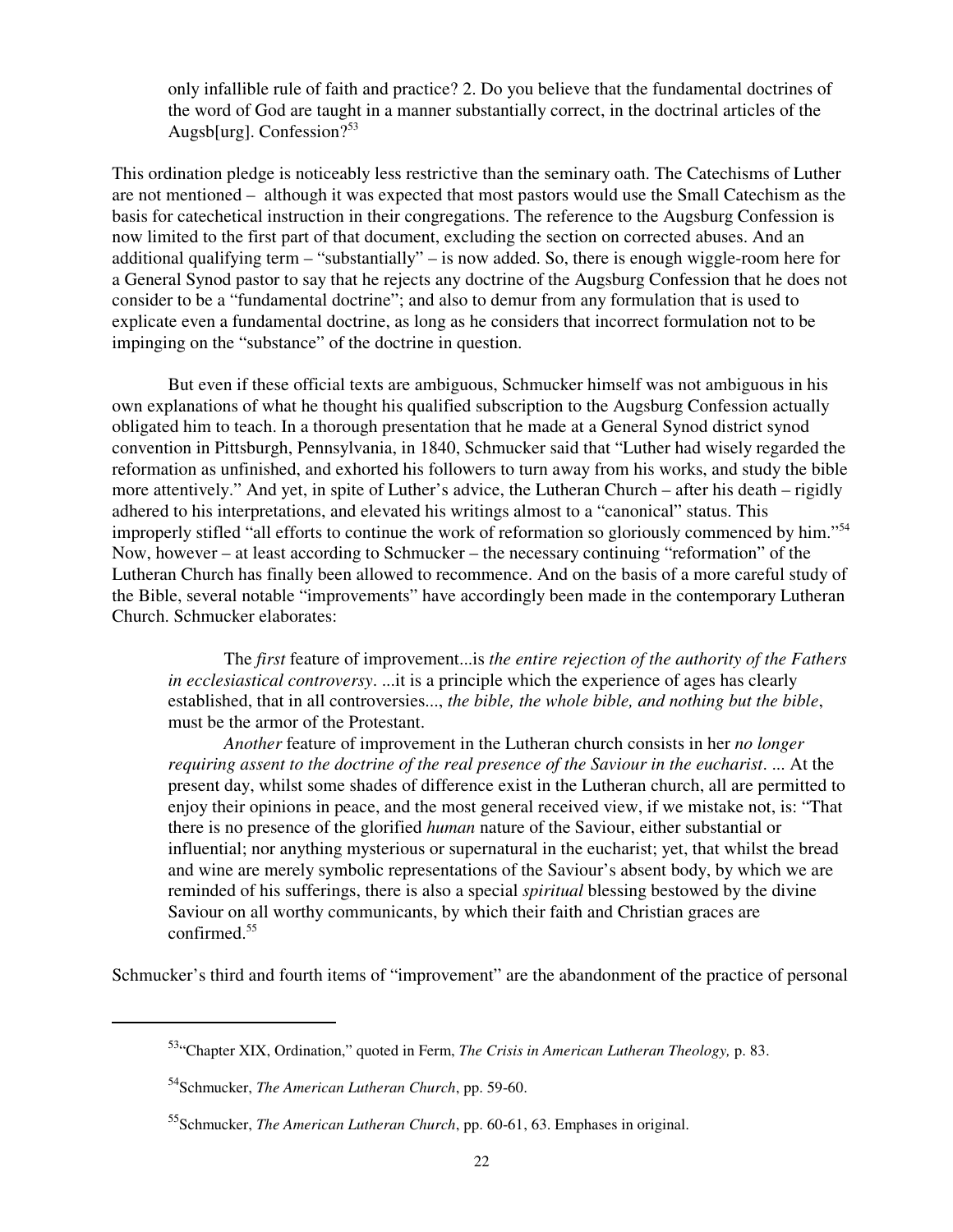announcement to the pastor, and private confession and absolution, before communion; and the dropping of the exorcism of the baptizand (or a similar abjuration) from the baptismal rite. He then continues:

The *fifth* item of improvement in the Lutheran church is the more *systematic adjustment of her doctrines*. Luther...in the earlier part of his life...believed the Augustinian view of predestination. ... But he at the same time entertained other views inconsistent with this. Melancthon...led the way in the process of harmonizing their conflicting elements. ...

The *sixth* feature of improvement is the adoption of a more regular and rigid system of church government and discipline in this country. ...

The *last* item of improvement...is the practice of the Lutheran church in this country, not to bind her ministers to the minutiae of any human creed. The bible and the belief that the *fundamental doctrines* of the bible are taught in a manner substantially correct in the Augsburg Confession, is all that is required. ...the orthodox denominations of the present day coincide as much in doctrinal views, as did the Christians in the golden age of Christianity. If they could walk together in love, and their minor differences created no difficulty then; why should not Christians in the present day unite in the same manner? ... Happy, thrice happy too is the Lutheran church, that she, who was the first to cast off the yoke of Roman superstition and oppression, should lead the way in breaking the bonds of Protestant sectarianism...<sup>56</sup>

Although it is not directly mentioned in this essay, the "American Lutherans" also dissented from the Reformers' teaching on the regenerative power and efficacy of Baptism, especially with respect to infants. Bachman, in his diatribe against the Tennessee Synod, had asserted, in regard to apostolic practice, that

When men became converted to the Christian religion they were admitted by water baptism as members of the Church of the Redeemer. But the water that was used was only an emblem of the Holy Spirit. ... Something more was necessary, and our Saviour taught Nicodemus, that in order to be prepared for the invisible Kingdom of God, he must be born of the Spirit – his heart must be converted to God by the divine influences from above.<sup>57</sup>

In describing where his instruction at the seminary departed from the teaching of the Book of Concord, and from the teaching of those who were trying to revive the theology of the Book of Concord in his time, Schmucker referred to "the obsolete views of the old Lutherans, contained in the former symbols of the church in some parts of Germany, such as exorcism, the real presence of the body and blood of Christ in the eucharist, private confession, baptismal regeneration, immersion in

<sup>&</sup>lt;sup>56</sup>Schmucker, *The American Lutheran Church*, pp. 65-69. Emphases in original.

<sup>57</sup>Bachman, *A Sermon on the Doctrines and Discipline of the Evangelical Lutheran Church*; quoted in Ferm, *The Crisis in American Lutheran Theology,* p. 155.

In formally setting forth its doctrinal position in 1834, the Synod of the West – a district synod of the General Synod – was a little more careful in what it said regarding Baptism: "We consider baptism to be a sacrament appointed by Jesus Christ, as the initiatory rite into his Church, and as a *means of grace*, i.e., of regeneration and sanctification. By the right use of this ordinance, we believe that the promised grace is not only offered and exhibited, but really conferred by the Holy Ghost; yet we do not confine the efficacy of the rite to that moment of time, wherein it was administered" (Evangelical Lutheran Synod of the West, Proceedings of the Convention [1834], p. 7; quoted in Ferm, *The Crisis in American Lutheran Theology,* p. 103. Emphasis in original).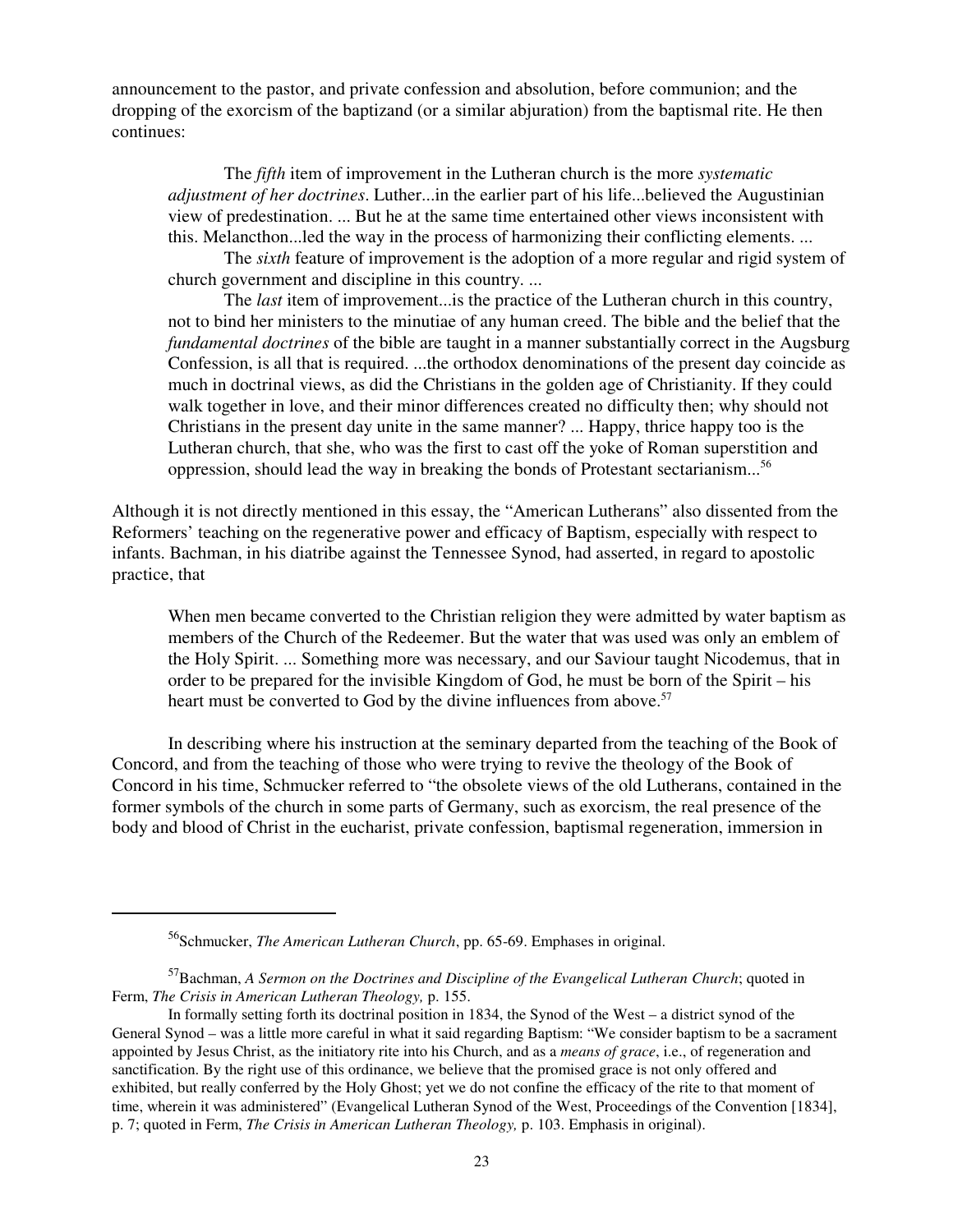baptism, as taught in Luther's Large Catechism, etc."<sup>58</sup> With respect to the teachings of the Augsburg Confession in particular, Schmucker claimed that while certain "remnants of Romanism" were "retained indeed in the Confession," those errors are "universally rejected by our church in the present age." Included in this category is "especially the doctrine of the bodily presence" in the Lord's Supper.<sup>59</sup> Positively, Schmucker elsewhere expressed his opinion that "the grand and cherished doctrines of the illustrious reformers of the sixteenth century, which threw a halo of heavenly light around the renovated church," and which *are* therefore enduringly binding on all Lutherans, are the following: "the doctrine of the unity of God and the holy Trinity of persons in the Godhead – [the] divinity of the Saviour – the fall and depravity of man, both by nature and practice – the glorious work of redemption through our Lord Jesus Christ – regeneration by the Holy Spirit – justification by grace alone through faith – the divinely appointed sacraments of Baptism and the Lord's Supper – the immortality of the soul, and eternal rewards and punishments."<sup>60</sup>

## XI.

The lack of orthodox Lutheran books in the English language, during the time when Lutherans in America were making their transition to that language, was probably one of the important factors that facilitated the development of "American Lutheranism." Lutherans of the "Muhlenberg tradition" had begun to switch over to the use of English during the time of Rationalism's ascendancy. As we would expect, there was little interest at that time – on the part of Rationalist pastors – in translating the Book of Concord and other classic Lutheran materials into English. When the critical reaction to Rationalism finally set in, those Lutherans who knew that they did not want to be Rationalists, but who were unable to read German, were limited in their exposure to the full range of alternatives to Rationalism. For many, the situation was not that they had really understood Confessional Lutheran theology, and had made an informed decision to reject it in favor of a Puritan or Revivalist alternative. Rather, they had a very weak grasp on what their Lutheran forebears in the sixteenth and seventeenth centuries had actually believed, and on why they had believed it – because there was no body of literature available to them that was able to introduce them to, and instruct them in, the orthodox Lutheran faith of their ancestors. Jürgen Ludwig Neve writes that

The English language reached ever widening circles at a time when there was not yet an English literature breathing the Lutheran spirit. English speaking Lutheran laymen had to resort to a devotional literature full of Methodistic and Puritanic suggestions; while ministers, barely familiar with the German tongue, filled the shelves of their library with books of Reformed authorship and assimilated erroneous view-points. Thus many lost the sense of consistent Lutheranism. They recognized as fundamental those features which all denominations held in common, and considered as non-fundamental the special heritage from the Church of Luther.<sup>61</sup>

The Tennessee Synod and its pastors sought to remedy this problem. Before his untimely death in 1831, David Henkel had written several theological treatises in English. He and others also

<sup>60</sup>Samuel Simon Schmucker, in *Lutheran Observer*, Vol. 23, No. 52, Whole No. 1163 (December 21, 1855), p. 2; quoted in Ferm, *The Crisis in American Lutheran Theology,* p. 275.

<sup>58</sup>Schmucker, *The American Lutheran Church*, p. 270.

<sup>59</sup>Schmucker, *The American Lutheran Church*, p. 219.

<sup>61</sup>Neve, *A Brief History of the Lutheran Church in America*, p. 104.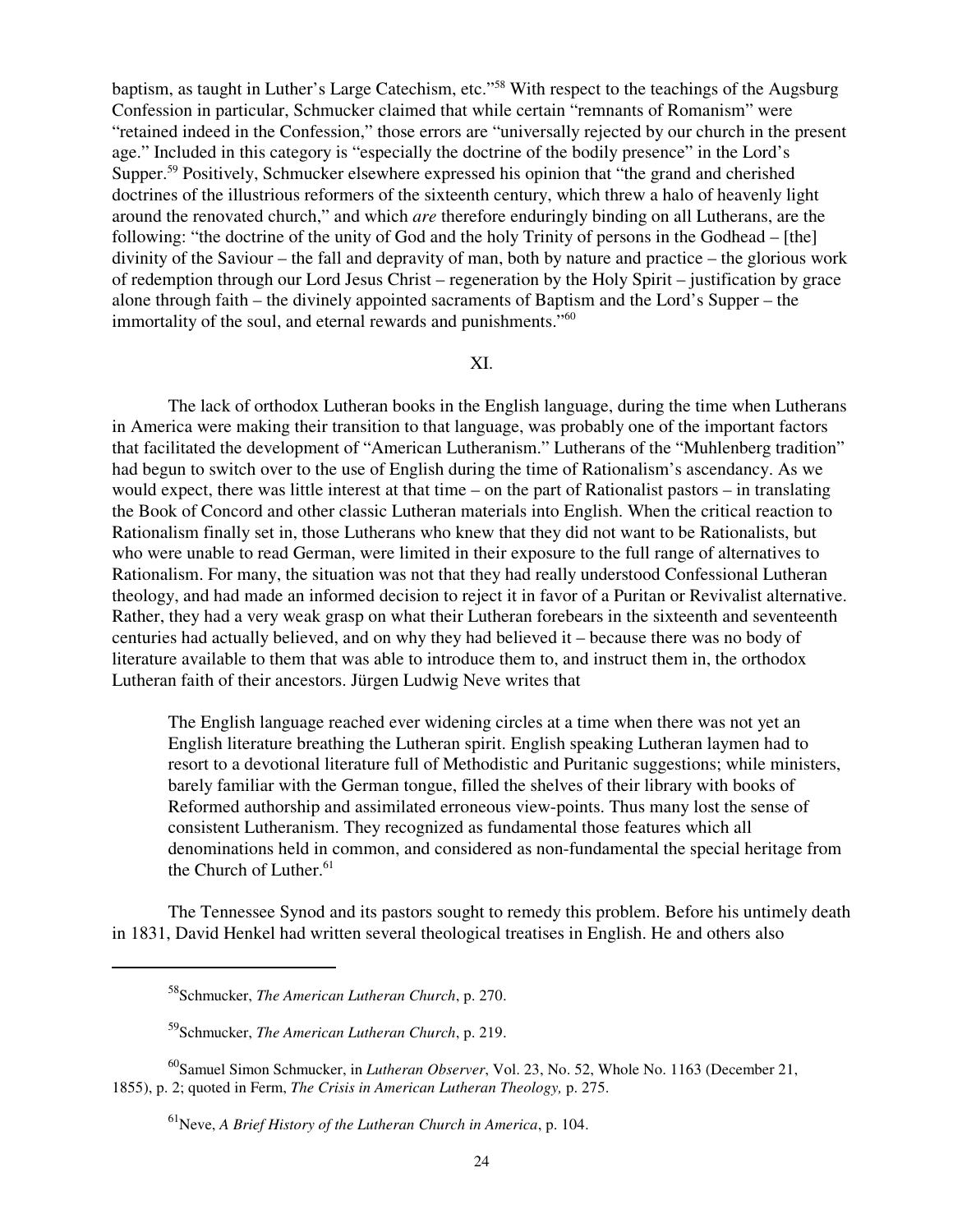translated some of the writings of Luther into English. The Tennessee Synod's crowning achievement in this respect was an English translation of *The Christian Book of Concord*, published in 1851 in New Market, Virginia, by the press of Solomon D. Henkel and Brs. An improved second edition appeared in 1854. The second edition was produced with the direct assistance of Lutheran scholars from outside the Tennessee Synod, including men from within the General Synod who were at this time moving away from Schmucker and his influence, and toward the theology of the Confessions. And a movement away from "American Lutheranism," and toward historic Confessional Lutheranism, was indeed beginning to take place within the General Synod, in the middle part of the nineteenth century.

Abdel Ross Wentz notes that "It is a clear indication of the new spirit that was arising in the General Synod that this English book found a ready acceptance in all parts of that body." Wentz notes that even "The professors and students in the seminary and college at Gettysburg studied it."<sup>62</sup> This is not as surprising as it might seem, when we note that Charles Philip Krauth – the father of a more famous son, Charles Porterfield Krauth – was also teaching at the Gettysburg seminary during this period. The elder Krauth, who was among those who assisted in revising the Henkel Book of Concord for its second edition, had been moving further and further away from the theological ideas of his faculty colleague Schmucker.

At an earlier stage of his theological struggle and transition, Charles Philip was quoted to have said: "I find the Lutheran doctrine of the Sacraments hard to accept, in view of my Puritanic training, but I find the Scripture passages quoted in favor of them still harder to get over and explain away, and this I apprehend is the feeling of many who see the truth, but are slow to make a decided and public demonstration of it."<sup>63</sup> By 1849, however, he had publicly "come out" with a ringing endorsement of orthodox, Confessional Lutheran theology:

Our verdict is unequivocally in behalf of the study, the thorough study, of this theology. We would have it thrown over our Church with a liberal hand; we would have all our ministers acquainted with the Symbolical Books; we would have them all versed in the distinctive theology of the Church. We would have introduced into our theological schools the study of the Symbols, and didactic and polemic theology so administered as to bring before the view pure, unadulterated Lutheranism. The gain to our ministry and to our Church would be immense, if this course were adopted. As things are, we have no standard, no guide. Everyone is left to fix his own views; and while we presume there is general agreement in our Church on the fundamental doctrines of the Bible, our ministers display, in the opinions they entertain, sometimes a decided Calvinist influence, sometimes an extreme Arminian, sometimes a Pelagian.<sup>64</sup>

And in the following year, Charles Philip had reached the point where he was able to share these observations *with a convention of the General Synod:*

The Lutheran church in this country is in a state of reaction. She has passed, in some

<sup>64</sup>Charles Philip Krauth, a review of Heinrich Schmid's *Die Dogmatik der evangelisch-lutherischen Kirche*, *Evangelical Review*, Vol. 1, No. 3 (July 1849); quoted in Spaeth, *Charles Porterfield Krauth*, Vol. I, pp. 21-22.

<sup>62</sup>Abdel Ross Wentz, *A Basic History of Lutheranism in America* (Philadelphia: Muhlenberg Press, 1955), p. 134.

<sup>63</sup>Charles Philip Krauth; quoted in Adolph Spaeth, *Charles Porterfield Krauth*, Vol. I (New York: The Christian Literature Company, 1898), pp. 18-19.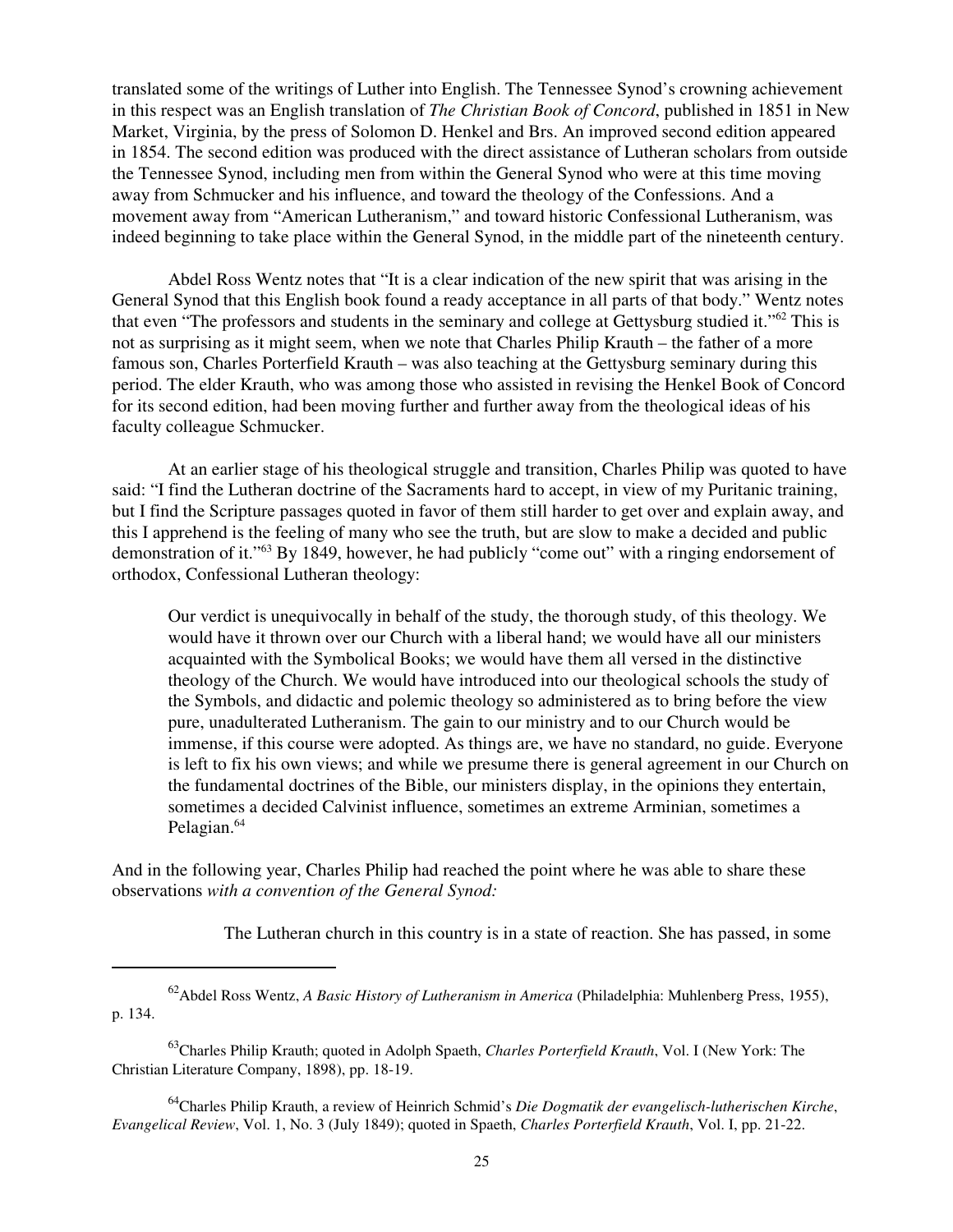parts, through an extreme subjectivity, an extreme leaning to the emotional in religion... She is now retracing her steps, acknowledging her error, seeking release from crude views and objectionable measures. She is hunting amongst the records of the past for the faith of former days, and endeavoring to learn what she was in her earliest form. The desire for the symbols of our church, the attention that is paid to them, [and] the admiration that has been expressed of them...all indicate a new state of things. ...the church is disposed to renew her connection with the past, and in her future progress to walk under the guidance of the light which [the past] has furnished. There is no fear of any doctrine which our symbols contain, no unwillingness to give it a fair examination, and a predisposition, rather than the contrary, to receive and assent.

In speaking specifically of the theory and practice of Confessional subscription in the General Synod, the elder Krauth goes on to say:

We believe that there has been too much looseness in our church, in regard to the necessity and utility of creeds, in general. The change from the original ground occupied by the church, the disuse of the symbols, [and] the latitudinarianism about them, were calculated to be productive of much evil. ... Now we suppose that this requires a remedy, and we can suggest no other, in the present state of our church, than the use of the Augustan Confession as a creed, and requiring the subscription of it, within certain limits, by every minister of Jesus Christ who serves at our altars. It may be said, that it has been used, [and] that it has received the sanction of the General Synod of our church. ... This is true, but we object to the liberty allowed in that subscription... The terms of the subscription are such as to admit of the rejection of any doctrine or doctrines which the subscriber may not receive. It is subscribed or assented to as containing the doctrines of the word of God substantially; they are set forth in substance, the understanding is that there are some doctrines in it, not contained in the word of God, but there is no specification concerning them. Every one could omit from his assent whatever he did not believe. The subscription did not preclude this. It is at once evident that a creed thus presented is no creed, that it is anything or nothing, that its subscription is a solemn farce.

And then, in a concluding admonition, he states:

Too ignorant have we been of our own doctrines, and our own history, too little have we known of the fountain from which we sprang, and we have taken pride in times past in claiming a paternity in every reputable form of Christianity, and have denied our proper parentage, in our mendicancy for foreign favors. Shame that it has been so! ... Let us go back to our father's house...<sup>65</sup>

The war was on.

# XII.

The theological character of the Pennsylvania Ministerium – which in 1826 had harbored men like Johann Augustus Probst – had changed dramatically by mid-century. This change occurred through a combination of the Ministerium's receiving into membership of many recently-arrived Lutheran immigrants from Germany, who had in their fatherland come under the influence of the Confessional Revival; and the theological reassessment that many native members of the Ministerium

<sup>65</sup>Charles Philip Krauth, "The Lutheran Church in the United States," *Evangelical Review*, Vol. II (July 1850), pp. 1-16; quoted in Ferm, *The Crisis in American Lutheran Theology,* pp. 168-69.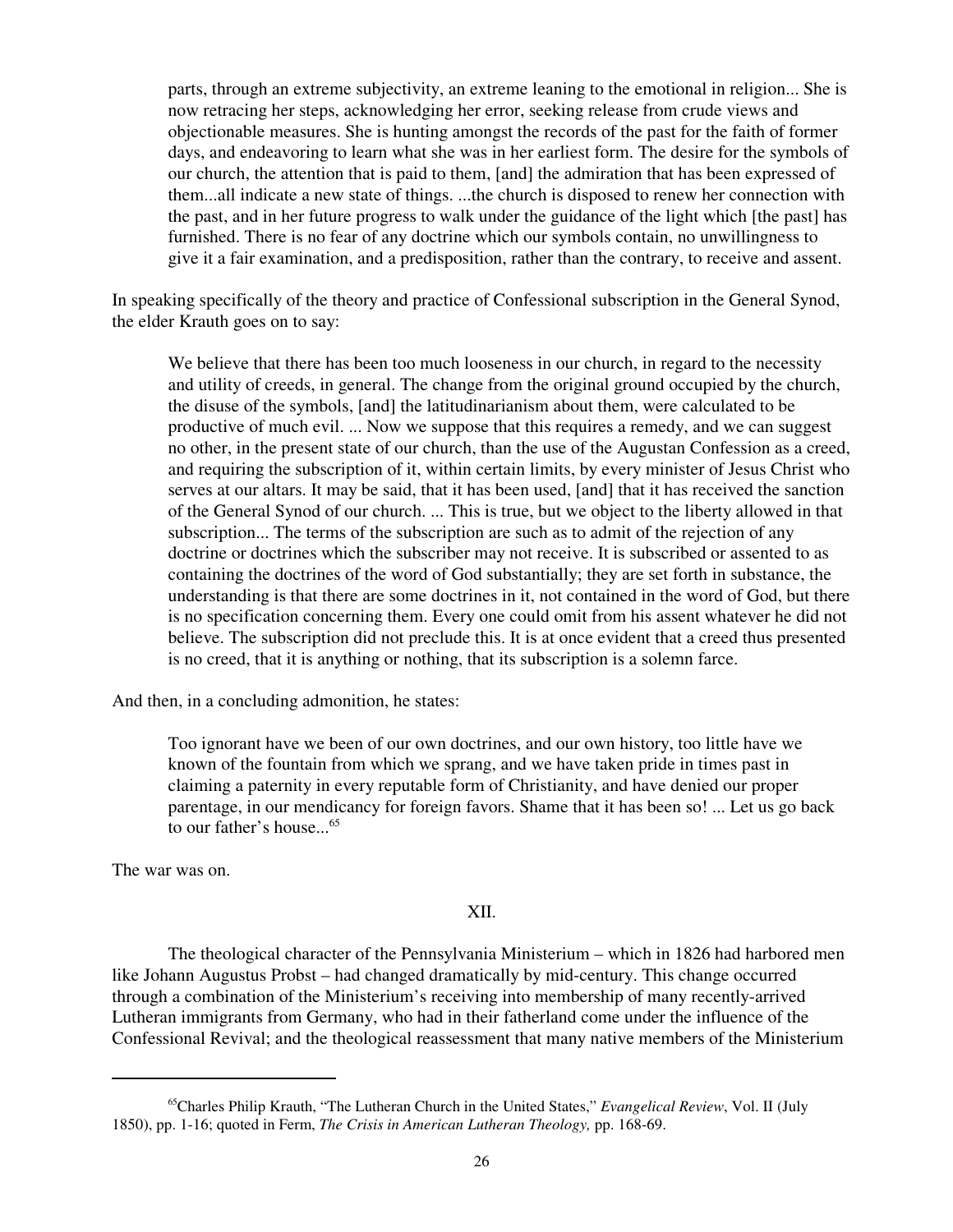were undertaking. In its 1853 convention – at which it voted to rejoin the General Synod, after many years of aloofness from the general body – the following resolution was unanimously adopted by the Pennsylvania Ministerium:

Whereas the Evangelical Lutheran Church has, of late, arrived at clearer views of its doctrinal and other distinctive features; and Whereas, we are justified in expecting that both the internal and external welfare of our church will be thereby essentially promoted; and, Whereas, we recognize the importance of a historico-confessional basis for the church; therefore, *Resolved:*

(A) That we also, in common with the Evangelical Lutheran Church of our Fathers, acknowledge the collective body of the Symbolical Books, as the historico-confessional writings of the Evangelical Lutheran Church, and that we also, like the Evangelical Lutheran Church of former times, accord to the unaltered Augsburg Confession and Luther's Small Catechism, an especial importance among our Symbolical Books generally.

(B) *Resolved*, That we enjoin it on all the Ministers and Candidates of our church as their duty to make themselves better and more thoroughly acquainted with these venerable documents of the faith of our fathers, than has hitherto been the case with many.

(C) *Resolved*, That it is not by any means our intention hereby to diminish the absolute authority of the Holy Scriptures, but much rather to place them in the clearest light possible, and that we by no means design through these Symbols to place constraint on the consciences of any, but much rather through them to bind the conscience to the Holy Scriptures as the divine Source of Truth.<sup>66</sup>

The same kind of developments were taking place also within various regional synods of the General Synod. And new independent synods were also forming – especially in the mid-western region of the country – which were comprised almost exclusively of recent immigrants from Europe, who were fleeing from the darkness and oppression of Rationalism and Unionism, and who had come to embrace the theology of the Confessional Revival. Most notable among these was the Missouri Synod, organized in 1847. The Missouri Synod was also exercising an influence on many within the General Synod – at least on those who could read German – through two popular and theologicallyconservative publications edited by the Missourian leader C. F. W. Walther: *Lehre und Wehre* and *Der Lutheraner*.

*Within* the General Synod, Samuel Simon Schmucker was *losing* influence. Even his own son, Beale Melanchthon Schmucker, repudiated his father's compromises, and embraced the Confessional Revival. Desperate times called for desperate measures. And so, in a last-ditch effort to hold the line against what the "American Lutherans" feared might be a total Confessional take-over of the General Synod, a scheme was devised among several "American Lutheran" leaders to publish an edited version of the Augsburg Confession, to remove any ambiguity as to which doctrines in the original Augustana were the fundamental ones that still needed to be held to, and which were not.

## XIII.

What emerged from this effort, in 1855, was a pamphlet entitled *Definite Platform, Doctrinal*

<sup>66</sup>*Minutes of the 106th Annual Convention of the German Evangelical Lutheran Ministerium of Pennsylvania and the Adjacent States* (1853), pp. 31-32; quoted in Ferm, *The Crisis in American Lutheran Theology,* p. 148. The Pennsylvania Ministerium had left the General Synod in 1823 because it wanted to cultivate closer relations with the Reformed Church. In 1853 it rejoined, because it now wanted to cultivate stronger relations with other Lutherans, and to try to have an influence on them in the interest of encouraging a stronger Lutheran consciousness.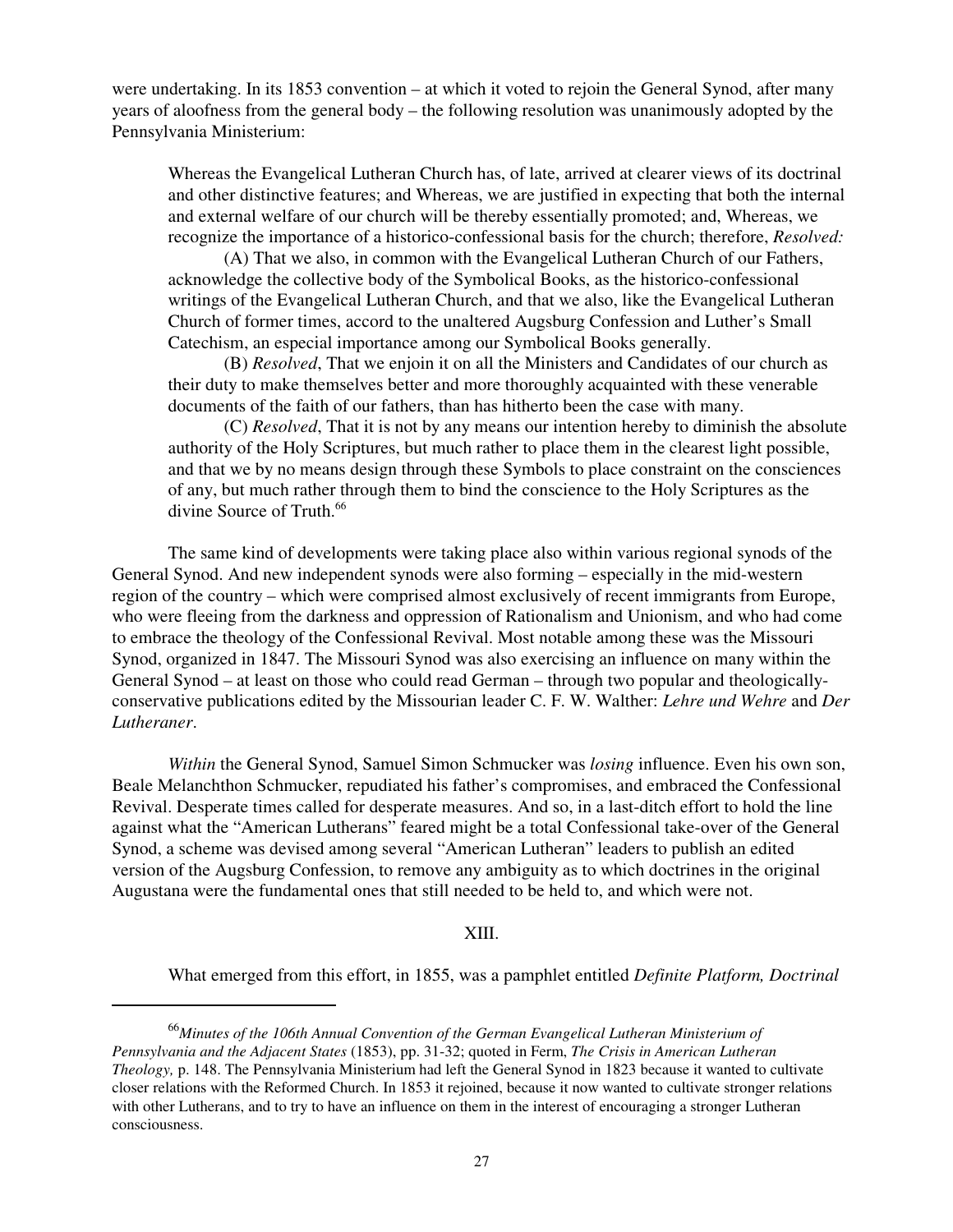*and Disciplinarian, for Evangelical Lutheran District Synods; Constructed in Accordance with the Principles of the General Synod.* Those who prepared this document were not identified within its pages, although in time Samuel Simon Schmucker admitted that he was its primary author. The rationale and methodology for this effort were explained by its anonymous editors as follows:

This Platform was prepared and published by consultation and co-operation of ministers of different Eastern and Western Synods, connected with the General Synod, at the special request of some western brethren, whose churches desire a more specific expression of the General Synod's doctrinal basis, being surrounded by German churches, which profess the entire mass of former symbols. As this Platform adds not a single sentence to the Augsburg Confession, nor omits anything that has the least pretension to be considered "a fundamental doctrine of Scripture," it is perfectly consistent with the doctrinal test of the General Synod... Hence any District Synod, connected with the General Synod, may, with perfect consistency, adopt this Platform."<sup>67</sup>

The Definite Platform included the Apostles' Creed,<sup>68</sup> the Nicene Creed, some material from the Formula of Concord testifying to the supreme authority of Scripture, and additional commentary that took issue with various "errors" in the Confessions and that defended the "American Lutheran" alternatives. The centerpiece of the Definite Platform was an "American Recension of the Augsburg Confession," based on the 21 doctrinal articles of the historic Augustana, but omitting all antitheses, as well as those lines and sections of the historic text that taught the doctrines which the "American Lutherans," in their private writings, had long alleged to be erroneous and unbiblical. But the Definite Platform was intended to be more than just another private writing, repeating these criticisms of the old Augsburg Confession. It was, instead, intended to be a *new* Augsburg Confession, to be formally adopted by as many of the district synods of the General Synod as could be persuaded to do so.

From the perspective of its advocates, the Definite Platform, when adopted, would serve two purposes. First, it would clarify for the public where the General Synod and its regional affiliates differed from the more recently-organized emigree synods that taught all the old doctrines of the Reformation. It was no doubt hoped that potential church members from within the American Protestant environment, who were repelled by the foreign character and Romanizing doctrines of groups like the Missouri Synod, would be drawn to a kinder and gentler version of Lutheranism, if they knew that there was such an option. And second, the Definite Platform, when adopted by a synod, would make it official that this synod was not going to allow itself to regress in its doctrinal position in the way that the Pennsylvania Ministerium (for example) had done. It was hoped that a formal adoption of the Definite Platform would decisively settle whatever theological controversies might be taking place within a synod – between those who held to the received "American Lutheran" position, and those who were agitating for a return to the Confessional position – and permanently curtail the influence of the latter.

According to Jacobs, the preparation of this "American Rescension" of Lutheranism's chief symbolical book was prompted by a newly-strengthened conviction on the part of the "American Lutherans," that "confessions of faith should declare with such explicitness the faith of those who

<sup>67</sup>*Definite Platform, Doctrinal and Disciplinarian, for Evangelical Lutheran District Synods; Constructed in Accordance with the Principles of the General Synod* (Philadelphia: Miller & Burlock, 1855), p. 2.

 $^{68}$ The Apostles Creed as it appeared in the Definite Platform omitted – in Methodist fashion – the clause on the descent into hell.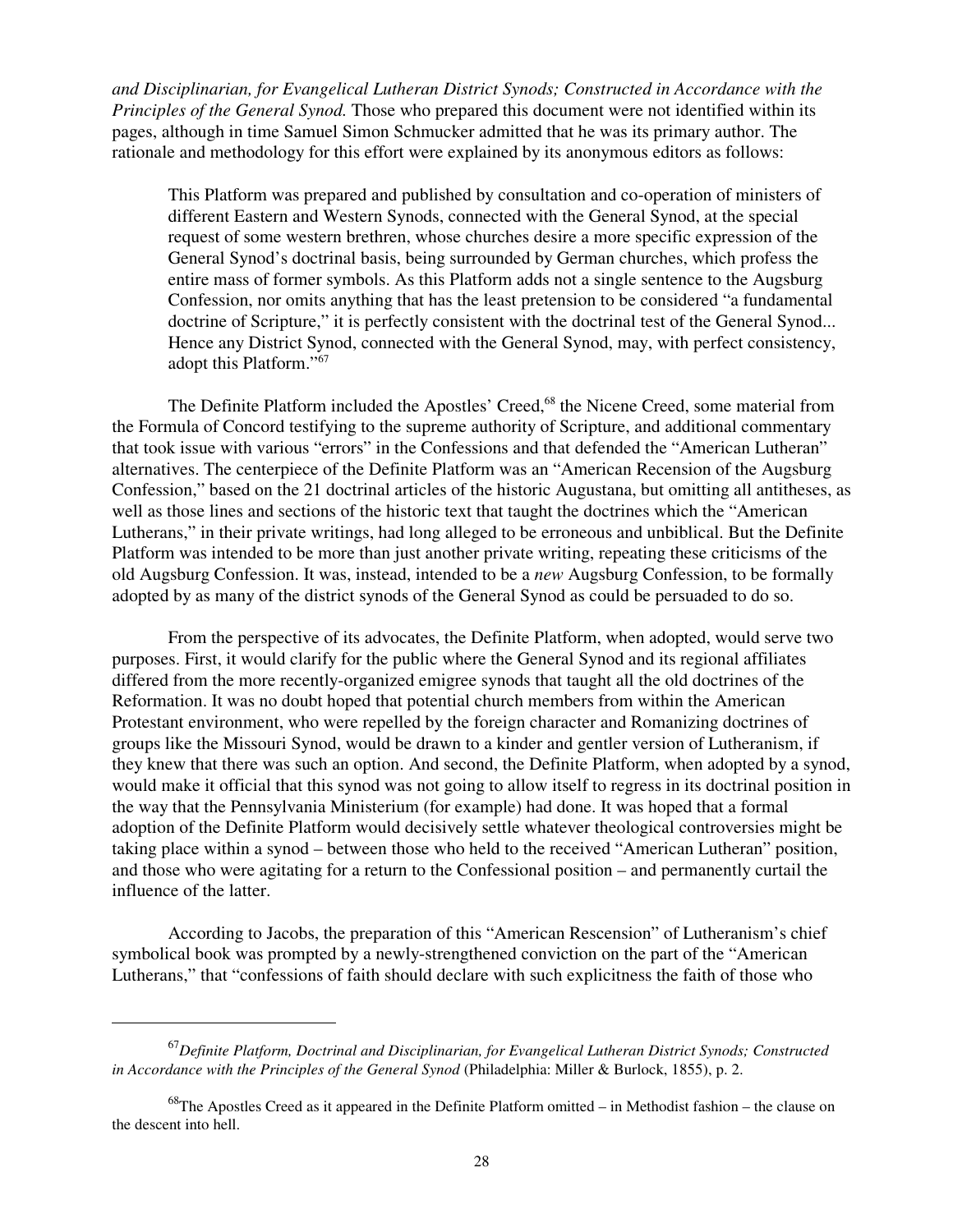subscribe them, that all ambiguity and room for variety of interpretations should be excluded; and that the General Synod, no longer holding to certain articles in the Augsburg Confession in the sense in which they were understood by its authors, should, without hesitation or reservation, say so."<sup>69</sup> Previously, it was thought that the combination of an ambiguous wording regarding the scope of the authority of the Augsburg Confession, combined with the general consensus that existed in the General Synod on which Reformation-era doctrines were not Biblical and correct, would preserve the theological character of the General Synod as Schmucker and his friends envisioned it. But due to the influence of the Confessional Revival, that consensus was no longer there. And so, the ambiguity regarding the Augsburg Confession's scope of truth and authority should now be tightened up as well.

The five "errors" in the historic Augsburg Confession that were edited out of the American version were: 1) Approval of the Ceremonies of the Mass, 2) Private Confession and Absolution, 3) Denial of the Divine Obligation of the Christian Sabbath, 4) Baptismal Regeneration, and 5) the Real Presence. Examples of the kind of altered texts that were to be found in the "American Recension" of the Augsburg Confession can be see in its renderings of these articles:

IX. Concerning baptism, our churches teach, that it is "a necessary ordinance," that is a means of grace, and ought to be administered also to children, who are thereby dedicated to God, and received into his favor.

X. In regard to the Lord's Supper they teach that Christ is present with the communicants in the Lord's Supper, "under the emblems of bread and wine."<sup>70</sup>

One can easily detect the influences that had led to this travesty. And a rejection of these five objectionable Lutheran teachings – to the extent that they were being accurately summarized by Schmucker and his people – was not a new phenomenon either. Already in the sixteenth century, the Reformers had dealt with Enthusiasts and Sacramentarians who held to the essential components of the "American Lutheran" viewpoint. Now that the Book of Concord was being studied once again, both by German-speaking and by English-speaking Lutherans, its testimony against these old errors, which the "American Lutherans" had revived, was persuading people in large numbers of the soundness of the classic Lutheran position. Schmucker noticed this, feared this, and wanted to protect his unique brand of Lutheranism against this.

Some of the charges preferred against the Augsburg Confession in this document were reflective of serious doctrinal differences that did exist between the "American Lutherans" and genuine Confessional Lutherans. But others were downright silly. Jacobs noted that "Some of these charges could have no weight among an educated ministry." The two instances of this kind of ignorant criticism, to which he was referring, were these:

The Augsburg Confession, e.g., refers to the Lord's Supper by the name "mass," without in any way compromising the abhorrence of its adherents toward "the mass" as understood in the Roman Catholic Church. To the present day Scandinavian Lutherans designate their chief service on the Lord's Day as "the mass." But it was not so easy a matter to dissipate the prejudices of people to whom such words of the confession as these were read: "Ours are falsely accused of abolishing the ceremonies of the mass." Between the "private" – that is,

<sup>69</sup>Henry Eyster Jacobs, "Definite Platform," *The Lutheran Cyclopedia*, p. 153.

<sup>70</sup>*Definite Platform, Doctrinal and Disciplinarian, for Evangelical Lutheran District Synods; Constructed in Accordance with the Principles of the General Synod*, p. 11.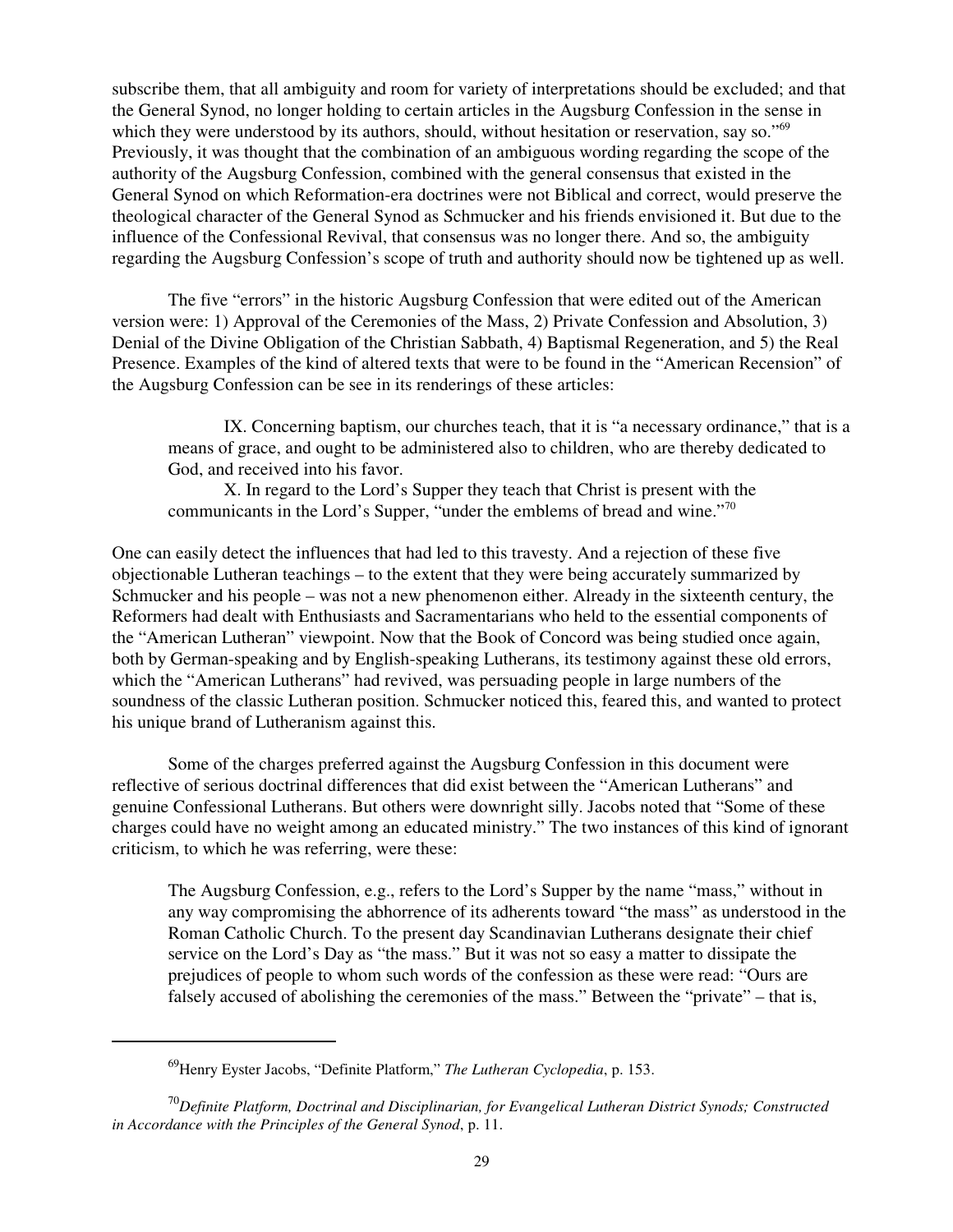individual – "confession" of the Lutheran, which is a voluntary privilege of a sin-burdened conscience, and the private, or enforced, confession of the Romanist, demanded as a condition of the forgiveness of sins, there is all the difference in the world. Nowhere is this difference more clearly explained than in the Lutheran confessions. But the similarity of terms was employed to excite a storm of prejudice.<sup>71</sup>

The Definite Platform's ludicrous assertions concerning the "Ceremonies of the Mass" in particular, were no doubt strongly influenced by Schmucker's lifelong Puritanical "antipathy for ceremonial observances, liturgies, and rigid ecclesiastical customs."<sup>72</sup> Schmucker's son Beale remarked that "the whole cast of his mind" revealed "his aversion to a liturgical service" and "his rejection of all right of past usage to influence the present."<sup>73</sup> Yet at the same time, Schmucker harbored no reservations in allowing the introduction of revivals and other "new measures" into the Lutheran Church, freighted though they may have been with wide-eyed fanaticism and implicit semi-Pelagianism. Schmucker's friend and fellow "American Lutheran" Benjamin Kurtz was especially known for his advocacy of such practices.<sup>74</sup> The Definite Platform attempted to impose these personal bigotries and subjective tastes onto the whole General Synod.

## XIV.

Within the General Synod, the reaction to the publication of the Definite Platform was not what Schmucker and his collaborators had expected. They has misjudged the extent to which the Confessional Revival had in fact already penetrated the General Synod. And there were many in the General Synod, who may not have been all that strong in their own embracing of the historic Symbolical Books of the Lutheran Church, who nevertheless felt that actually changing the text of the Augsburg Confession – to suit the interests of a relatively localized and idiosyncratic version of "Lutheranism" – was both arrogant and presumptuous. And so, as Jacobs notes, "Wherever the attempt was made to secure for it synodical approval, the 'Platform' was almost universally rejected, while strong resolutions repudiating and condemning it were passed in a number of the larger and older synods."75

<sup>73</sup>Beale Melanchthon Schmucker, "Samuel S. Schmucker," *The Pennsylvania College Book, 1832-1882* (Philadelphia: Alumni Association of Pennsylvania College, 1882), p. 157; quoted in Ferm, *The Crisis in American Lutheran Theology,* p. 327.

 $74$ Benjamin Kurtz wrote: "If the great object of the anxious bench can be accomplished in some other way, less obnoxious but equally efficient – be it so. But we greatly doubt this. We consider it necessary in many cases, and we believe there are circumstances when no measures equally good can be substituted. Hence we are free to confess that we go for this measure *with all our heart"* ("Notes on the 'Anxious Bench'," *Lutheran Observer*, December 1, 1843, p. 3; quoted in Nelson, *The Lutheran in North America*, p. 215. Emphasis in original.). And with a remarkably obtuse interpretation of how Rationalism had developed in the Lutheran Church, Kurtz also wrote: "The Catechism, highly as we prize it, can never supercede the anxious bench, but only, when faithfully used, render it more necessary. During the whole time that the Church was declining in Germany, and even in the most languishing state, it was gorged with catechetical instructions, and so continued to be until nearly the whole church had fallen into neology and lifeless formality" ("Notes on the 'Anxious Bench'," *Lutheran Observer*, November 24, 1843, p. 2; quoted in Nelson, p. 216.).

<sup>75</sup>Jacobs, "Definite Platform," p. 153.

<sup>71</sup>Jacobs, *A History of the Evangelical Lutheran Church in the United States*, p. 425.

<sup>72</sup>Ferm, *The Crisis in American Lutheran Theology,* p. 327.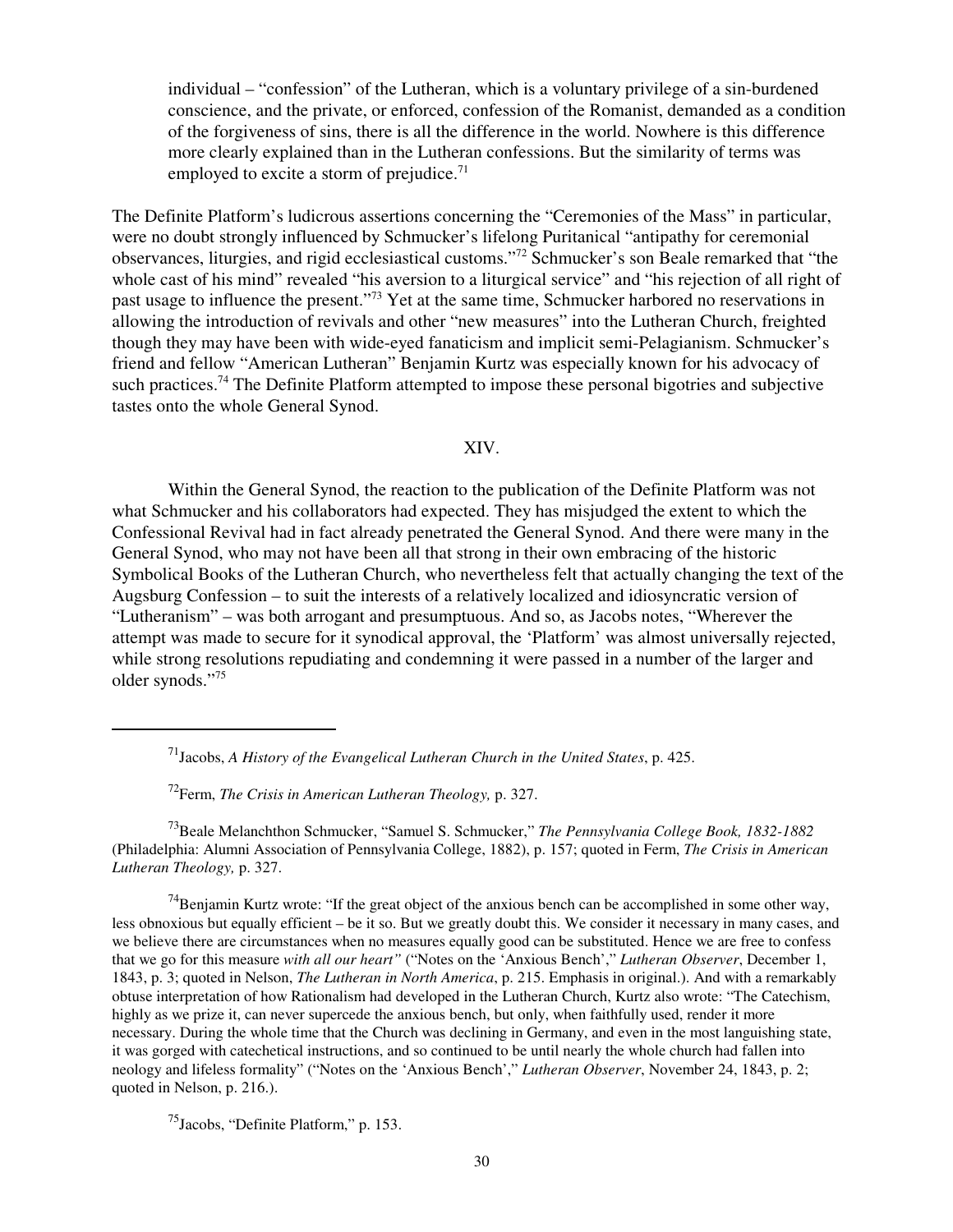The issuing of the Definite Platform did not inaugurate a new controversy, as much as it was the last gasp of the "American Lutheran" side, in a controversy that had been raging already for many years. More than anything else, it served as a rallying point for the advocates of a restoration of the teaching and practice of genuine Confessional Lutheranism, so that in the end, the position and influence of "American Lutheranism" within the General Synod was significantly weakened, and not strengthened, by this scheme.

William Julius Mann of the Pennsylvania Ministerium led the way in opposing the "American Recension," and in defending the original Augsburg Confession, in a treatise entitled *A Plea for the Augsburg Confession, in Answer to the Objections of the Definite Platform*. Mann – who served as a pastor in Philadelphia – described the Definite Platform as its authors' "Declaration of Independence" from the Augsburg Confession, "by which the Lutheran public is informed of their absolute freedom from any pollution produced by contact with the errors of the Augsburg Confession." And Mann's wittiness continues, when he goes on to say of these authors:

We give them credit for this honest avowal of their partial apostacy from the most important Confession the Lutheran Church, as such, has to boast of. We do this the more cheerfully because we expect that they will give us credit for our open and unequivocal free-will offering of a Plea for the old Augsburg Confession, and even for those parts which seem to be very unbecoming stains on the face of the old document.<sup>76</sup>

In the course of his pamphlet, Mann pointed out those places where the Definite Platform is mistaken in its characterization of what the original Augsburg Confession actually teaches. But Mann's primary efforts were expended in defending the Biblical and evangelical character of the sacramental teachings of the Augsburg Confession, which he did very effectively.

Schmucker responded to Mann – and his other critics – with a book entitled *American Lutheranism Vindicated*, in which he restated his view that the Augsburg Confession should be conditionally and qualifiedly subscribed to, only with reference to the "fundamental doctrines" of the Christian faith which it accurately sets forth, and not with reference to all of its doctrinal content. And according to Schmucker, "A *fundamental doctrine* of Scripture is one that is regarded by the great body of evangelical Christians as essential to salvation, or essential to the system of Christianity; so that he who rejects it cannot be saved, neither be regarded as a believer in the system of Christian doctrine."<sup>77</sup> But notice the human factor in determining what a "fundamental doctrine" is. A doctrine is understood to be of a "fundamental" character if it is so regarded by "the great body of evangelical Christians." Left un-contemplated is the possibility that "the great body of evangelical Christians" might be *wrong* in their rejection of the sacramental theology of the Scriptures, because of the unsound rationalistic assumptions through which they filter the Scriptures.

In any case, Schmucker then offered a listing of what the "fundamental doctrines" of the Christian faith are, which he had previously honed for another publication the previous year:

1. The Divine inspiration, authority and sufficiency of the Holy Scriptures. 2. The right and

<sup>76</sup>William Julius Mann, *A Plea for the Augsburg Confession, in Answer to the Objections of the Definite Platform* (Philadelphia: Lindsay & Blakiston, 1856), p. 4.

<sup>77</sup>Samuel Simon Schmucker, *American Lutheranism Vindicated* (Baltimore: T. Newton Kurtz, 1856), p. 4. Emphasis in original.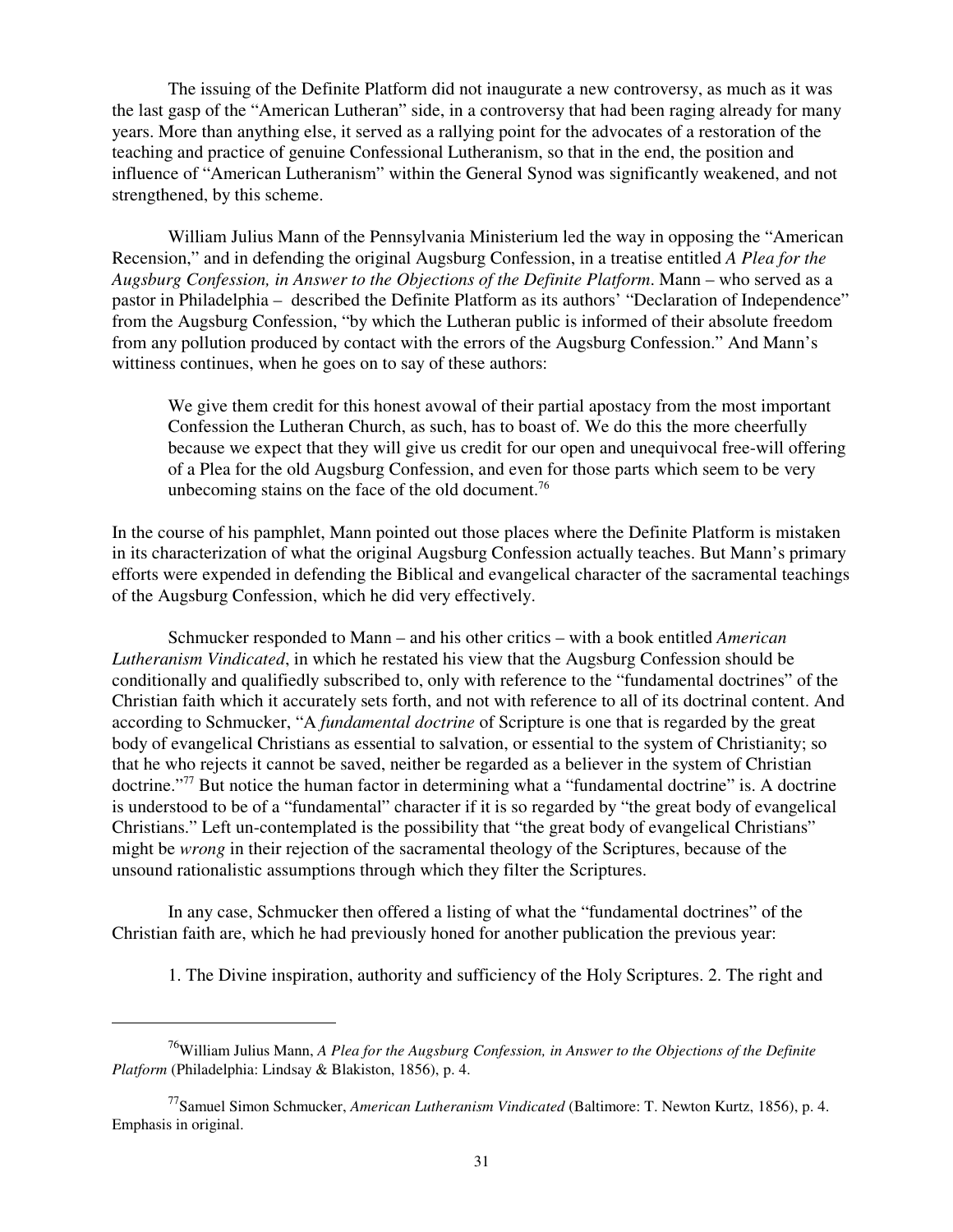duty of private judgment in the interpretation of the Scriptures. 3. The unity of the Godhead, and the Trinity of persons therein. 4. The utter depravity of human nature in consequence of the fall. 5. The incarnation of the Son of God, his work of atonement for sinners of mankind, and his mediatorial intercession and reign. 6. The justification of the sinner by faith alone. 7. The work of the Holy Spirit in the conversion and sanctification of the sinner. 8. The Divine institution of the Christian ministry, and the obligation and perpetuity of Baptism and the Lord's Supper and 9. The immortality of the soul and the judgment of the world by our Lord Jesus Christ, with the eternal blessedness of the righteous and the eternal punishment of the wicked.<sup>78</sup>

So, insofar as the Augsburg Confession teaches these articles of faith, which sectarian churches also claim to teach, it is subscribed to. Insofar as the Augsburg Confession goes beyond these articles of faith, and teaches doctrines which the sectarian churches renounce and declaim, then it is not subscribed to.

In the minds of most observers, "American Lutheranism" was *not* vindicated through this exchange, but rather stood accused, under the indictment of the real Augsburg Confession – and behind it, of Holy Scripture itself. The Confessional movement continued to grow and develop, leading not only to the organization of the General Council of the Evangelical Lutheran Church in North America in 1867 – by synods that had withdrawn from the General Synod – but also to a relative firming-up of the confessional position of what remained of the General Synod. In comparison to the General Council, and especially also in comparison to the more recently-organized Confessional synods in the mid-west, the General Synod remained a confessionally weak church body. But after the controversy that had been stirred up by "American Lutheranism" in general, and had been brought to a head by the publication of the Definite Platform in particular, the General Synod was not as confessionally weak as it used to be, or as confessionally weak as Schmucker had wanted it to be.

In 1855, with respect to the then recently mailed-out Definite Platform, James Allen Brown – at that year's convention of the East Pennsylvania Synod – had called upon that body to express its "unqualified disapprobation of this most dangerous attempt to change the doctrinal basis, and revolutionize the existing character, of the Lutheran Churches now united in the General Synod"; and also to warn its sister synods "against this dangerous proposition."<sup>79</sup> When Schmucker – under some pressure – retired from his professorship in the Gettysburg seminary in 1864, he was replaced on the faculty by Brown (who remained as a professor there until 1881). When Schmucker died in 1873, the overt agenda of "American Lutheranism," which was already dead, was buried with him.

XV.

What lessons can we learn from this? Insofar as there are some strictly historical lessons to be learned, we would agree with these observations of David A. Gustafson:

The American Lutherans advocated that the Lutheran church should possess characteristics similar to those of their Protestant neighbors in America. These characteristics included the

<sup>78</sup>Schmucker, *American Lutheranism Vindicated*, p. 5.

<sup>79</sup>James Allen Brown; Quoted in John Alden Singmaster, "The General Synod," in *The Distinctive Doctrines and Usages of the General Bodies of the Evangelical Lutheran Church in the United States* (fourth edition) (Philadelphia: The Lutheran Publication Society, 1914), p. 51. Punctuation slightly revised.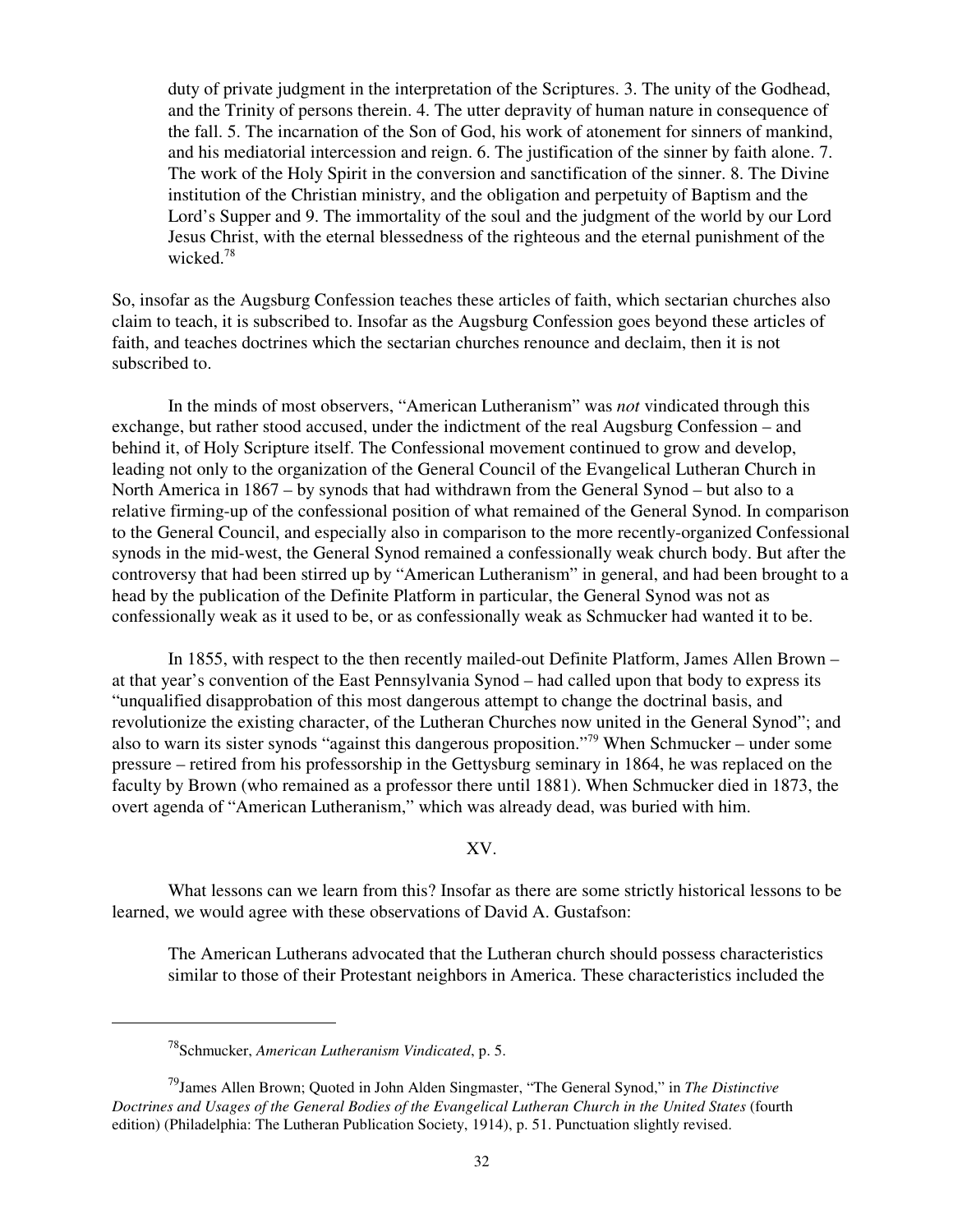practice of revivals, an essentially Zwinglian view of the sacraments, and an informal liturgy. The American Lutherans held liberal views regarding the Lutheran Confessions. They accepted only certain portions of the Augsburg Confession and claimed that, ultimately, the Bible was the only rule of faith. The confessional party, on the other hand, argued that the Lutheran church should adhere to both the Scriptures and the Confessions, should not give up its particularities, and should continue to maintain a unique identity in America.<sup>80</sup>

But for us, the matters we have been discussing cannot be seen simply as detached historical curiosities, with no bearing on the challenges and temptations that we face in the life and mission of the church today.

In this essay we have concentrated on the processes that led up, over the decades, to the publication of the Definite Platform. The Definite Platform did not emerge in a vacuum. In order to avoid the kind of culminating error that was embodied in the Definite Platform, the church of the present and of the future must also avoid the kind of contributing errors that preceded it and prepared the way for it. And therefore the church must be aware of what preceded it and prepared the way for it.

The Lutheran Church in America did not go to bed one night with Berkenmeyer, consciously embracing the sacramental theology of the Book of Concord, and then wake up in the morning with Schmucker, consciously rejecting it. This loss of faith and identity was a gradual process, passing through a Pietist stage, which saw a neglect of the Confessions, and a lack of valuing and carefully studying them; then passing through a Rationalist stage, which saw a total ignoring and rejecting of the Confessions; and then coming finally to the "American Lutheran" stage, which saw a partial correction of Rationalism, but also a hybridization of Lutheran theology and various sorts of sectarian theology. The "American Lutherans" formally recognized the Augsburg Confession, albeit in a highly qualified and incomplete way. But the underlying spirit of their beliefs was fundamentally incompatible with the underlying spirit of the Augustana. The Augsburg Confession, while acknowledged *de jure* as a matter of remote tradition, was repudiated *de facto* in actual preaching and practice. It had become a foreign thing to their hearts, even while their rhetoric had kept its bare name on their lips.

How familiar are we with the Confessions? How often do we allow ourselves to be instructed by them? How much do we allow them to shape our thinking and speaking, with respect to the articles of faith that they address? Perhaps there is a fear that if we devote ourselves too much to their study, we will thereby be elevating them – at least in our own minds – to the level of Sacred Scripture. So, in order to show our honor for the Bible, we may dishonor, by neglect, the Book of Concord. But we should not think of this as a "zero sum game." The time and effort spent in increasing our appreciation for the teachings of the Symbolical Books, do not, to that same degree, diminish our appreciation for the teachings of the Sacred Scriptures. To study the Confessions, and to learn from them, is to study, and to learn, the doctrine of Scripture, which they faithfully reproduce. This is the satisfaction and the edification that open-minded and open-hearted Lutherans have and experience, when – through their attentive reading of the Symbolical Books – they, in effect, sit at the feet of some of the greatest teachers the Christian church has ever known.<sup>81</sup>

<sup>80</sup>David A. Gustafson, *Lutherans in Crisis: The Question of Identity in the American Republic* (Minneapolis: Fortress Press, 1993), p. 165.

 $81$ This is especially the case when one considers also the patristic quotations that are included in the Reformation-era Confessions, from the writings of St. Augustine, St. Ambrose, St. John Chrysostom, St. Jerome, St. Cyril of Alexandria, and other notable Fathers of the church.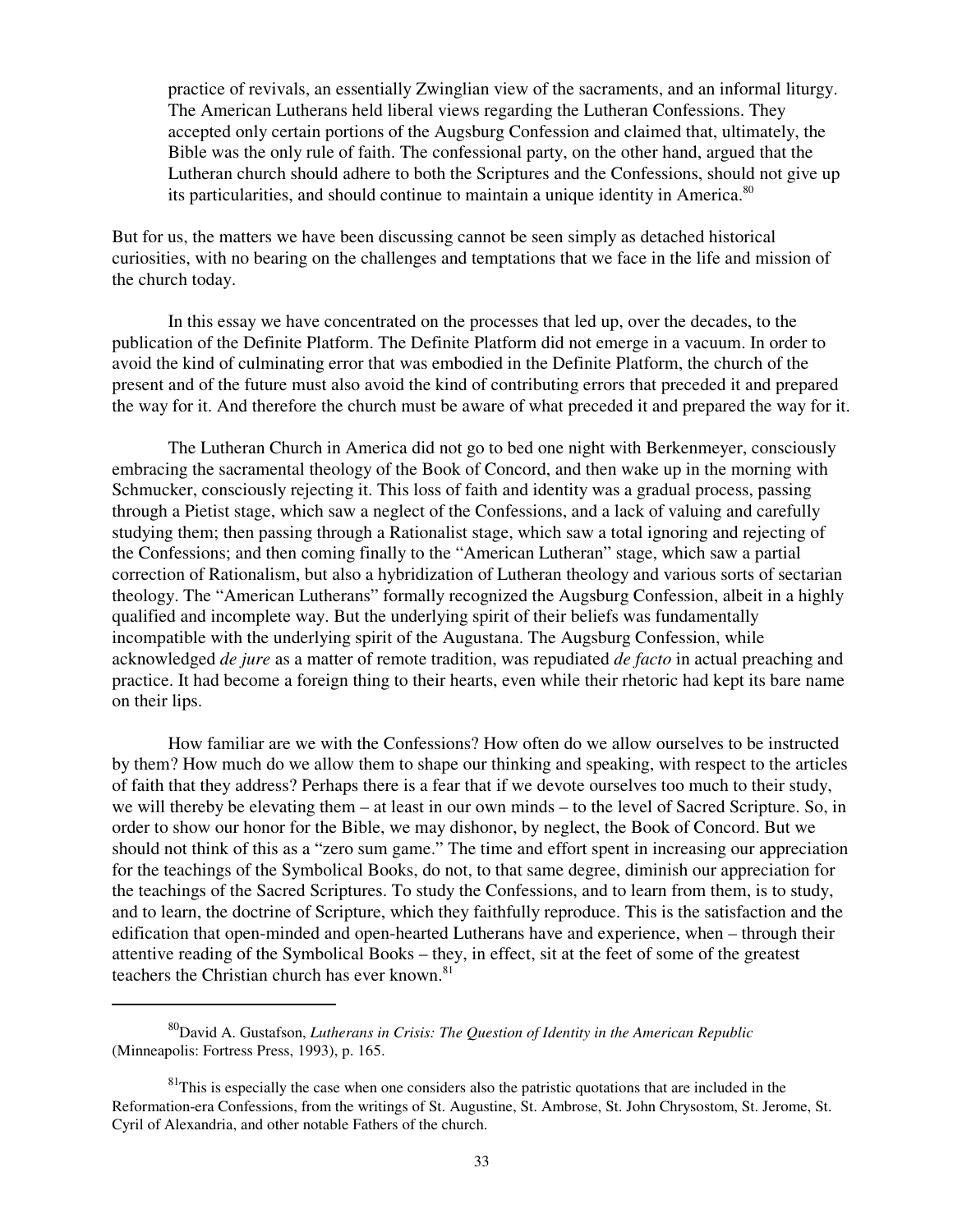The more we learn from the Confessions, the more we are led into the Scriptures and into their true Christ-centered meaning. The Lutheran Confessions serve the purpose of facilitating a "Fundamental, enduring unity in the church," by virtue of the fact that they are "a general summary of teaching" that has been "drawn together from God's Word."<sup>82</sup> To be sure, the Confessional principle of the Lutheran Church is not premised on the notion that the Scriptures are not intrinsically clear, and require a creed to make them clear. But the Confessional principle *is* premised on the observation that the Scriptures as a whole are *fully* clear, in regard to a certain article of faith, only when *all* the passages of Scripture that pertain to that article have been "drawn together" and taken into account. The Confessions, as they draw together all the various strands of Biblical teaching on the subjects they address, thereby draw us ever more deeply into what the Bible says about those subjects.

## XVI.

The Confessions are not a supplement to the Scriptures, speaking dogmatically on matters with regard to which the Scriptures do not speak dogmatically. And the Confessions, in their practical use in theological discussions, should not be employed and treated as if they were such a supplement. It should be possible for anyone who quotes from the Book of Concord, in making a point in a theological debate, also to show where in Scripture the statement that he has quoted is rooted or has its basis.<sup>83</sup> The Book of Concord has no authority *over* our conscience, beyond its ability to *persuade* our conscience that its doctrine is the Bible's doctrine. This happens as our reason is taken captive by the Word of God, through the Confessions' contextual and hermeneutically-responsible expositions and explanations of Scripture. This would include also a recognition of the *ministerial* use of reason that was employed by their authors, as they explicated – through a careful analysis of interrelated lines of Biblical thought – what Chemnitz describes as "dogmas...which are not set forth in so many letters and syllables in Scripture but are brought together from clear testimonies of Scripture by way of good, certain, firm, and clear reasoning."<sup>84</sup>

We believe *a priori* that whatever the Scriptures teach on some particular point will be and is true, before we have even studied the Scriptures on that particular point. This is because the Scriptures are inspired by God, and are by necessity reliable and infallible. In comparison, we believe only *a posteriori* that what the Confessions teach on some particular point is true, by virtue of the fact that their teaching is in accord with the teaching of the Scriptures. The Scriptures are like the sun, and are for us the source of the light of divine truth. But the Confessions are like the moon, which reflects upon us that light of divine truth. The light of the Confessions is accordingly the same light as the light of the Scriptures, because it is a light that originates in the Scriptures.

 $82$ Formula of Concord, Solid Declaration: Rule & Norm Heading, Kolb/Wengert p. 526.

<sup>&</sup>lt;sup>83</sup>A good resource for showing the Biblical basis especially for the various articles of faith that are included in the Augsburg Confession, is Carroll Herman Little, *Lutheran Confessional Theology: A Presentation of the Doctrines of the Augsburg Confession and the Formula of Concord* (Saint Louis: Concordia Publishing House, 1943).

<sup>84</sup>Martin Chemnitz, *Examination of the Council of Trent*, Part I (Saint Louis: Concordia Publishing House, 1971), p. 249.

Harold Wicke writes: "We may establish our doctrinal statements by means of true inferences, deductions, enumeration, comparison, conclusion, summarization, identification, direct quotation. If in so employing our reason we are faithful to Scripture, these statements have the same force as Scripture, because they are but Scripture faithfully reworded. But we dare never go beyond Scripture" ("What is 'Doctrine' According to Scripture and the Lutheran Confessions," *Wisconsin Lutheran Quarterly*, Vol. 57, No. 2 [April 1960], p. 89).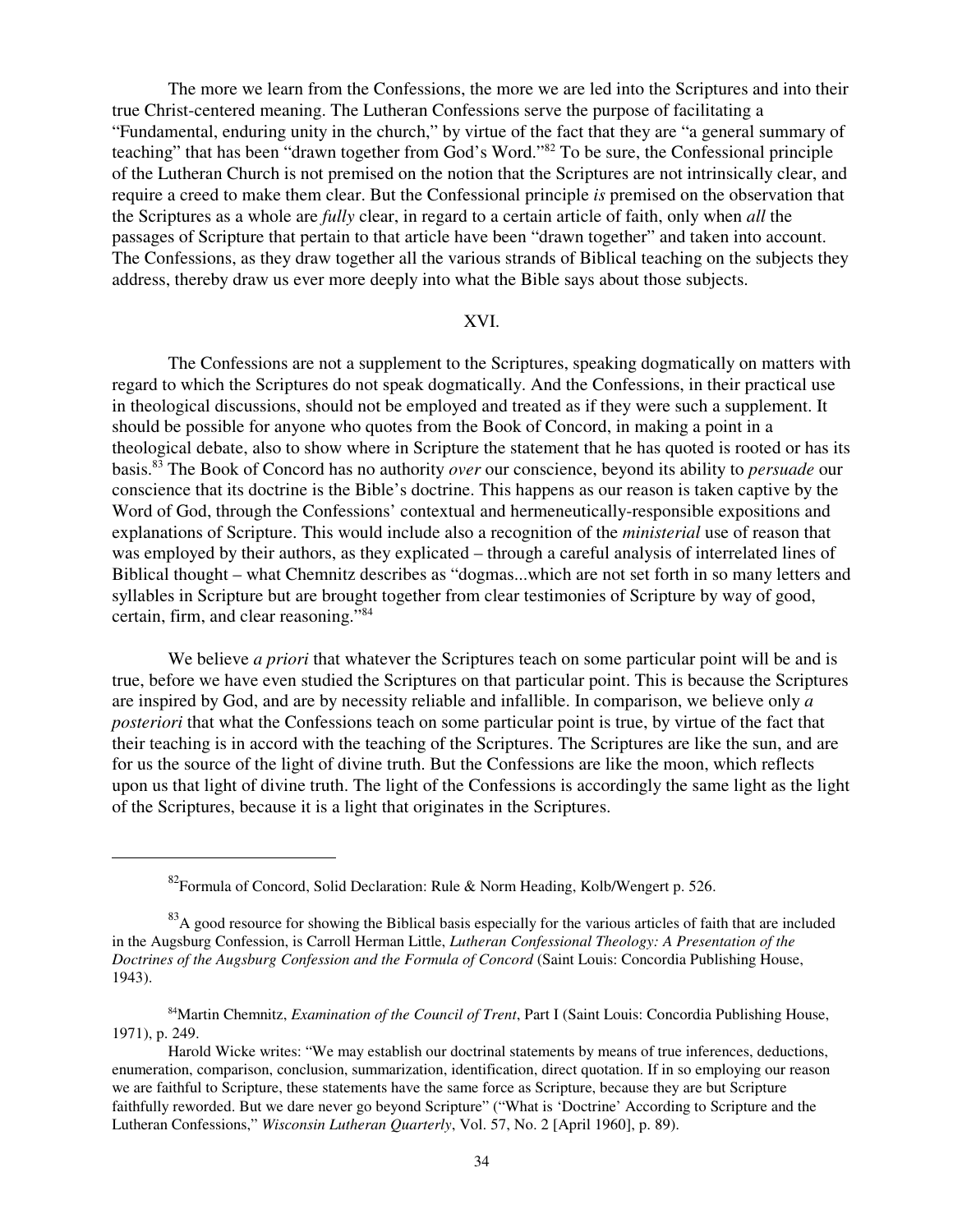To borrow some terminology from Charles Porterfield Krauth, we recognize "that *correct human explanations* of Scripture doctrine are Scripture doctrine, for they are simply the statement of the same truth in different words."<sup>85</sup> Together with all Confessional Lutherans throughout history, we have concluded that the Confessions are indeed correct human explanations of Scripture doctrine. In keeping with this conclusion, but also in keeping with the distinction that exists between Scripture as such and correct explanations of Scripture,

We do not claim that our Confessors were infallible. We do not say they could not fail. We only claim that they did not fail.<sup>86</sup>

While the Lutheran Church's confessional obligation "does not extend to historical statements, 'purely exegetical questions,' and other matters not belonging to the doctrinal content of the symbols," nevertheless, "All *doctrines* of the Symbols are based on clear statements of Scripture."<sup>87</sup> Consequently, the authority of the Book of Concord, as "a confession of the doctrines of Scripture over against those who deny these doctrines,"<sup>88</sup> rises or falls with the authority of Holy Scripture itself. In speaking of the relationship between a creed or a *confession* of faith, and Scripture as the *rule* of faith, Charles Porterfield Krauth also states:

We do not interpret God's word by the Creed, neither do we interpret the Creed by God's word, but interpreting both independently, by the laws of language, and finding that they teach one and the same truth, we heartily acknowledge the Confession as a true exhibition of the faith of the Rule – a true witness to the one, pure, and unchanging faith of the Christian Church, and freely make it our own Confession, as truly as if it had been now first uttered by our lips, or had now first gone forth from our hands."<sup>89</sup>

And as Seiss aptly remarks, "We do not believe *in* the Symbols; we only believe *with* them, and that for no other reason than that we are persuaded that they do fairly and truly grasp and declare what, on adequate examination, is found to be the true sense, intent and meaning of God's holy Word on the

<sup>87</sup>*Brief Statement of the Doctrinal Position of the Missouri Synod* (1932), Section 48. Emphasis in original. This section of the *Brief Statement* also affirms that "The confessional obligation covers all doctrines, not only those that are treated *ex professo*, but also those that are merely introduced in support of other doctrines."

<sup>88</sup>*Brief Statement of the Doctrinal Position of the Missouri Synod*, Section 45.

<sup>89</sup>Krauth, *The Conservative Reformation and Its Theology*, p. 169.

<sup>85</sup>Charles Porterfield Krauth, *The Conservative Reformation and Its Theology* (Philadelphia: General Council Publication Board, 1899), p. 184. Emphasis in original.

<sup>86</sup>Krauth, *The Conservative Reformation and Its Theology*, p. 186.

The distinction that the *Brief Statement* makes between the doctrinal and non-doctrinal content of the Confessions is a valid distinction. But this distinction should not be misused in such a way as to mute some of the legitimate doctrinal content of the Confessions, or to obscure some of the necessary practical implications of that doctrinal content, through resorting too quickly to related distinctions between doctrinal "prescriptions" and nondoctrinal "descriptions," or between doctrinal "principles" and non-doctrinal "applications." The context of many of the statements in the Confessions shows us that its doctrine is often simply confessed, without accompanying prescriptions or commandments, in so many words, that others also must confess it. And in many cases, the practical application of a doctrine is actually an intrinsic component *of* that doctrine – such as with the Formula of Concord's teaching on the divinely-instituted threefold sacramental action of the Lord's Supper, which dogmatically is not just a matter of "This is," but also of "This do."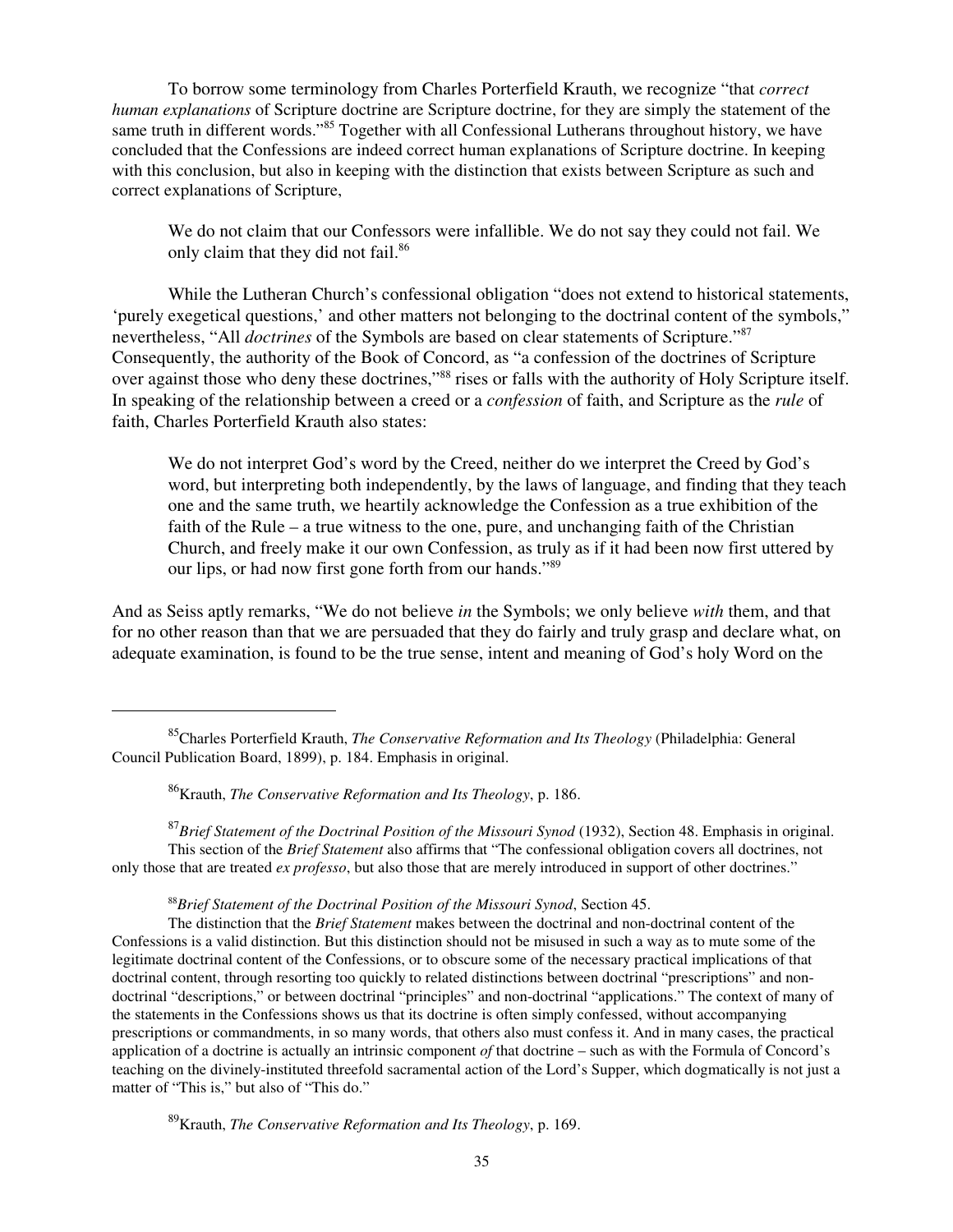# points presented in them."<sup>90</sup>

The authority of the Confessions – as true and faithful statements of Scripture doctrine – is a derived authority. The authority of the Confessions is not an autonomous, self-contained authority. But the authority of the Confessions, for the reasons we have stated, is a *real* authority. We do not dishonor Scripture by studying them and seeking to learn from them. Instead, the more we know the Confessions, the more we will know the Scriptures, because the Confessions lead us into the Scriptures, not away from the Scriptures.

Schmucker and the "American Lutherans" set up their human reason as a grid or filter, through which the Scriptures were to be read. This the Confessions do not do. We likewise must not do this. The Confessions testify to the profound mysteries of the Trinity and the incarnation, of God's redemption and revelation in Christ, of justification and regeneration, and of the means of grace and the gift of faith – as all of these weighty, integrated truths are taught in Scripture. And as the Confessions testify to these mysteries, they teach us to be in awe of these mysteries, and to believe in these mysteries.

The Scriptures are inherently clear in what they intend to teach. And the basic message of Scripture, that Jesus Christ is our Savior from sin and death, is clear to anyone who reads those passages where this basic message is set forth. But we should not overestimate the clarity of *our human minds*, infected as they are by sin, in fully and accurately perceiving and appreciating what the Scriptures as a whole say about all the subjects they address. Surrounded as we are by a theological environment of experiential religion, and by a secular culture of postmodernism, we should welcome the assistance that is rendered to us by the Confessions of our church, in shining a spotlight on the Scriptures, and in showing us how the Scriptures work together to teach the whole counsel of God.

We are in some respects like the Ethiopian eunuch, and the Book of Concord is in some respects like Philip the deacon and evangelist:

So Philip ran to him and heard him reading Isaiah the prophet and asked, "Do you understand what you are reading?" And he said, "How can I, unless someone guides me?" And he invited Philip to come up and sit with him. (Acts 8:30-31, ESV)

What Philip then did was explain to the Ethiopian that the passage from Isaiah that he was reading was a description of Christ; and he shared with him, beginning with that passage, the full message of Christ's redeeming work – including also a discussion of the Lord's institution of Holy Baptism, and of the blessings that are offered and bestowed by means of Baptism (vv. 36-38). Philip guided the Ethiopian into and through the Scriptures, and in this way was a servant of the Scriptures for the sake of the Ethiopian's faith. And that is what the Confessions can be for us.

As tested touchstones of Biblical orthodoxy, and as timeless testimonies to God's truth, they guide us into and through the Scriptures, and help to diffuse from our minds the smoke and mist of our contemporary confusions. The Confessions serve to lift our minds above the limitations of our own experience and personal blind spots, and to carry us into the larger catholic consciousness of the church – not so that we will not need to hear the divine voice of the Scriptures, but precisely so that we then *will*, with greater clarity of perception and fewer distractions, be able to hear the divine voice of the Scriptures.

 $^{90}$ Seiss, "Our Confessions in English," p. 215. Emphases in original.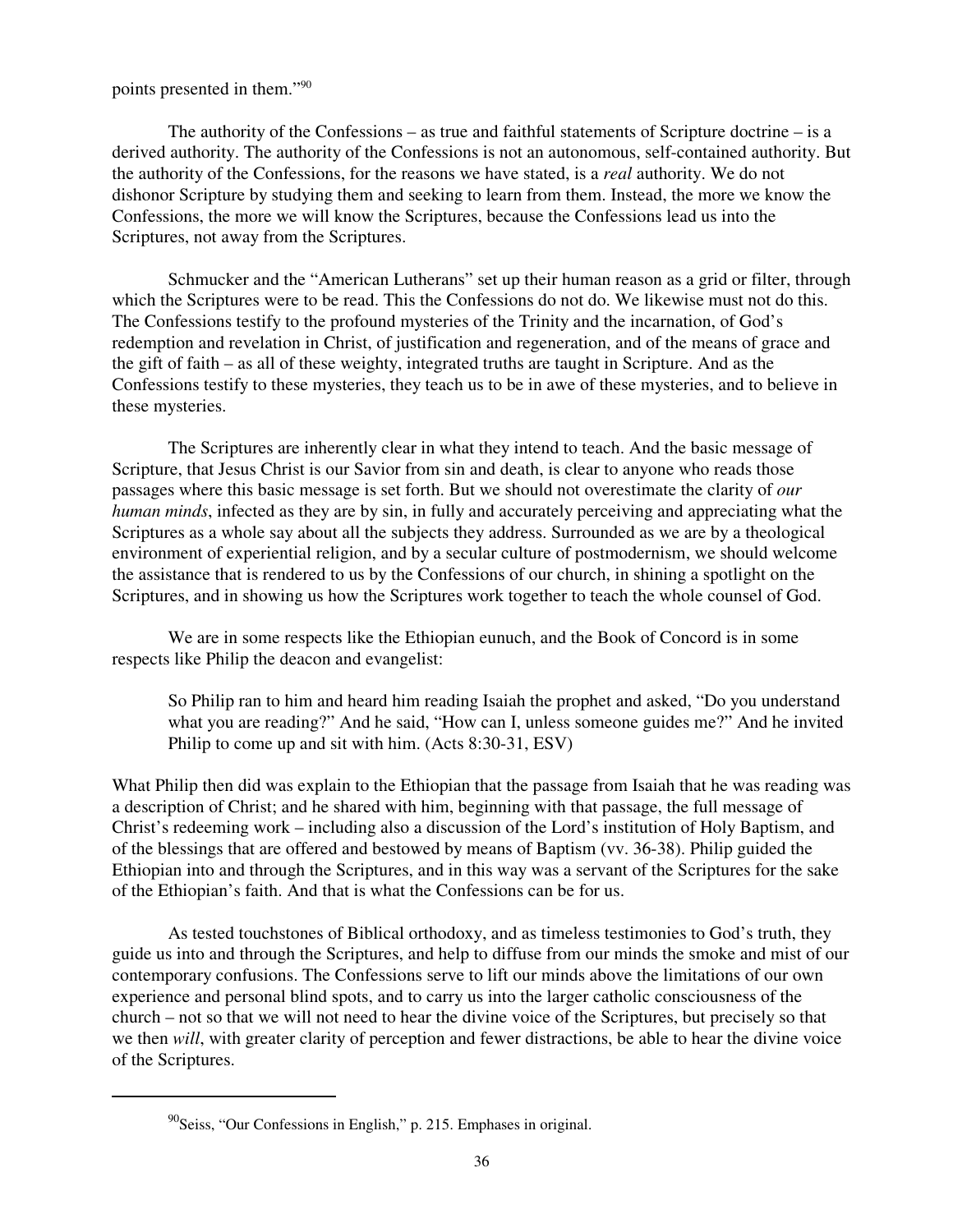# XVII.

The kind of unionism that the "American Lutherans" embraced in the nineteenth century did not go away when the "American Lutheran" movement as such was ultimately discredited. The Prussian "Evangelical" Church remained, as an ecclesiastical "black hole" into which European Lutherans, whenever they weakened in their theological stamina, would be sucked. And the twentieth century saw a great resurgence of this unionistic spirit, not only in Europe, but also once again in America – largely through the influence of the "Neo-Orthodox" theology of the Reformed theologian Karl Barth; and of disciples of Barth, such as the Lutheran theologian Martin Niemoeller.

Norman A. Madson, the Dean of the seminary of the Norwegian Synod (now the Evangelical Lutheran Synod), addressed this problems in a sermon that he preached at the diamond anniversary gathering of the Evangelical Lutheran Synodical Conference of North America in 1948. Looking at the American situation, and at the dangerous trends that he saw in the bigger picture of American Lutheranism, Madson said:

It is not only the European churches bearing the Lutheran name which are so under the spell of Barthian theology, that they imagine the only way to ensconce themselves against the threats of a resurgent Rome, is to unite so-called Evangelicals. That spirit of surrendering the *sola Scriptura* of a Luther and his fellow reformers is making itself felt throughout large sections of American Lutheranism. And what is at the root of it all? May it not be that there has been too little study of Martin Luther in our seminaries of late, too little searching of that monument to the Christian faith, the Book of Concord?

Madson then refocused his attention on some similarly dangerous attitudes that he saw closer to home, within the Synodical Conference. He continued:

What was it that made a Walther the tower of strength which he became in our American Lutheran Zion? Walther was an assiduous student of Luther, even as a Luther had been but an humble follower of Paul. Yes, we hear ever so often, even within our Synodical Conference: "Let us forget the fathers, and get back to Scripture." Again that may sound very pious and praiseworthy. But what if Scripture, to which they appeal, has something to say about those fathers who have spoken unto us the word of God? Can we then do as we please about what they have spoken? Not unless we want to violate this injunction of the Word itself. And this is what Holy Writ enjoins upon us all: "Remember them which have the rule over you, who have spoken unto you the word of God: whose faith follow, considering the end of their conversation." Heb. 13, 7.

Madson goes on to ask two rhetorical questions, to both of which the implied answer is to be a resounding "No!":

Is it isolationism to hold aloof from those whom God Himself has admonished [us] not to fraternize? Is it narrow legalism to be bound to the clear-cut statements of our Lutheran Confessions? A Niemoeller may tell us that "God is not bound by any such confessions." But God is bound by His Word. And until it be shown that the Confessions to which we stand pledged are not a proper exposition of that Word, let us not be over-troubled by those who accuse us of sixteenth century confessionalism. Let us continue to ask for the old paths, where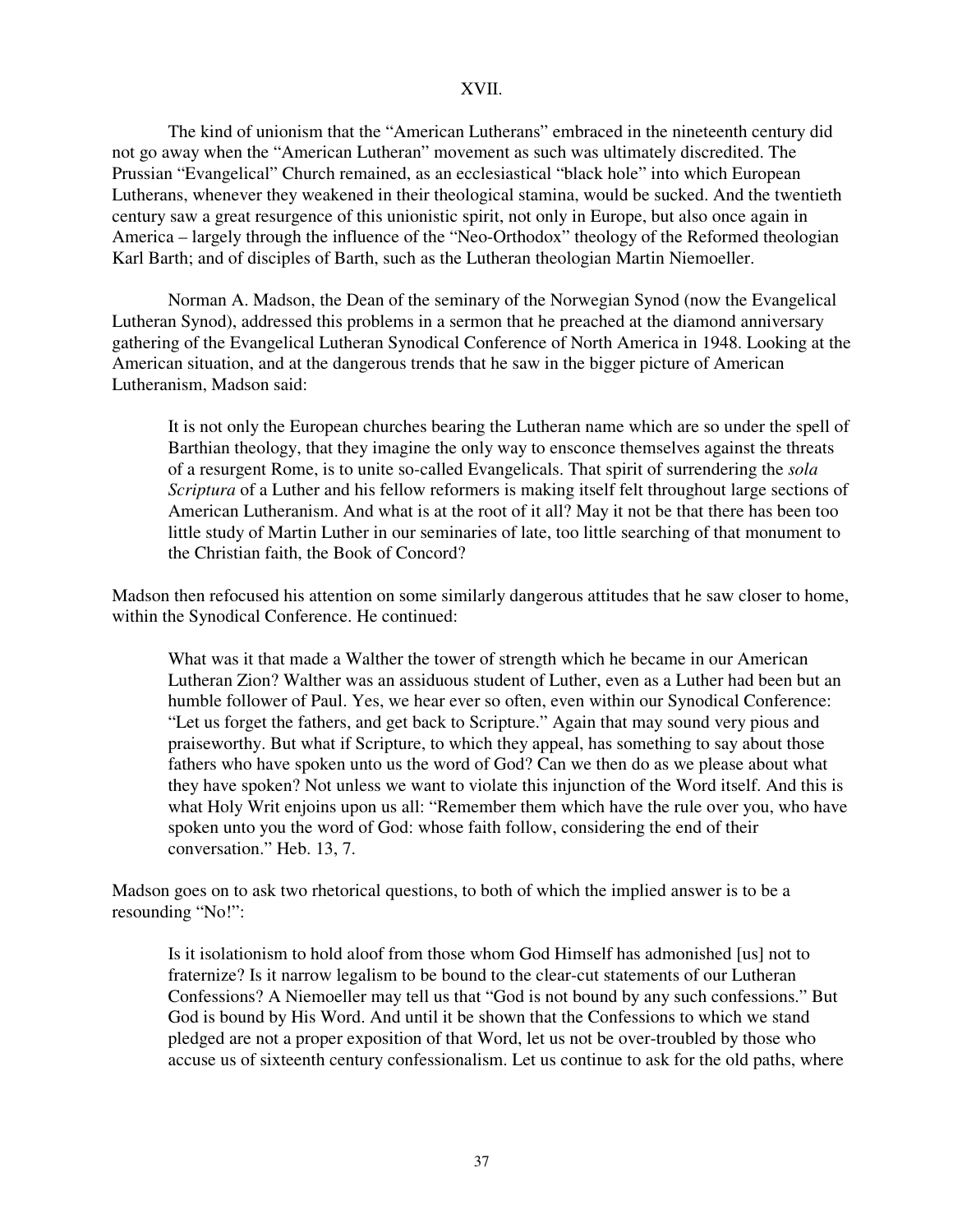is the good way, and walk therein. $91$ 

## XVIII.

In the Preface to the Apology of the Augsburg Confession, Melanchthon very sensibly writes: "In these controversies I have always made it a point to adhere as closely as possible to traditional doctrinal formulas in order to promote the attainment of concord."<sup>92</sup> This touches on another important role of the Lutheran Confessions within the larger Lutheran Church, namely their ability to serve as an aid in helping us to recognize doctrinal agreement where that agreement does exist, and as a guide for fraternal understanding and fraternal cooperation among those who are so agreed. It is possible for a particular Lutheran synod to develop its own internal parochial theological vocabulary to such an extent that Lutherans whose theological formation took place in other settings would not be fully able to understand what is being said from within that synod. But if Lutherans in general agree that, whenever possible, they will not only learn together from the Confessions, but also teach their common faith together with a shared use of the terms and categories of the Confessions, the cause of unity is helped.

This is the underlying theme of what Jakob Aall Ottesen and Nils O. Brandt reported to the old Norwegian Synod in 1857, after they had been tasked by their church body to investigate the various manifestations of what was then passing for "Lutheranism" in America, to see if there were any genuinely Confessional Lutherans out there with whom the Norwegian Synod could, with a clear conscience, establish God-pleasing fraternal relations. This was their conclusion, once they had gotten acquainted with the pastors and institutions of the Missouri Synod of that time:

It is a real joy to be able to say, in gratitude to God, that we have invariably got the impression that they are all possessed of the same spirit...: a heartfelt trust in God, a sincere love for the symbols and the doctrines of the fathers, and a belief that in them His holy Word is rightly explained and interpreted; and therefore a sacrificial, burning zeal to apply these old-Lutheran principles of doctrine and order. May the Lord graciously revive this spirit throughout the entire Lutheran church, *so that those who call themselves Lutherans may no longer wrangle over questions settled by the Lutheran Confessions*. May they rather show their true Lutheranism by truly believing that God's Word is taught rightly and without error in the Lutheran Confessions. Otherwise, the Lutheran name is but duplicity and hypocrisy.<sup>93</sup>

Ottesen and Brandt, in their American Lutheran odyssey, had apparently also bumped into some of the "American Lutherans." And they wanted nothing to do with them!

The Lutheran theologian Joseph Stump elaborates on Ottesen's and Brandt's basic point:

Confessions or symbols are official formulations of the common faith of the Church. They are

 $91$ Norman A. Madson, "The Crying Need of our Beloved Conference" (sermon preached at the 75th Anniversary gathering of the Synodical Conference in Milwaukee, Wisconsin, October 10, 1948), *Preaching to Preachers* (Mankato, Minnesota: Lutheran Synod Book Company, 1952), p. 203. Punctuation slightly revised.

 $92$ Apology, Preface:11, Kolb/Wengert p. 110.

<sup>&</sup>lt;sup>93</sup>Jakob Aall Ottesen and Nils O. Brandt, "Indberetning fra Pastorerne Ottesen og Brandt om deres Reise til St. Louis, Missouri; Columbus, Ohio; og Buffalo, New York" (1857); in Carl S. Meyer, *Pioneers Find Friends* (Decorah, Iowa: Luther College Press, 1963), p. 63. Emphasis added.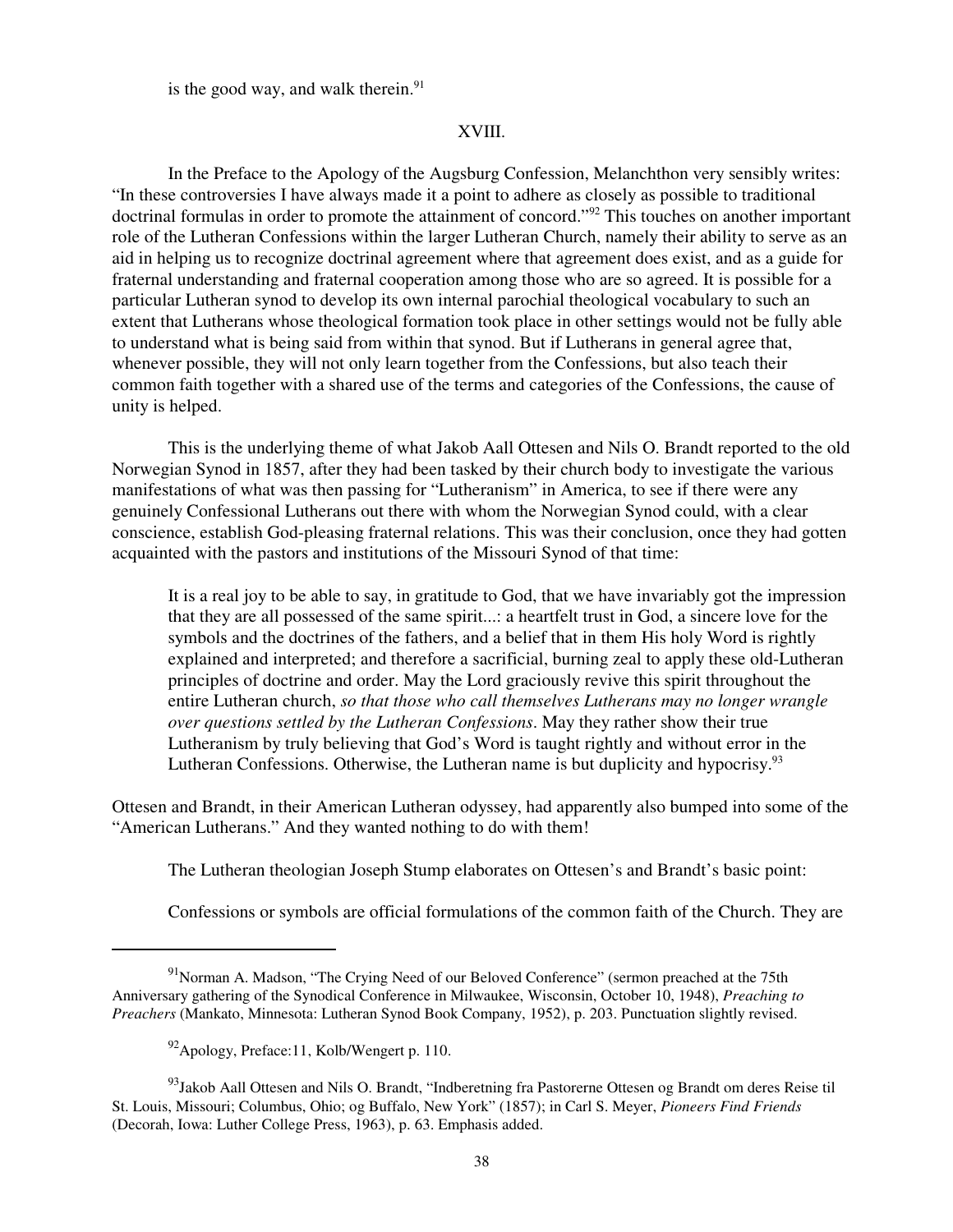public testimonies as to the manner in which the Church apprehends and teaches the doctrines of the Holy Scriptures. ... They serve the twofold purpose of exhibiting what the Church believes and teaches, and of guarding against error and heresy. ... They are useful also as criteria by which those who hold the same faith may know one another and join together in one organization.

Stump then explains the way in which the Lutheran Church – as a confessing ecclesiastical entity – uses its Confessions to ensure that the doctrine that its individual preachers preach, will be the Biblical doctrine that it believes, and in which it wants its members to be instructed:

Bona-fide subscription to these Confessions is required of Lutheran ministers, because the Church must see to it that those who go forth in her name preach only the pure doctrines of the Gospel as she holds them. No one is compelled to subscribe. But if any minister refuses to do so, he thereby testifies that he is not in harmony with the doctrinal position of the Lutheran Church, and has no right to preach in her name. On the other hand, if he is a Lutheran in his convictions, he will be glad to subscribe to the Confessions and to preach the doctrines set forth in them.<sup>94</sup>

We have no right to teach as we please, according to our own perceptions and judgment, when what we have been *called* to teach is a certain defined body of established doctrine. The Confessional pledge that the church demands of us, before it in God's name lays upon our shoulders the mantle of pastoral authority, is not a declaration of our hermeneutical method. It demands instead a declaration of the *results* of our hermeneutical method. When we are ordained, the church is not satisfied simply to hear us say that we will set forth the doctrine of Holy Scripture. It wants to hear from us what we – through our preceding study and reflection – understand the doctrine of Holy Scripture to be. The church is not satisfied with a formal rhetorical articulation of the *Sola Scriptura* principle, such as can be heard also in any Baptist, Reformed, or Pentecostal church; and such as would have been heard in any "American Lutheran" church in the nineteenth century. The *real* Lutheran Church wants to hear from us an articulation of what we believe "Scripture alone," when rightly interpreted, really teaches.

For a pastor or a theologian, constantly reinventing the wheel, and always trying to come up with new ways to articulate old truths, is, with few exceptions, an unwise and unnecessary exercise in futility. It often betrays more than a little misplaced pride in one's own ability. And it raises suspicions. If someone believes the old faith, then why can he not use the old familiar terms to confess it? We must avoid any steps – even small steps – that would take us back in the direction of the "American Lutheran" chaos of the mid-nineteenth century, which caused Charles Philip Krauth to bemoan in exasperation: "As things are, we have no standard, no guide. Everyone is left to fix his own views."

## XIX.

The Book of Concord does not offer detailed expositions of doctrinal points that were not in controversy in the sixteenth century. For this reason the Lutheran Church of our time may and should explore and implement helpful ways of explaining and defending the Biblical teaching on matters such as creation and the order of creation, and the inspiration and inerrancy of Scripture, which are not addressed in a comprehensive way in the Confessions. But even if we would recognize that the

<sup>94</sup>Joseph Stump, *The Christian Faith: A System of Christian Dogmatics* (New York: The Macmillan Company, 1932), pp. 24-25.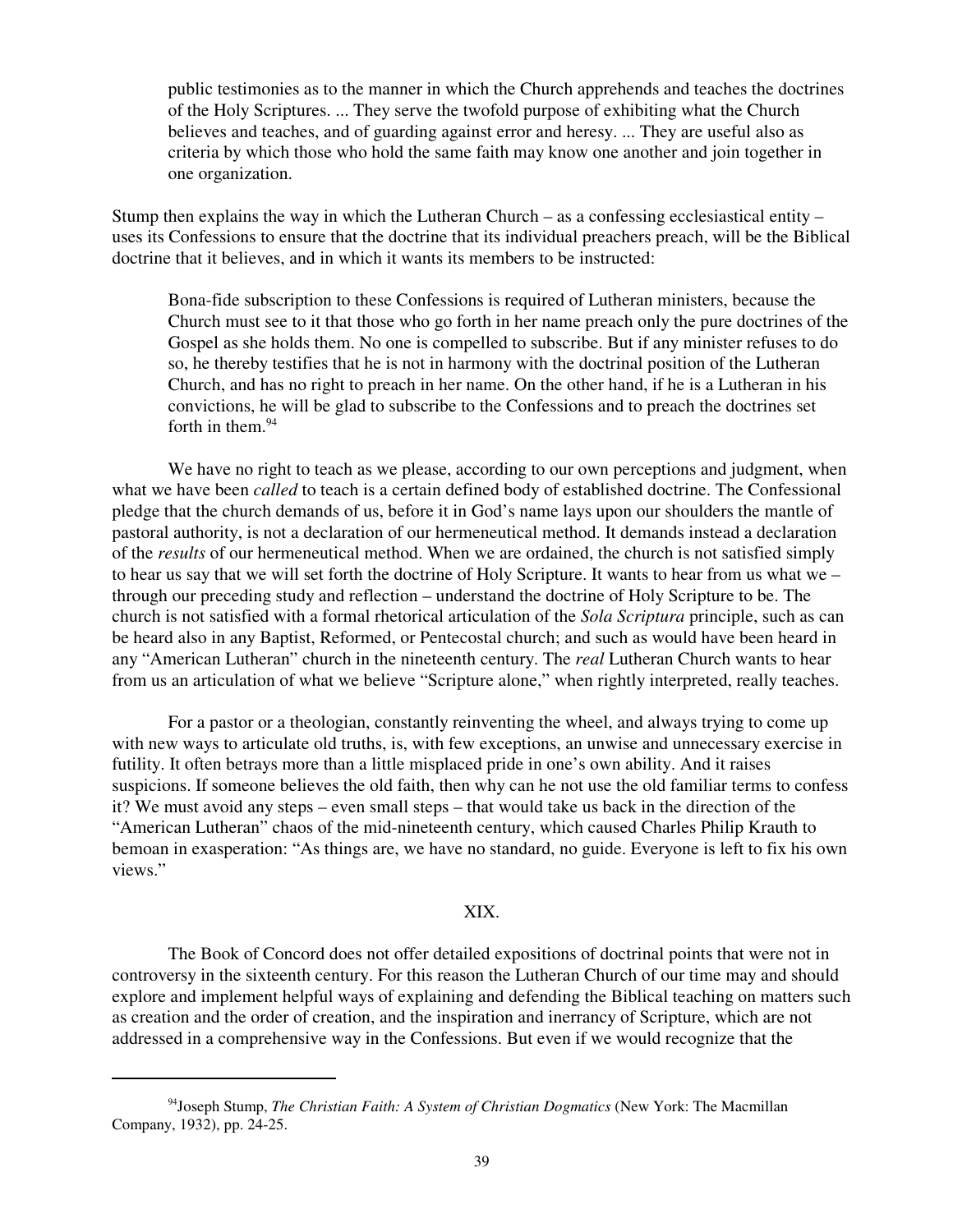Symbolical Books do not contain exhaustive treatments of these modern controverted issues, we can still see that they do touch on them to one extent or another.

The sixteenth century was a virtual cauldron of competing and conflicting theological ideas. Nascent versions of almost all of today's heresies were already a part of the mix that was the religious chaos of Reformation-era Europe. The Lutheran Confessions accordingly do usually address and refute, at the very least, these *nascent* versions of the popular false teachings of our time. And so, where the Confessions *do* touch on the things that we today are working through and discussing, we should use the Confessions in our theological efforts: to show that we are willing to be instructed by them in accordance with God's Word, to the extent that they are able to help us better understand a certain disputed point; and to show that what we are saying about this disputed point in more detail today, is in harmony with what the Symbols already say, more briefly, about this point.

And when we are dealing with a topic that the Confessions do explicitly and thoroughly address and discuss – because it was a subject under discussion in the sixteenth century – then our Confessional subscription does obligate us to teach as the Confessions teach on these matters, even if that means correcting some inadvertent departures from the Confessional pattern of teaching that we may have slipped into ourselves, or that others within our ecclesiastical fellowship may have slipped into. For example, the Book of Concord has a lot to say about the true purpose and character of public worship, and about the public administration of the means of grace. The Reformers were prompted to a careful study of these matters by the errors of both Rome and the Enthusiasts. The same can be said about the doctrine of the ministry and the doctrine of the sacraments, which are both dealt with at length in the Symbolical Books. These subjects, too, needed to be explored and understood in an evangelical and Biblical way in the sixteenth century, in response to the unevangelical and unbiblical teaching of Lutheranism's opponents on both the right and the left.

It is troubling when Lutherans today, who should know better, contradict, or seem to contradict, what the Lutheran Confessions already say about these and other topics. Perhaps the Book of Concord does not answer every question that is being raised in contemporary conservative Lutheran circles about the liturgy, about pastors and teachers, or about the Lord's Supper. But it does answer more of them than many seem to realize.<sup>95</sup> "Jesus Christ is the same yesterday and today and forever. Do not be led away by diverse and strange teachings..." (Hebrews 13:8-9a, ESV).

If, after careful study, reflection, and consultation, a Lutheran minister concludes that he cannot teach what the Confessions teach – either because he no longer believes that it is what the Bible teaches, or because he no longer believes that what the Bible itself teaches is correct – then he must lay down the mantle of his office. We are servants of the Lutheran Church, not its masters. We are not allowed to change the established, public doctrine of the Lutheran Church – as Schmucker and his associates thought they had the right to do; as the Rationalists before them thought they had the right to do; and as many liberal and "ecumenical" Lutherans in our own time still think they have the right to do. But, we *should* allow the established, public doctrine of the Lutheran Church to *change us*, when and where such changes are necessary. And that is because this doctrine is God's doctrine.

<sup>&</sup>lt;sup>95</sup>For more on this, see David Jay Webber, "'Walking Together' in Faith and Worship: Exploring the Relationship between Doctrinal Unity and Liturgical Unity in the Lutheran Church," *Lutheran Synod Quarterly*, Vol. 52, Nos. 2-3 (June-September 2012), pp. 195-248; and David Jay Webber, *Spiritual Fathers: A Treatise on the Lutheran Doctrine of the Ministry, with Special Reference to Luther's Large Catechism* (second edition) (Phoenix: Klotsche-Little Publishing, 2015).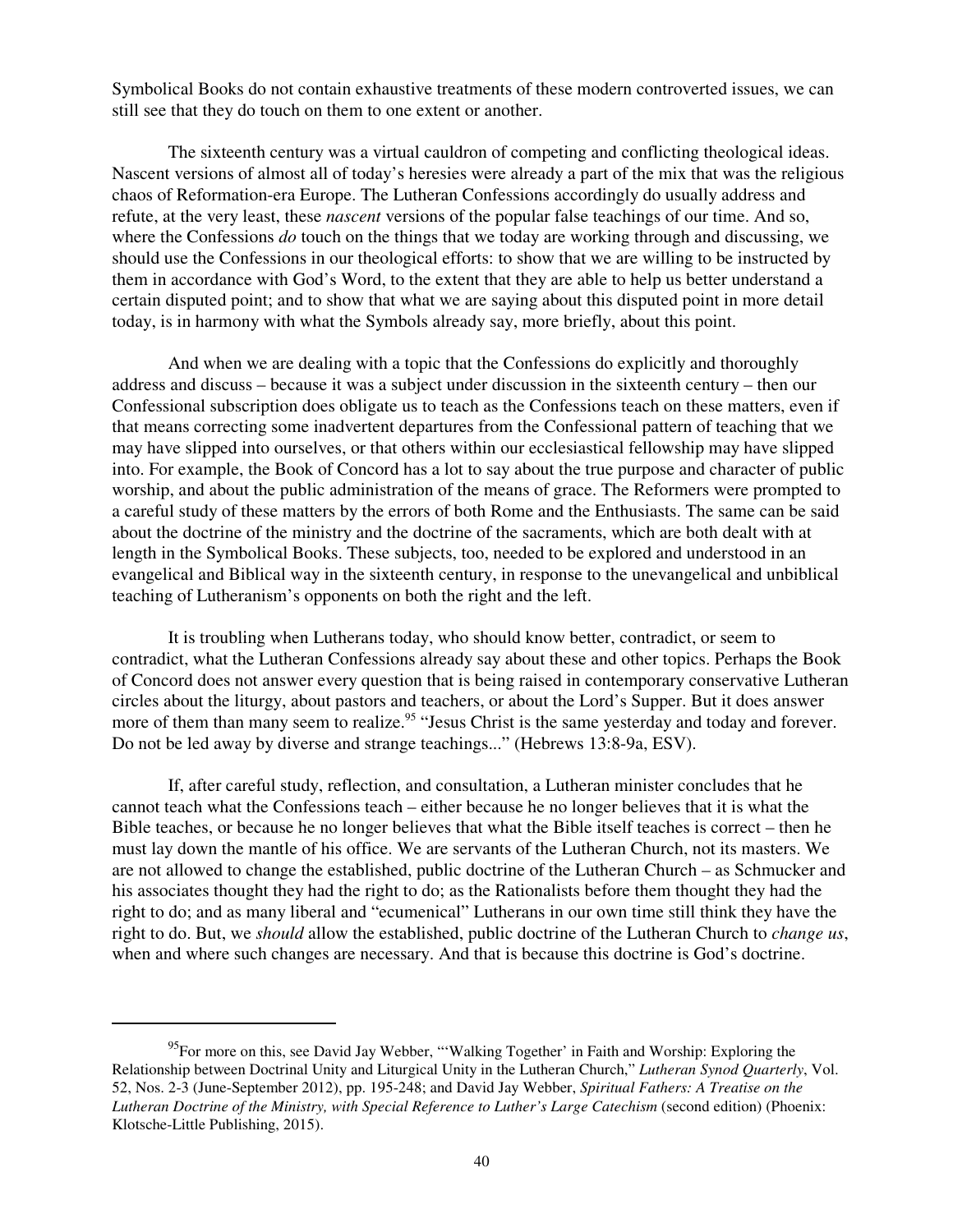XX.

Wilhelm W. Petersen, a former president of the Evangelical Lutheran Synod's Bethany Lutheran Theological Seminary, points out – from the perspective of both doctrine and history – that it is important for Lutherans to be acquainted with the Confessions of their church,

because the Confessions are a correct exposition, or interpretation, of the Bible; and it is in our Confessions where we as a Lutheran Church publicly confess our faith before the world, and confidently declare: "This we believe, teach, and confess." They are also the banner under which we march, and by which we identify one another as brethren. I believe that it is fair to say that if it were not for our Confessions, the Lutheran Reformation would not have gotten off the ground; and consequently, there would be no Lutheran Church today. It is also fair to say that if we depart from our Confessions, as many have, the time may come when there will be no true Lutheran Church.<sup>96</sup>

The nineteenth-century Lutheran pastor and theologian Charles Frederick Schaeffer was married to Samuel Simon Schmucker's sister, but he strongly disagreed with his brother-in-law's way of doing theology.<sup>97</sup> In the midst of the controversy over "American Lutheranism," Schaeffer – even at the risk of family disharmony – posed several provocative questions that are just as applicable to our time as they were to his:

Have we really made such progress in the discovery of truth since the era of the Reformation, that we understand the Scriptures more thoroughly than those who framed the Symbolical Books? When Luther and his associates were prepared to surrender their lives, but not the doctrines of the Augsburg Confession, the Apology, the Schmalkald Articles, and the Catechism, had these men of faith and prayer discovered treasures of divine truth of less extent and less value than we possess in modern times? When the Elector Augustus with holy fervor prayed to God that the authors of the Concord-Formula might be guided by the Divine Spirit in the preparation of that admirable work, was his prayer for the illumination of the Spirit less efficacious than modern prayers are? If the writers of the Symbols were unworthy of regard, or are erroneous in their exhibition of truth, who are the men that are more competent to unfold the Scriptural doctrine? ... Are we wiser, more holy, richer in divine grace, more useful through the inspiration of the "spirit of the times" than our pious fathers were? We are weary of the superior intelligence of the Nineteenth Century in matters of Christian faith.<sup>98</sup>

<sup>96</sup>Wilhelm W. Petersen, "Pastor, I Have A Question," *Lutheran Sentinel*, Vol. 68, No. 2 (Feb. 1985), p. 4. Punctuation slightly revised.

<sup>&</sup>lt;sup>97</sup>Together with his brother-in-law and Charles Philip Krauth, Schaeffer also served for several years on the faculty of the Gettysburg seminary.

<sup>98</sup>Charles F. Schaeffer, *Evangelical Review*, Vol. I (1849), p. 482; quoted in Theodore E. Schmauck and C. Theodore Benze, *The Confessional Principle and the Confessions of the Lutheran Church* (Philadelphia: General Council Publication Board, 1911), p. 684.

Henry Eyster Jacobs reports a statement made by Elector John Frederick the Magnanimous to an ambassador who had been sent to Saxony by King Henry VIII of England: "...the Elector...assured the English ambassador that 'he received the living Word of God according to the Augsburg Confession, and thus publicly professed it, without which there is no true knowledge of God or hope of salvation; and from this Confession he would not recede even though he were compelled to lose life, and all that he had'" (*The Lutheran Movement in England during the Reigns of Henry VIII. and Edward VI., and Its Literary Monuments* [revised] [Philadelphia: General Council Publication House, 1908], p. 152; quoting Veit Ludwig von Seckendorf, *Commentarius Historicus*